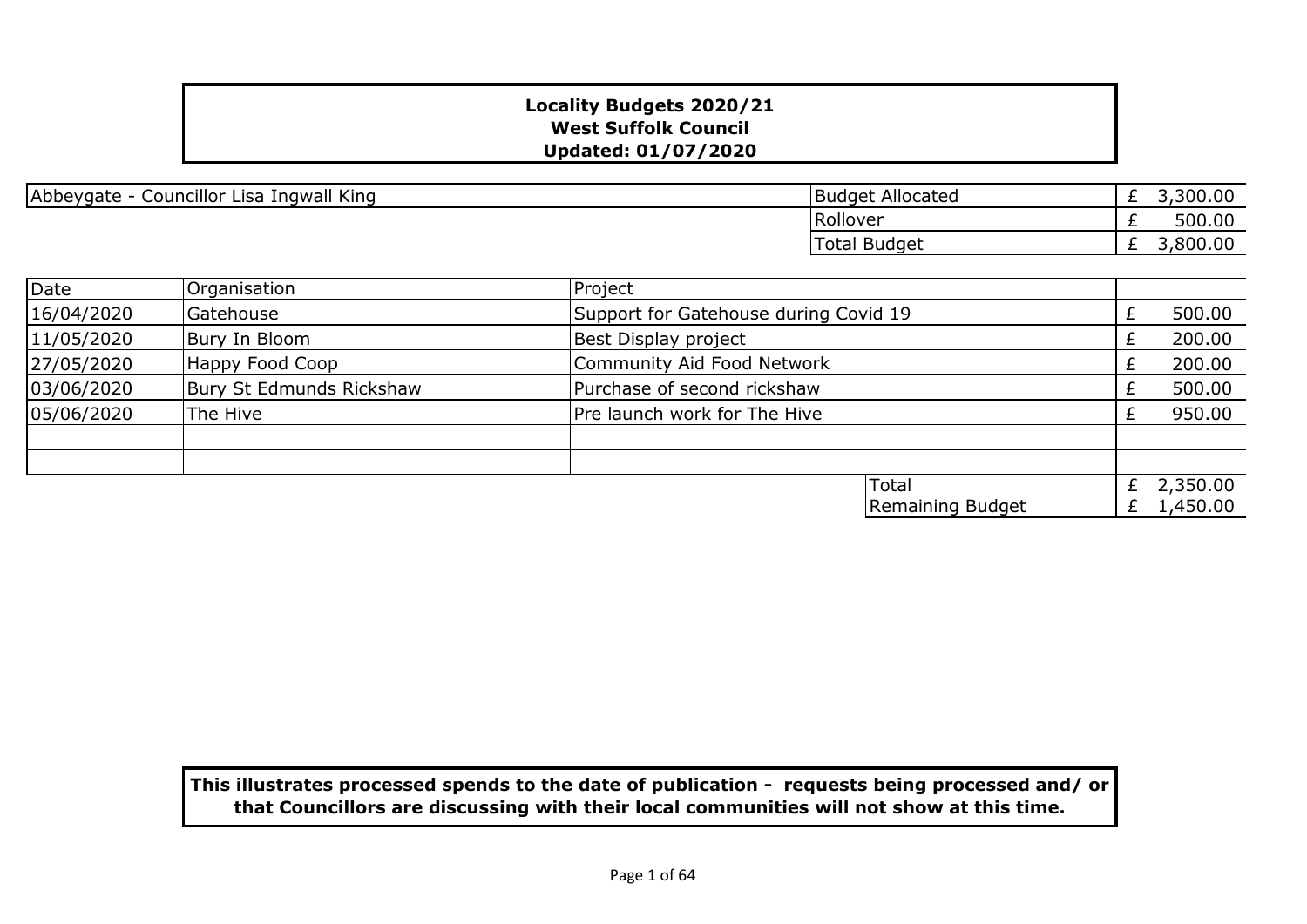| Abbeygate - Councillor Jo Rayner | Budget Allocated |
|----------------------------------|------------------|
|----------------------------------|------------------|

| <b>Budget Allocated</b> | 3,300.00 |
|-------------------------|----------|
| Rollover                | 500.00   |
| Total Budget            | 3,800.00 |

| Date       | Organisation             | Project                               |              |
|------------|--------------------------|---------------------------------------|--------------|
| 11/05/2020 | Bury In Bloom            | Best Display project                  | 250.00       |
| 03/06/2020 | Bury St Edmunds Rickshaw | Purchase of second Rickshaw           | 500.00       |
| 09/06/2020 | Bury St Edmunds Rickshaw | Coronavirus lockdown delivery service | 290.00       |
|            |                          |                                       |              |
|            |                          |                                       |              |
|            |                          |                                       |              |
|            |                          | <b>Total</b>                          | 1,040.00     |
|            |                          | Remaining Budget                      | £ $2,760.00$ |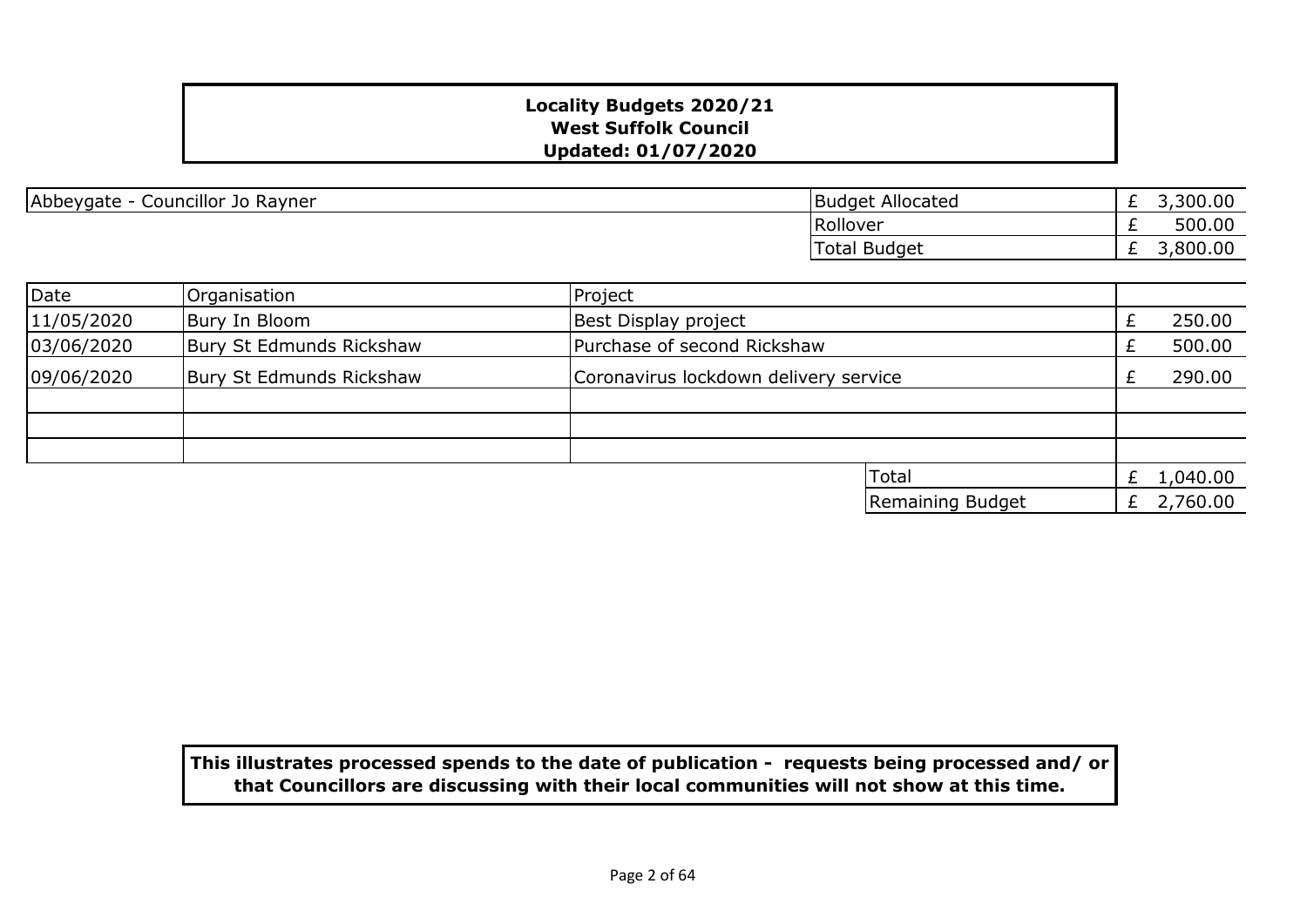Bardwell - Councillor Andrew Smith

| <b>Budget Allocated</b> | 3,300.00 |
|-------------------------|----------|
| Rollover                | 263.00   |
| Total Budget            | 3,563,00 |

| Date       | Organisation           | Project                                                    |   |          |
|------------|------------------------|------------------------------------------------------------|---|----------|
|            |                        | Maintenance and ongoing costs for the Church due to Covid- |   |          |
| 21/05/2020 | <b>Bardwell Church</b> | 19                                                         | £ | 750.00   |
| 04/06/2020 | Barnham Parish Council | Community Cakes                                            |   | 200.00   |
|            |                        |                                                            |   |          |
|            |                        |                                                            |   |          |
|            |                        |                                                            |   |          |
|            |                        |                                                            |   |          |
|            |                        |                                                            |   |          |
|            |                        | Total                                                      |   | 950.00   |
|            |                        | Remaining Budget                                           | £ | 2,613.00 |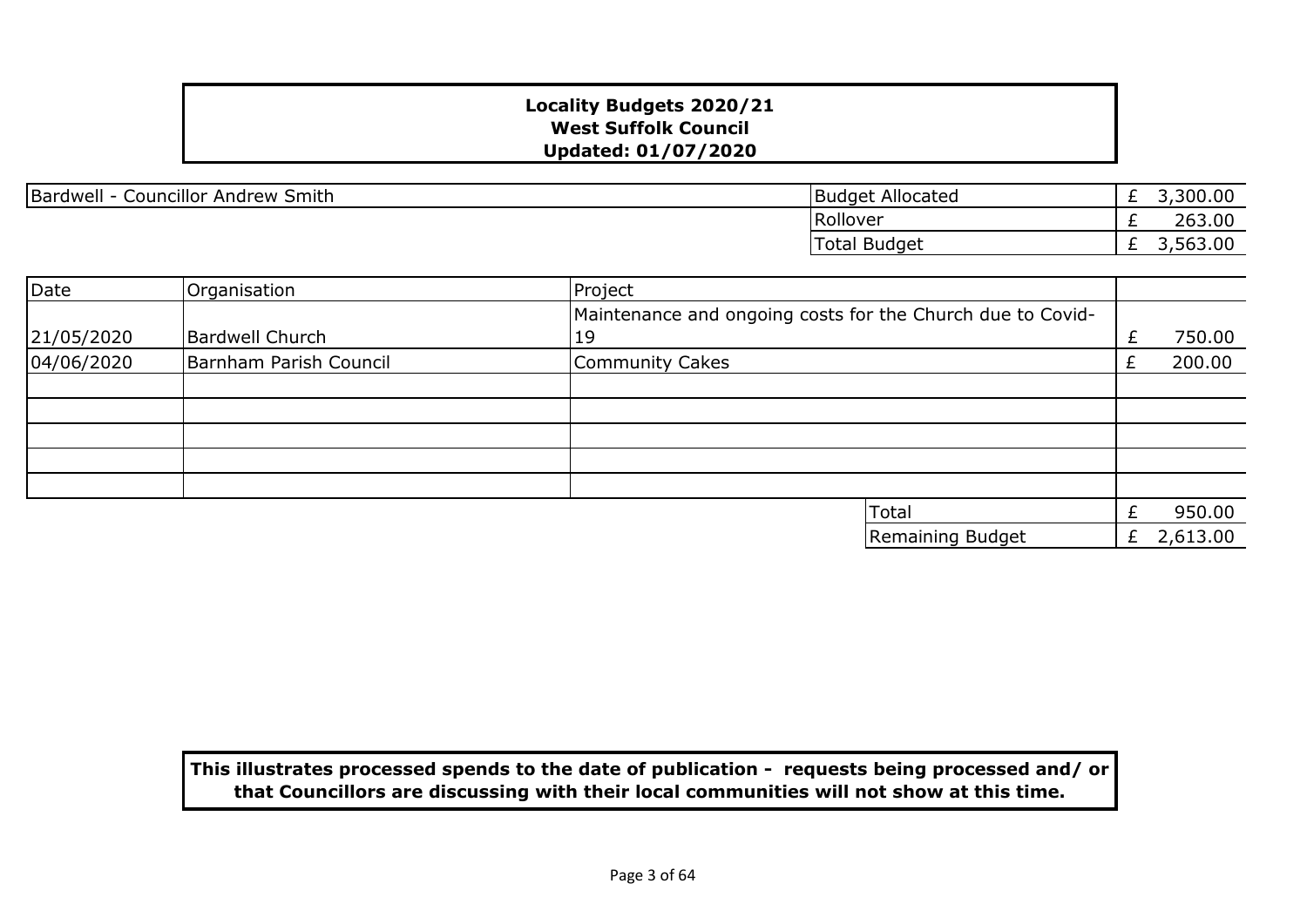| Bull<br>Barningham<br>Carol<br>Councillor C | Allocated<br><b>Budget</b> | _ | ,300.00                                                     |
|---------------------------------------------|----------------------------|---|-------------------------------------------------------------|
|                                             | Rollover                   | - | 463.00                                                      |
|                                             | <b>Budget</b><br>Total     | _ | nn<br>$\overline{\phantom{a}}$<br><u>ь</u><br>. vu. vv<br>- |

| Date | Organisation | Project |                  |                          |
|------|--------------|---------|------------------|--------------------------|
|      |              |         |                  |                          |
|      |              |         |                  |                          |
|      |              |         |                  |                          |
|      |              |         |                  |                          |
|      |              |         |                  |                          |
|      |              |         |                  |                          |
|      |              |         |                  |                          |
|      |              |         |                  |                          |
|      |              |         |                  |                          |
|      |              |         |                  |                          |
|      |              |         | Total            | $\overline{\phantom{0}}$ |
|      |              |         | Remaining Budget | 3,763.00<br>$\mathbf{f}$ |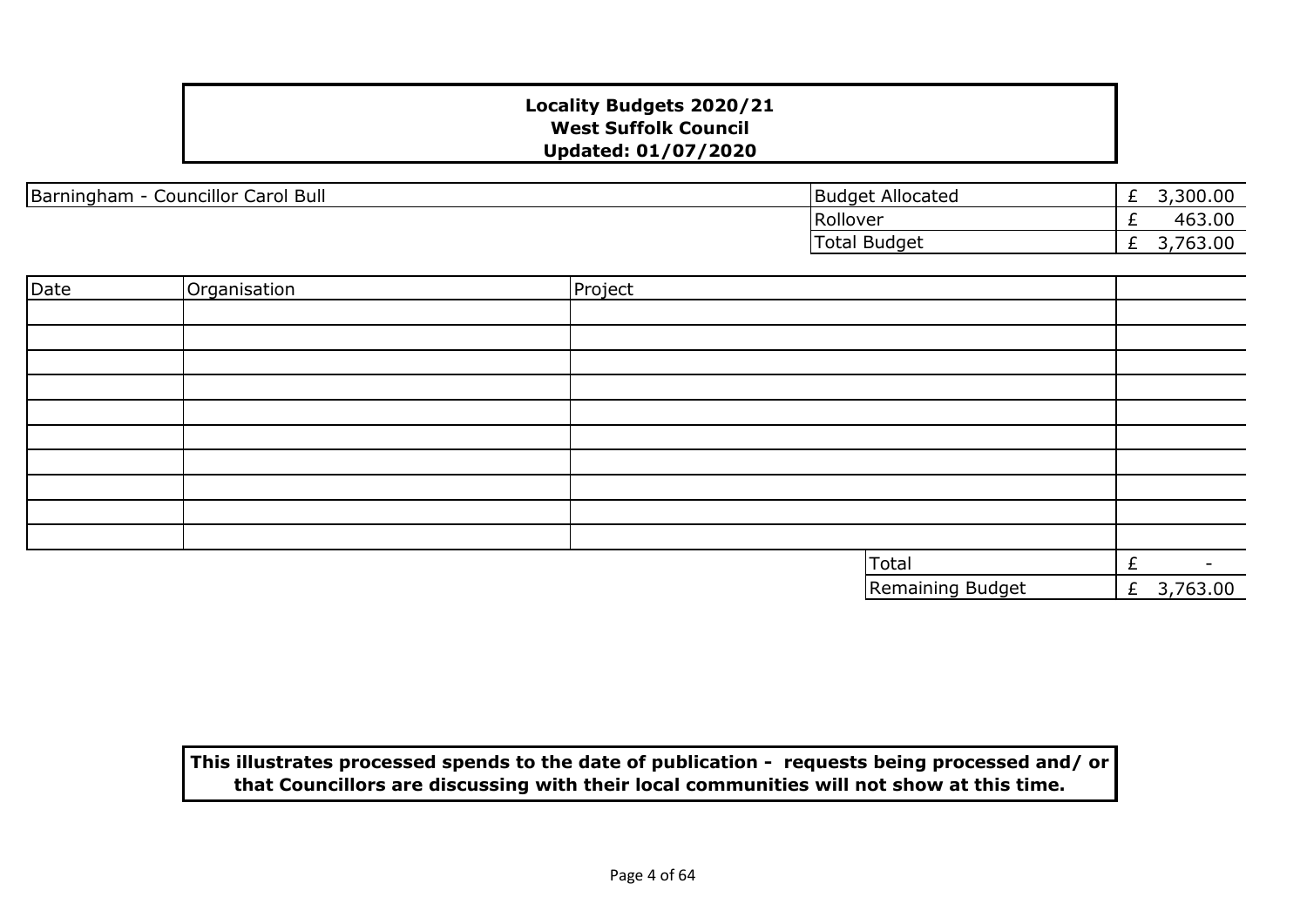| Councillor Ian Houlder<br>Barrow<br>$\sim$ | Budget Allocated | -        | 300.00<br>300 |
|--------------------------------------------|------------------|----------|---------------|
|                                            | Rollover         | _        | 313.00        |
|                                            | Total Budget     | <u>_</u> | 13.00.د.ر     |

| Date | Organisation | Project |                  |           |                          |
|------|--------------|---------|------------------|-----------|--------------------------|
|      |              |         |                  |           |                          |
|      |              |         |                  |           |                          |
|      |              |         |                  |           |                          |
|      |              |         |                  |           |                          |
|      |              |         |                  |           |                          |
|      |              |         |                  |           |                          |
|      |              |         |                  |           |                          |
|      |              |         |                  |           |                          |
|      |              |         | Total            | $\ddot{}$ | $\overline{\phantom{a}}$ |
|      |              |         | Remaining Budget |           | £ 3,613.00               |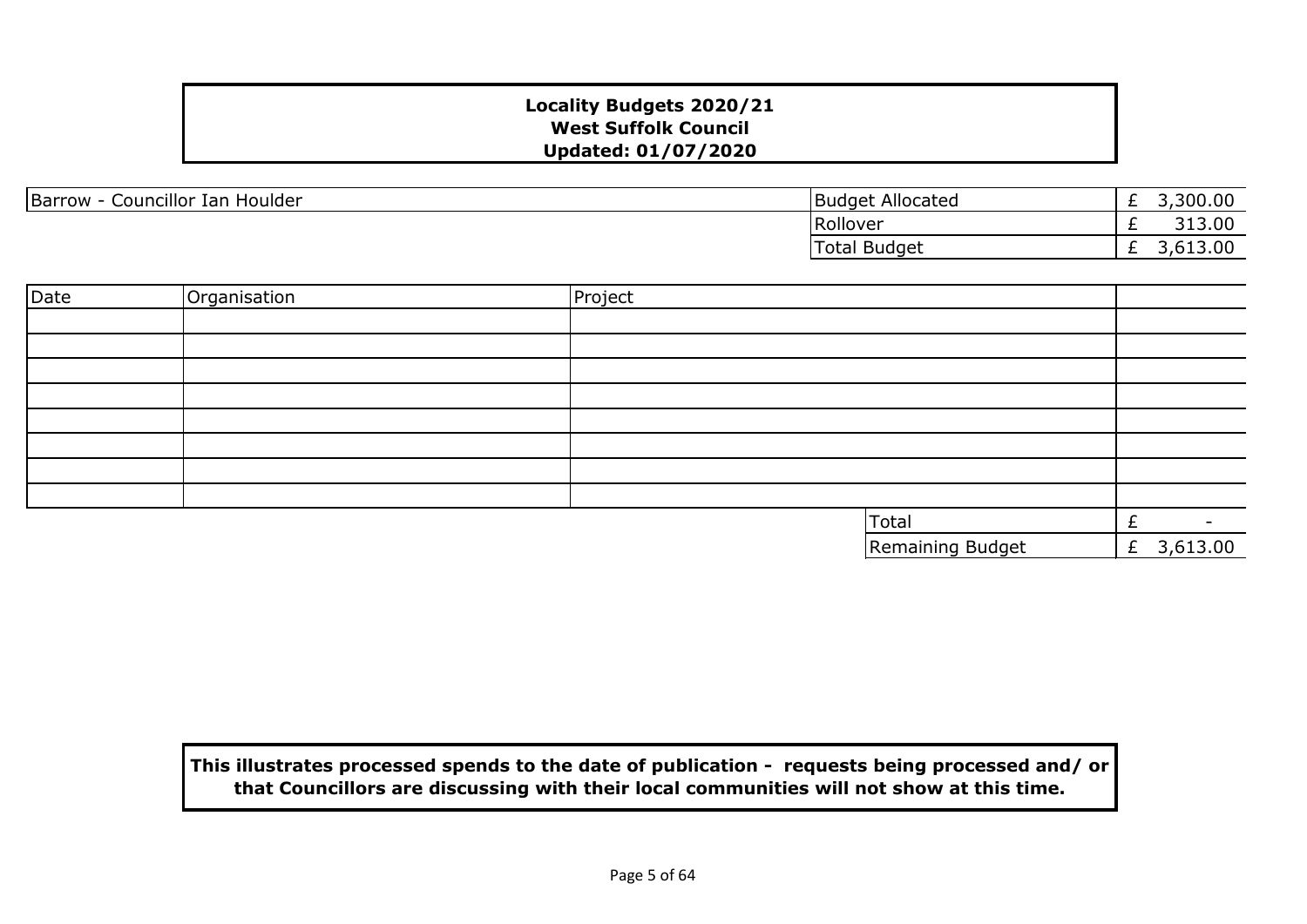Brandon Central - Councillor Victor Lukaniuk

| <b>Budget Allocated</b> | 3,300.00 |
|-------------------------|----------|
| Rollover                | 313.00   |
| Total Budget            | 3,613.00 |

| Date       | Organisation                     | Project                                              |   |          |
|------------|----------------------------------|------------------------------------------------------|---|----------|
| 11/05/2020 | Brandon Parochial Church Council | Assist the Church Institute during COVID-19 response |   | 500.00   |
| 13/05/2020 | Epic Dad                         | Family Support Project                               |   | 200.00   |
| 03/06/2020 | Brandon Heritage Centre          | Refurbishment to Brandon Heritage Centre             |   | 500.00   |
|            |                                  |                                                      |   |          |
|            |                                  |                                                      |   |          |
|            |                                  |                                                      |   |          |
|            |                                  |                                                      |   |          |
|            |                                  |                                                      |   |          |
|            |                                  | <b>Total</b>                                         | £ | 1,200.00 |
|            |                                  | Remaining Budget                                     | £ | 2,413.00 |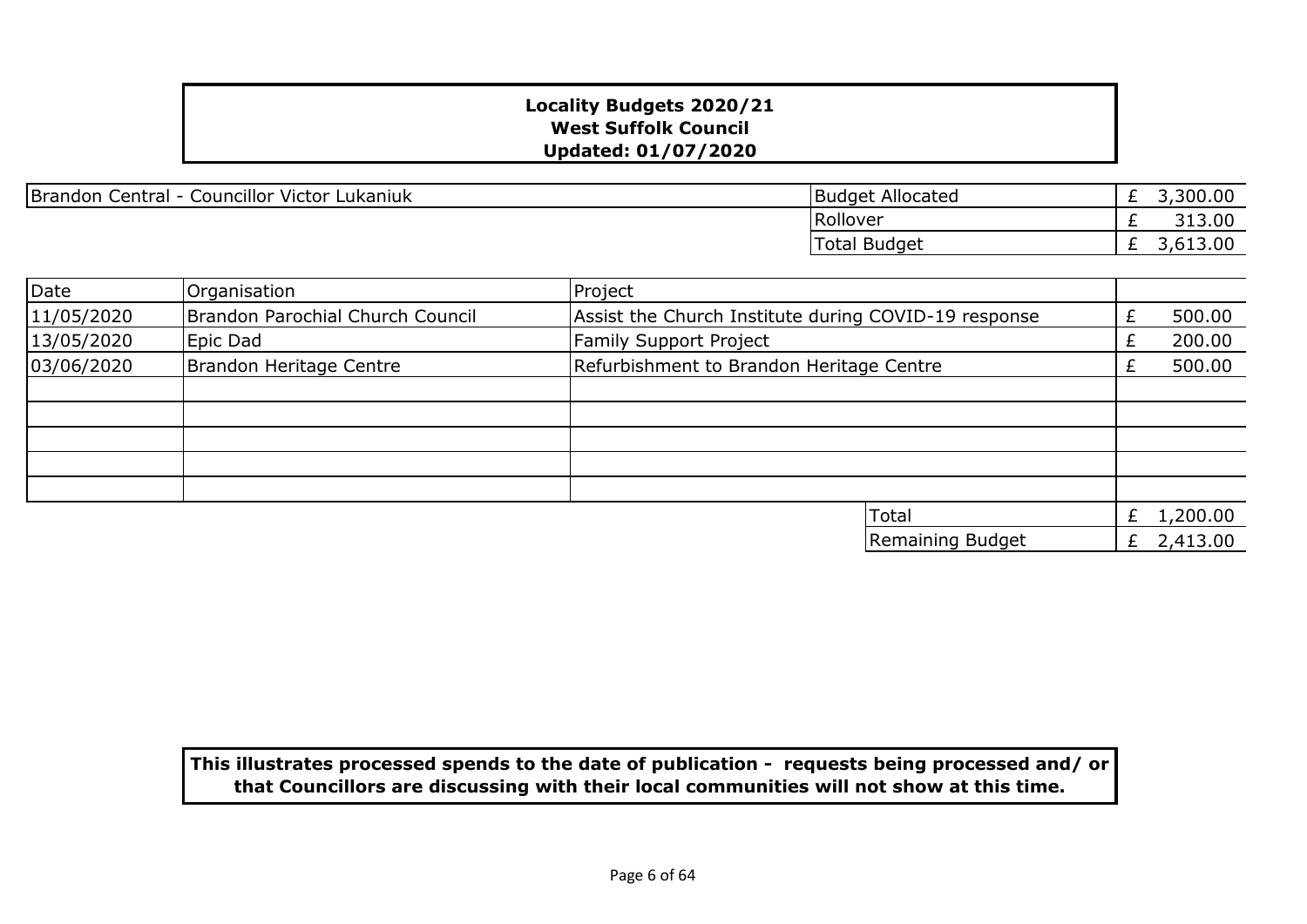Brandon East - Councillor Philip Wittam

| <b>Budget Allocated</b> | 3,300.00 |
|-------------------------|----------|
| Rollover                | 500.00   |
| <b>Total Budget</b>     | 3.800.00 |

| Date       | Organisation                     | Project                                              |   | Amount   |
|------------|----------------------------------|------------------------------------------------------|---|----------|
| 11/05/2020 | Brandon Parochial Church Council | Assist the Church Institute during COVID-19 response |   | 500.00   |
| 13/05/2020 | Epic Dad                         | <b>Family Support Project</b>                        |   | 200.00   |
| 03/06/2020 | Brandon Heritage Centre          | Refurbishment to Brandon Heritage Centre             |   | 500.00   |
|            |                                  |                                                      |   |          |
|            |                                  |                                                      |   |          |
|            |                                  |                                                      |   |          |
|            |                                  |                                                      |   |          |
|            |                                  |                                                      |   |          |
|            |                                  |                                                      |   |          |
|            |                                  |                                                      |   |          |
|            |                                  | <b>Total</b>                                         |   | 700.00   |
|            |                                  | Remaining Budget                                     | £ | 3,100.00 |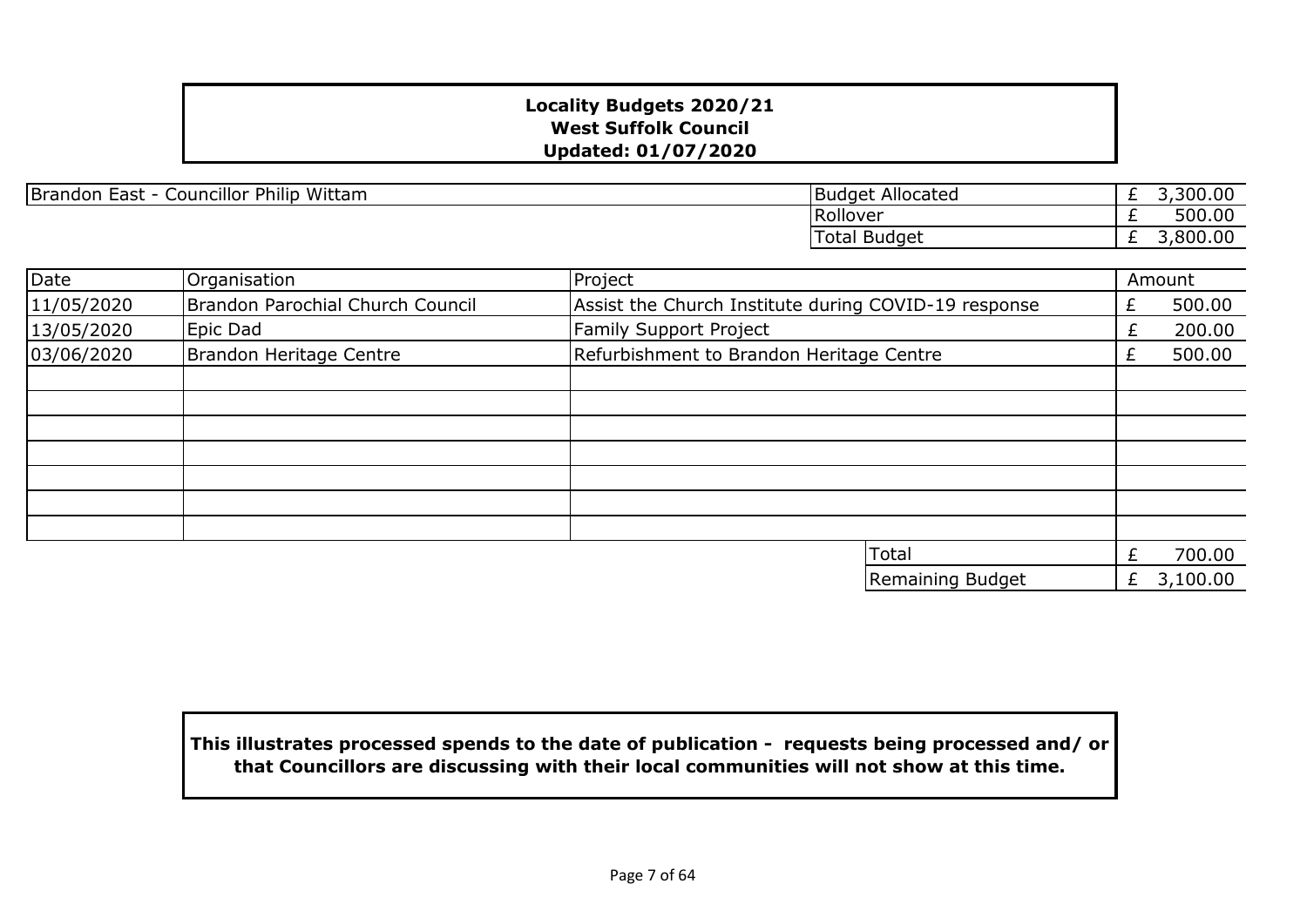| Brandon West - Councillor David Palmer | Budget Allocated |
|----------------------------------------|------------------|
|----------------------------------------|------------------|

| <b>Budget Allocated</b> | 3,300.00   |
|-------------------------|------------|
| <b>Rollover</b>         |            |
| Total Budget            | £ 3,300.00 |

| Date       | Organisation                     | Project                                              |  | Amount       |
|------------|----------------------------------|------------------------------------------------------|--|--------------|
| 11/05/2020 | Brandon Parochial Church Council | Assist the Church Institute during COVID-19 response |  | 500.00       |
| 13/05/2020 | Epic Dad                         | <b>Family Support Project</b>                        |  | 125.00       |
| 03/06/2020 | Brandon Heritage Centre          | Refurbishment to Brandon Heritage Centre             |  | 500.00       |
|            |                                  |                                                      |  |              |
|            |                                  |                                                      |  |              |
|            |                                  |                                                      |  |              |
|            |                                  | <b>Total</b>                                         |  | 1,125.00     |
|            |                                  | Remaining Budget                                     |  | £ $2,175.00$ |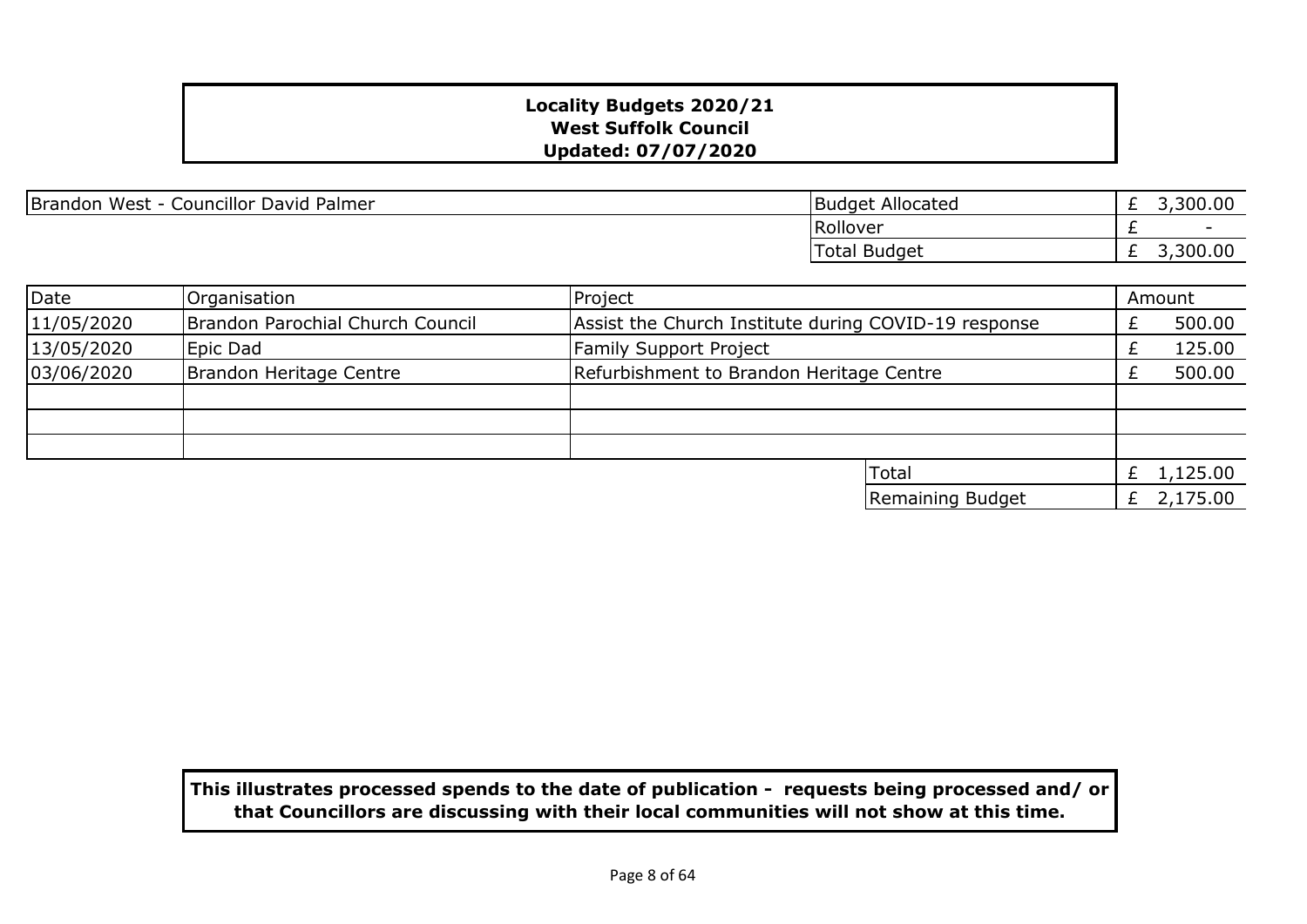Chedburgh & Chevington - Councillor Mike Chester

| Budget Allocated | 3,300.00 |
|------------------|----------|
| Rollover         | 500.00   |
| Total Budget     | 3,800.00 |

| Date       | Organisation                                                          | Project |                                        |   | Amount   |
|------------|-----------------------------------------------------------------------|---------|----------------------------------------|---|----------|
| 12/06/2020 | Rede Village Hall                                                     |         | Repaint all external windows and doors |   |          |
| 12/06/2020 | Chevington Community Speed Watch Team   Help towards speed watch team |         |                                        |   | 475.00   |
|            |                                                                       |         |                                        |   |          |
|            |                                                                       |         |                                        |   |          |
|            |                                                                       |         |                                        |   |          |
|            |                                                                       |         |                                        |   |          |
|            |                                                                       |         | <b>Total</b>                           |   | 725.00   |
|            |                                                                       |         | Remaining Budget                       | £ | 3,075.00 |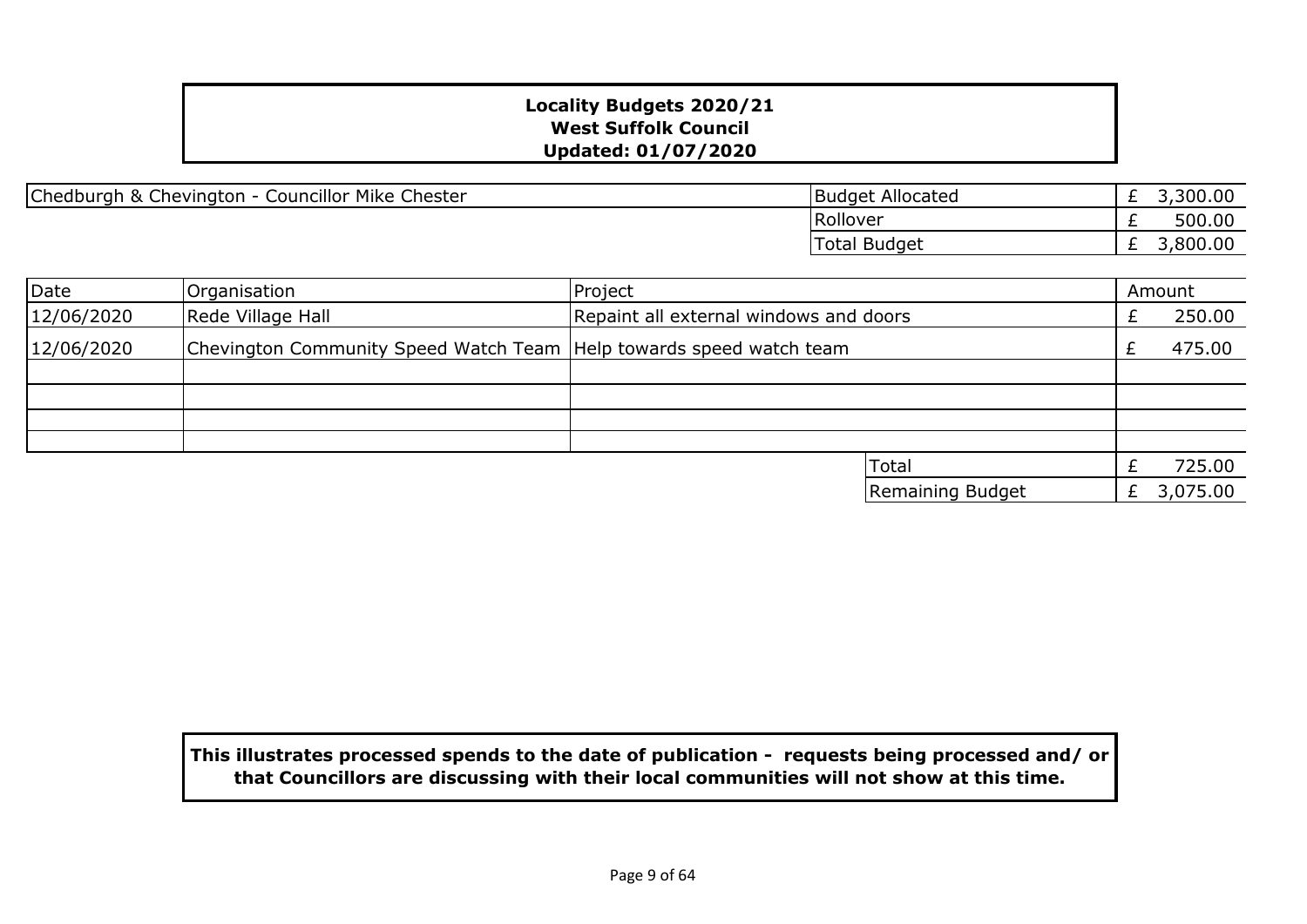Clare, Hundon & Kedington - Councillor Jim Meikle

|                 | <b>Budget Allocated</b> | 3,300.00 |
|-----------------|-------------------------|----------|
| <b>Rollover</b> |                         | 113.00   |
|                 | Total Budget            | 3,413.00 |

| Date | Organisation | Project |                  | Amount       |
|------|--------------|---------|------------------|--------------|
|      |              |         |                  |              |
|      |              |         |                  |              |
|      |              |         |                  |              |
|      |              |         |                  |              |
|      |              |         |                  |              |
|      |              |         |                  |              |
|      |              |         | <b>Total</b>     |              |
|      |              |         | Remaining Budget | £ $3,413.00$ |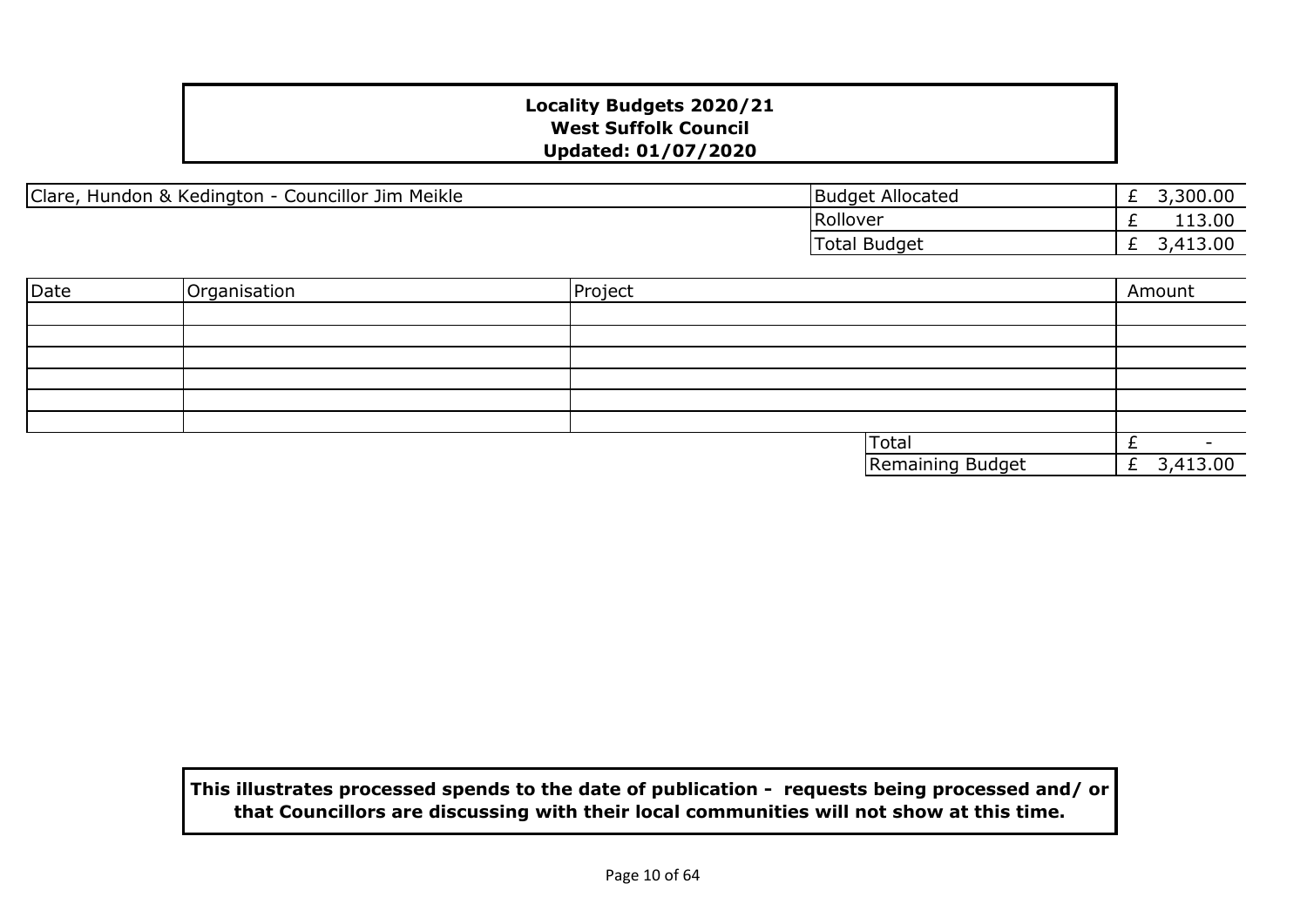Clare, Hundon & Kedington - Councillor Karen Richardson

| <b>Budget Allocated</b> | 3,300.00 |
|-------------------------|----------|
| Rollover                | 457.00   |
| Total Budget            | 3,757.00 |

| Date       | Organisation       | Project                  | Amount   |
|------------|--------------------|--------------------------|----------|
| 17/06/2020 | Clare Town Council | Speed awareness campaign | 100.00   |
|            |                    |                          |          |
|            |                    |                          |          |
|            |                    |                          |          |
|            |                    |                          |          |
|            |                    |                          |          |
|            |                    |                          |          |
|            |                    | Total                    | 100.00   |
|            |                    | Remaining Budget         | 3,657.00 |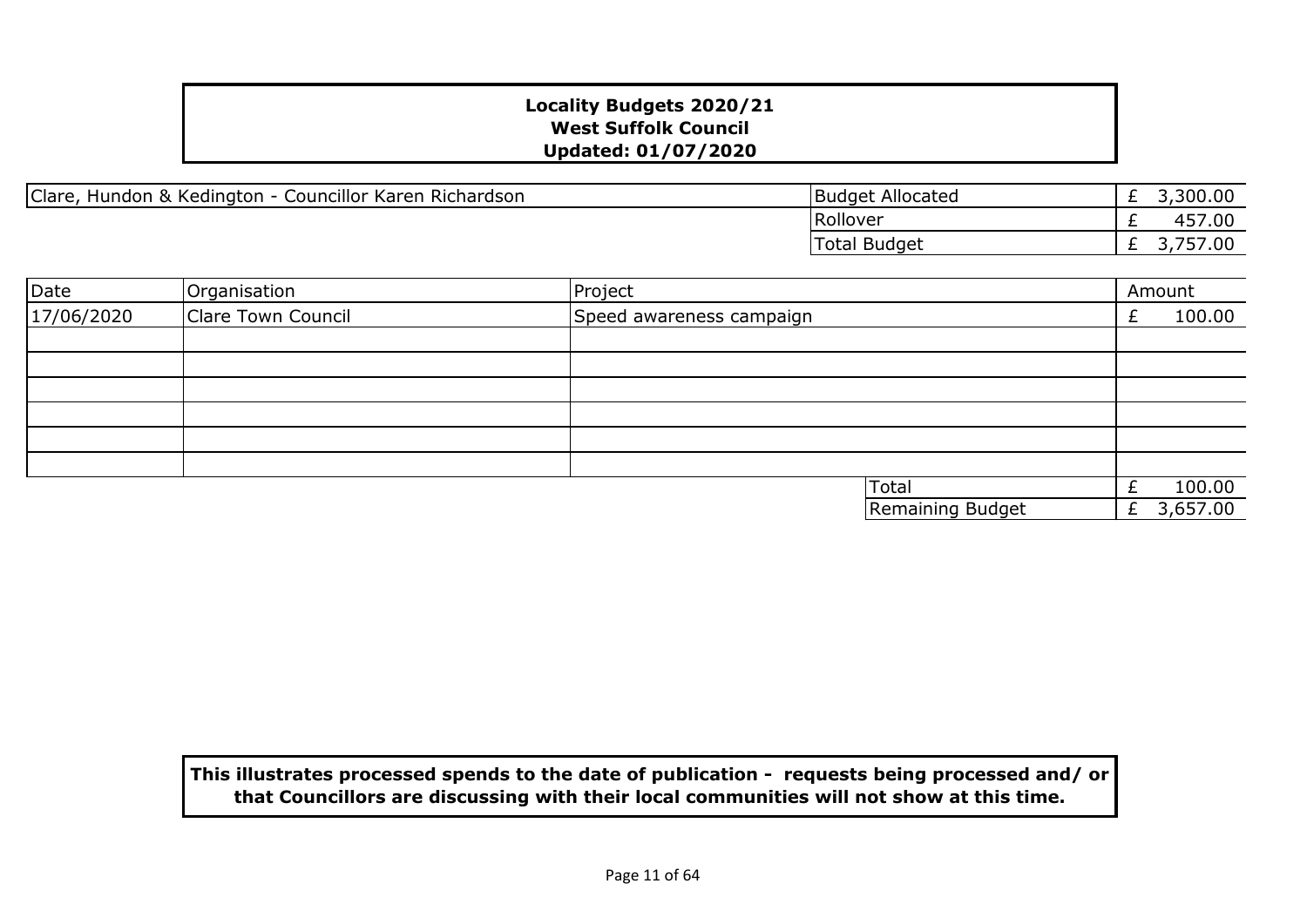| Clare<br><b>Councillor Marion Rushbrook</b><br>Hundon & Kedington | Allocated<br>Budget | - | 3,300,00 |
|-------------------------------------------------------------------|---------------------|---|----------|
|                                                                   | Rollover            | - | 337.00   |
|                                                                   | Total Budget        |   | 7.00     |

| Date | Organisation | Project |                  | Amount                   |
|------|--------------|---------|------------------|--------------------------|
|      |              |         |                  |                          |
|      |              |         |                  |                          |
|      |              |         |                  |                          |
|      |              |         |                  |                          |
|      |              |         |                  |                          |
|      |              |         |                  |                          |
|      |              |         |                  |                          |
|      |              |         |                  |                          |
|      |              |         | Total            | $\overline{\phantom{0}}$ |
|      |              |         | Remaining Budget | 3,637.00<br>£,           |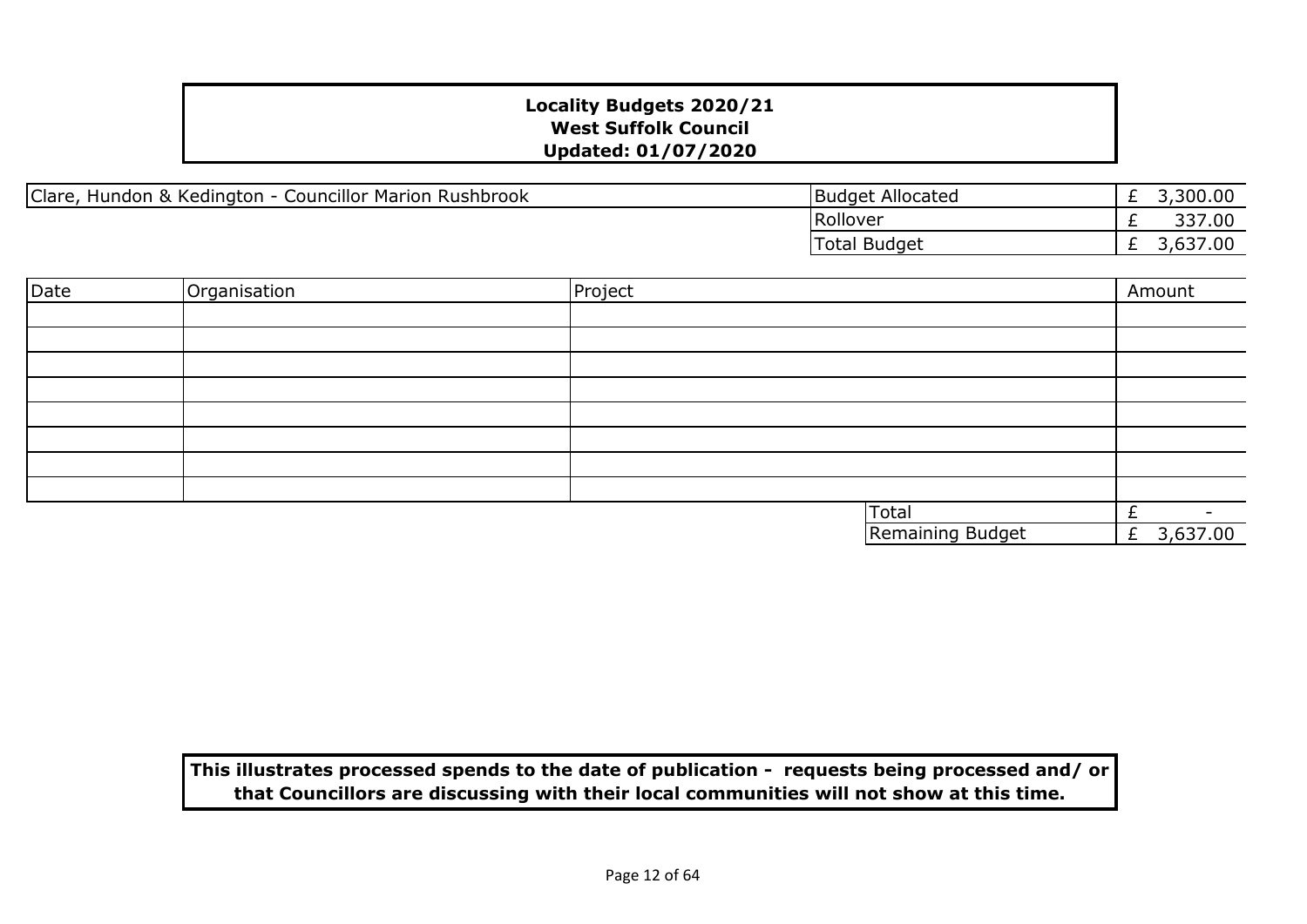Eastgate - Councillor Cliff Waterman Budget Allocated

£ 3,300.00 £ 363.00 £ 3,663.00 Rollover Total Budget

| Date       | Organisation              | Project                                            | Amount |          |
|------------|---------------------------|----------------------------------------------------|--------|----------|
| 28/04/2020 | <b>XR Bury St Edmunds</b> | Supply of PPE for key workers as Covid 19 response |        | 200.00   |
|            |                           |                                                    |        |          |
|            |                           |                                                    |        |          |
|            |                           |                                                    |        |          |
|            |                           |                                                    |        |          |
|            |                           |                                                    |        |          |
|            |                           | Total                                              |        | 200.00   |
|            |                           | Remaining Budget                                   |        | 3,463.00 |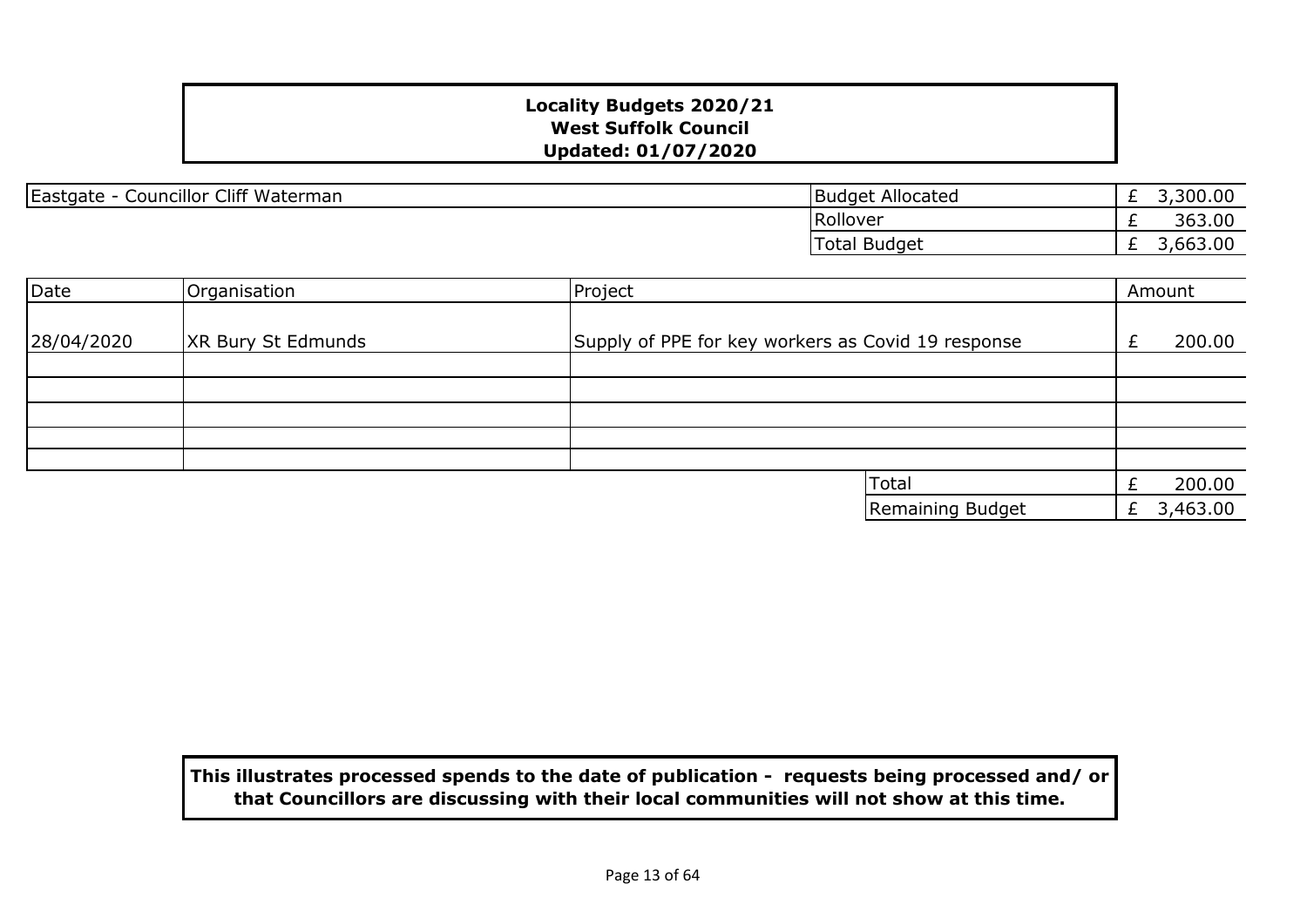| <b>Councillor Simon</b><br>Exning<br>Cole | : Allocated<br>Budget | ,300.00<br>∽<br><u>_</u>          |
|-------------------------------------------|-----------------------|-----------------------------------|
|                                           | Rollover              | 313.00<br><u>_</u>                |
|                                           | <b>Total Budget</b>   | nn<br>$\cdot$ ulu $\cdot$ uu<br>_ |

| Date | Organisation | Project |                         | Amount     |
|------|--------------|---------|-------------------------|------------|
|      |              |         |                         |            |
|      |              |         |                         |            |
|      |              |         |                         |            |
|      |              |         |                         |            |
|      |              |         |                         |            |
|      |              |         |                         |            |
|      |              |         | <b>Total</b>            |            |
|      |              |         | <b>Remaining Budget</b> | £ 3,613.00 |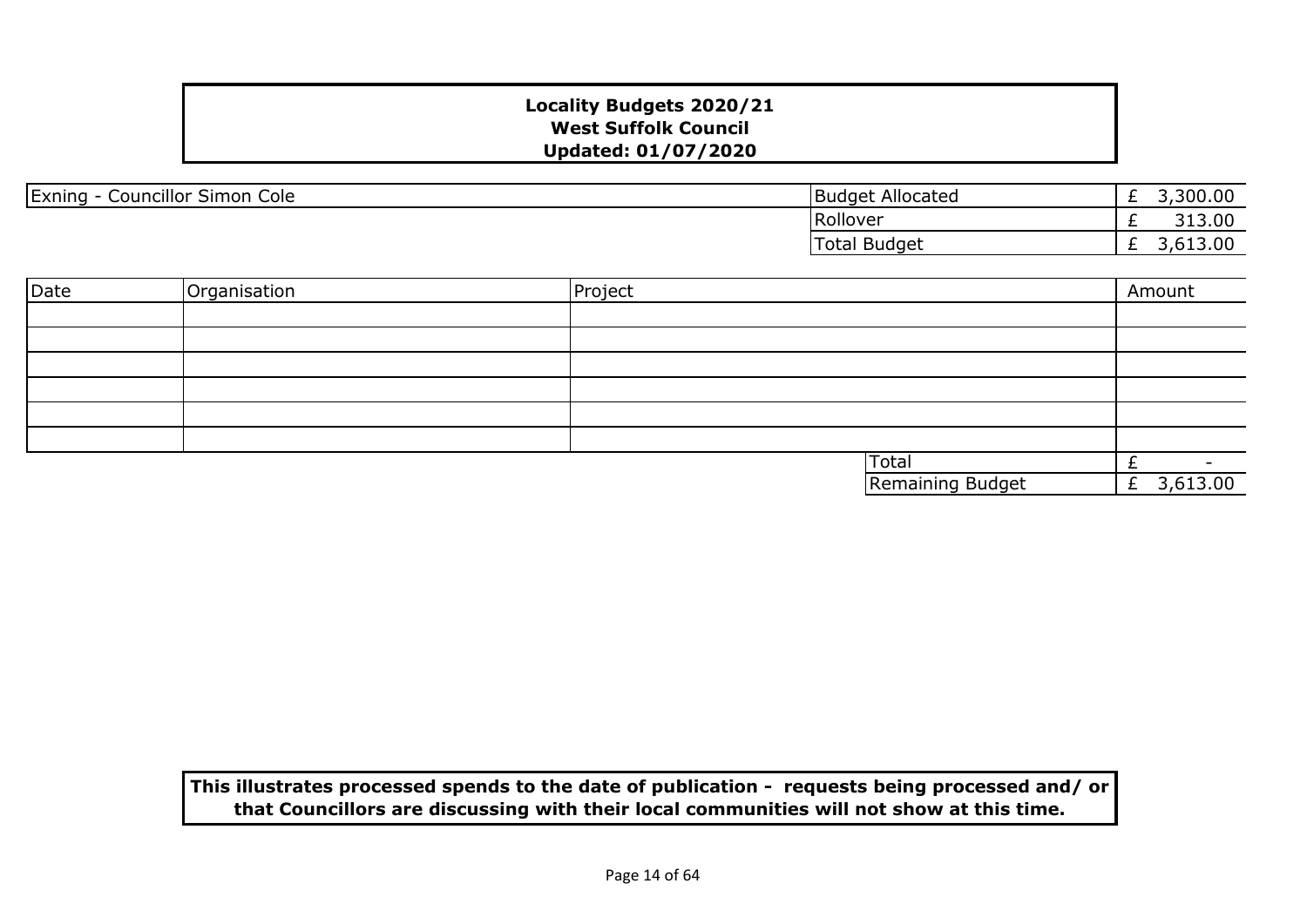Haverhill Central - Councillor Aron Luccarini

| <b>Budget Allocated</b> | 3,300.00 |
|-------------------------|----------|
| Rollover                |          |
| Total Budget            | 3,388.00 |

| Date       | Organisation              | Project |                                     |   | Amount   |
|------------|---------------------------|---------|-------------------------------------|---|----------|
| 19/05/2020 | Matilda Rose Action Squad |         | Food delivery for Covid 19 response |   | 150.00   |
|            |                           |         |                                     |   |          |
|            |                           |         |                                     |   |          |
|            |                           |         |                                     |   |          |
|            |                           |         |                                     |   |          |
|            |                           |         | Total                               |   | 150.00   |
|            |                           |         | Remaining Budget                    | £ | 3,238.00 |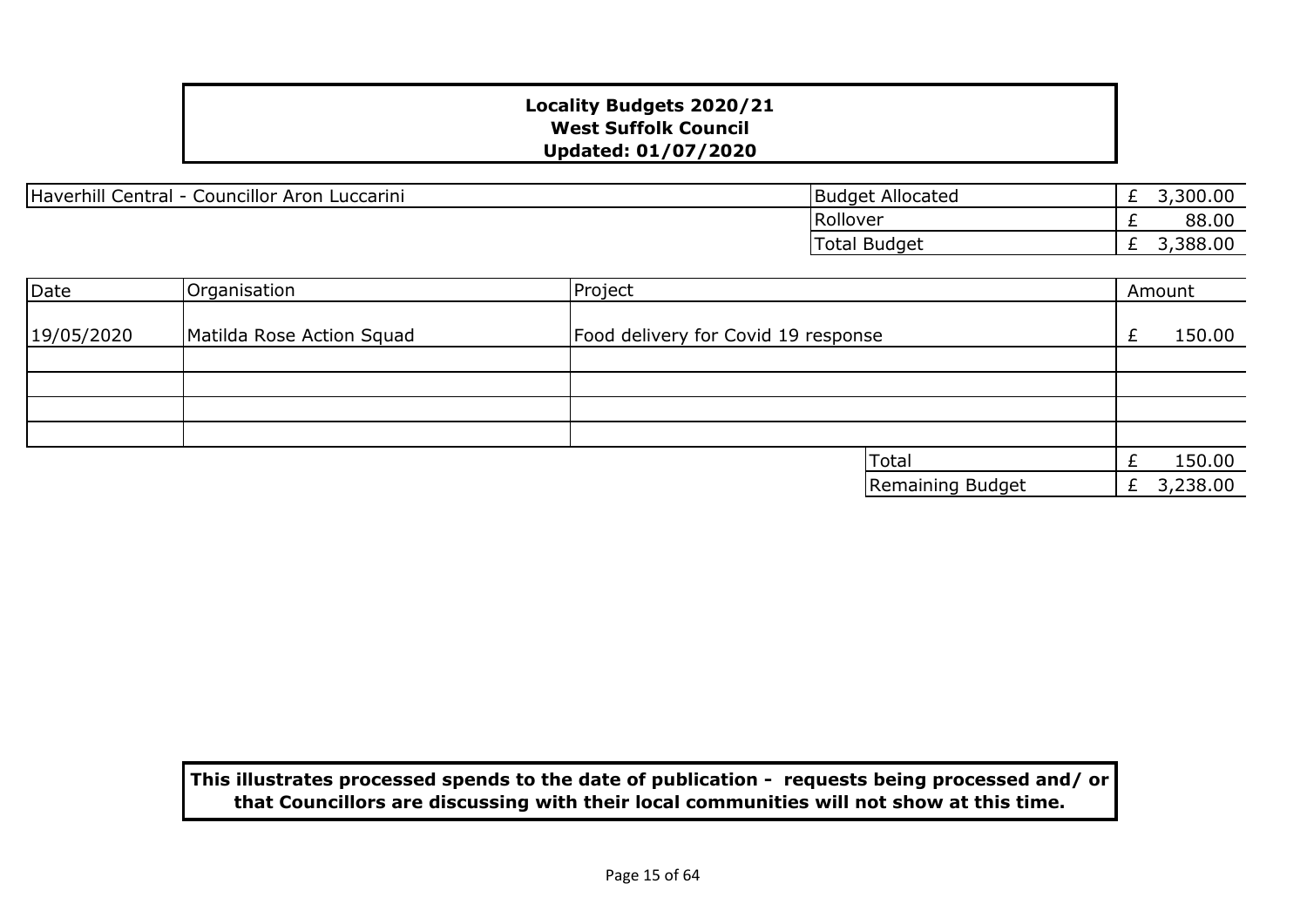Haverhill Central - Councillor John Burns Burns Budget Allocated

£ 3,300.00 £ 3.00 £ 3,303.00 Rollover Total Budget

| Date       | Organisation                           | Project                                   |   | Amount   |
|------------|----------------------------------------|-------------------------------------------|---|----------|
| 29/05/2020 | Haverhill Community Sports Association | Support for grounds maintenance equipment |   | 750.00   |
|            |                                        |                                           |   |          |
|            |                                        |                                           |   |          |
|            |                                        |                                           |   |          |
|            |                                        |                                           |   |          |
|            |                                        |                                           |   |          |
|            |                                        | Total                                     |   | 750.00   |
|            |                                        | Remaining Budget                          | £ | 2,553.00 |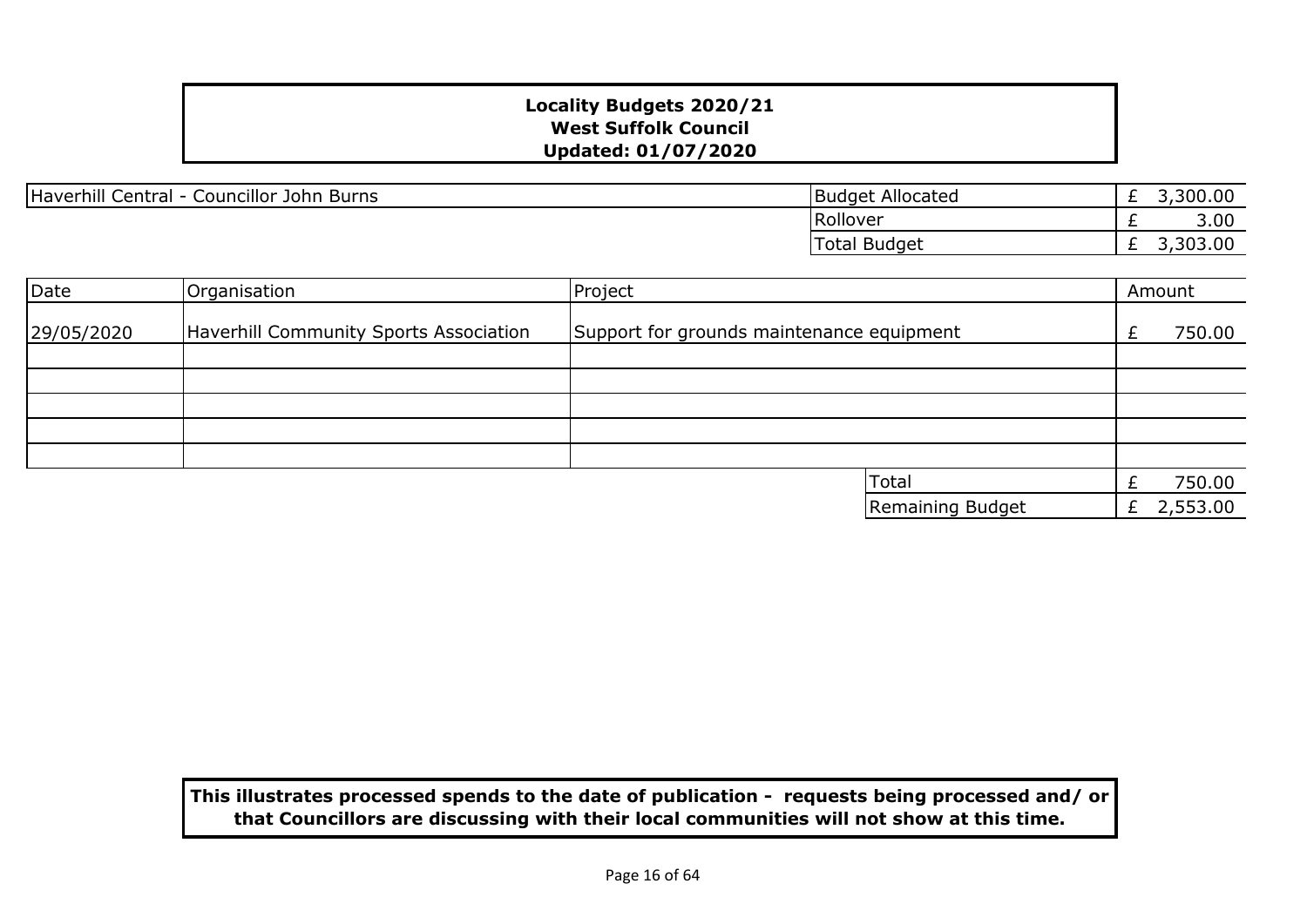Haverhill East - Councillor Patrick Hanion

| <b>Budget Allocated</b> | 3,300.00 |
|-------------------------|----------|
| <b>Rollover</b>         |          |
| Total Budget            | 3,303.00 |

| Date       | Organisation                           | Project                                   |                  | Amount |          |
|------------|----------------------------------------|-------------------------------------------|------------------|--------|----------|
|            |                                        |                                           |                  |        |          |
| 28/04/2020 | Haverhill Bough                        | Support for Football Club                 |                  |        | 300.00   |
| 29/05/2020 | Haverhill Community Sports Association | Support for grounds maintenance equipment |                  |        | 400.00   |
|            |                                        |                                           |                  |        |          |
|            |                                        |                                           |                  |        |          |
|            |                                        |                                           |                  |        |          |
|            |                                        |                                           |                  |        |          |
|            |                                        |                                           | Total            |        | 700.00   |
|            |                                        |                                           | Remaining Budget |        | 2,603.00 |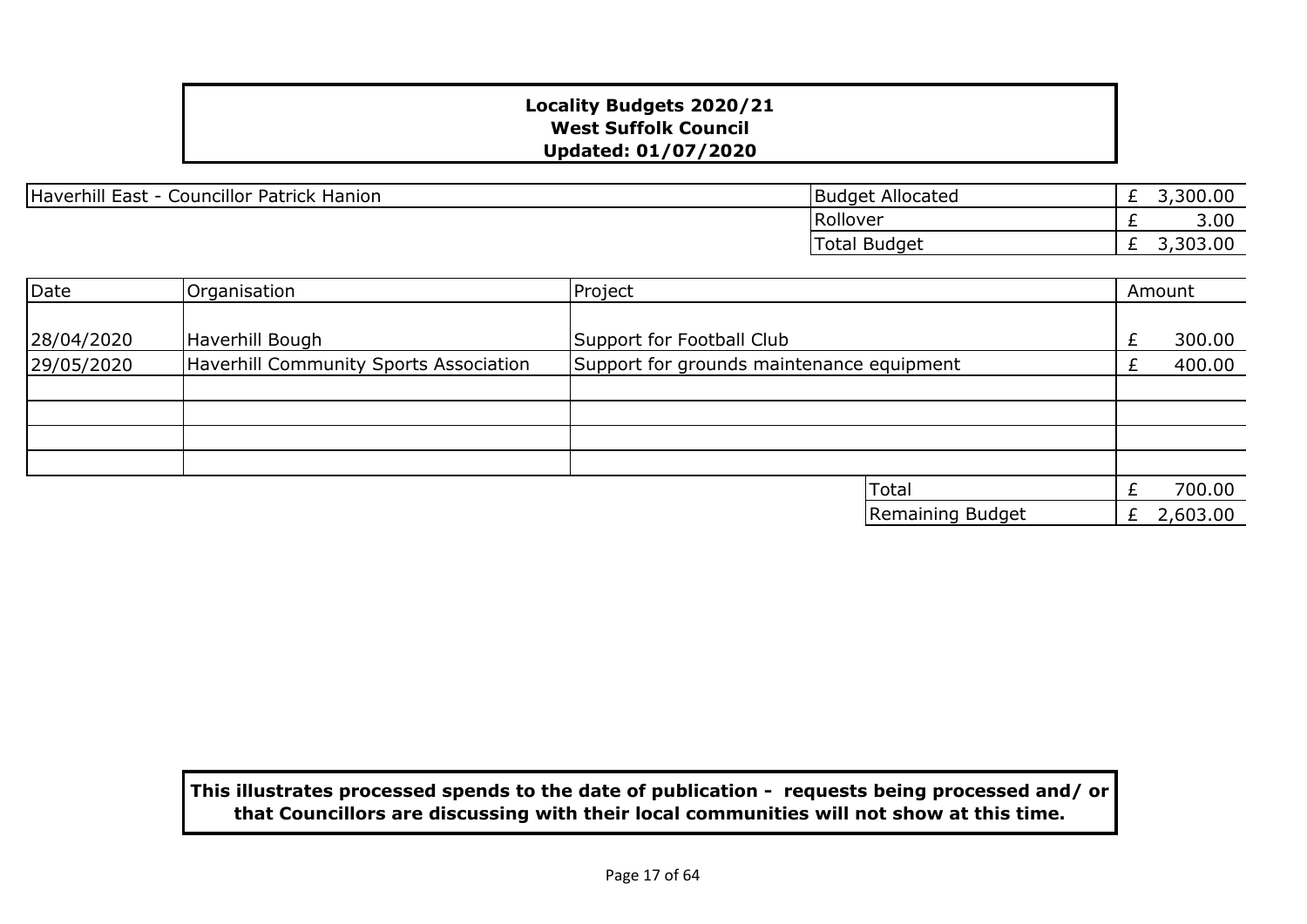Haverhill East - Councillor Joe Mason Budget Allocated

£ 3,300.00 £ 63.00 £ 3,363.00 Rollover Total Budget

| Date       | Organisation                    | Project          |                                                          |  | Amount   |
|------------|---------------------------------|------------------|----------------------------------------------------------|--|----------|
| 29/06/2020 | Suffolk Accident Rescue Service |                  | Purchase of medical equipment and supplies for 12 months |  | 500.00   |
|            |                                 |                  |                                                          |  |          |
|            |                                 |                  |                                                          |  |          |
|            |                                 |                  |                                                          |  |          |
|            |                                 |                  |                                                          |  |          |
|            |                                 |                  |                                                          |  |          |
|            |                                 | <b>Total</b>     |                                                          |  | 500.00   |
|            |                                 | Remaining Budget |                                                          |  | 2,863.00 |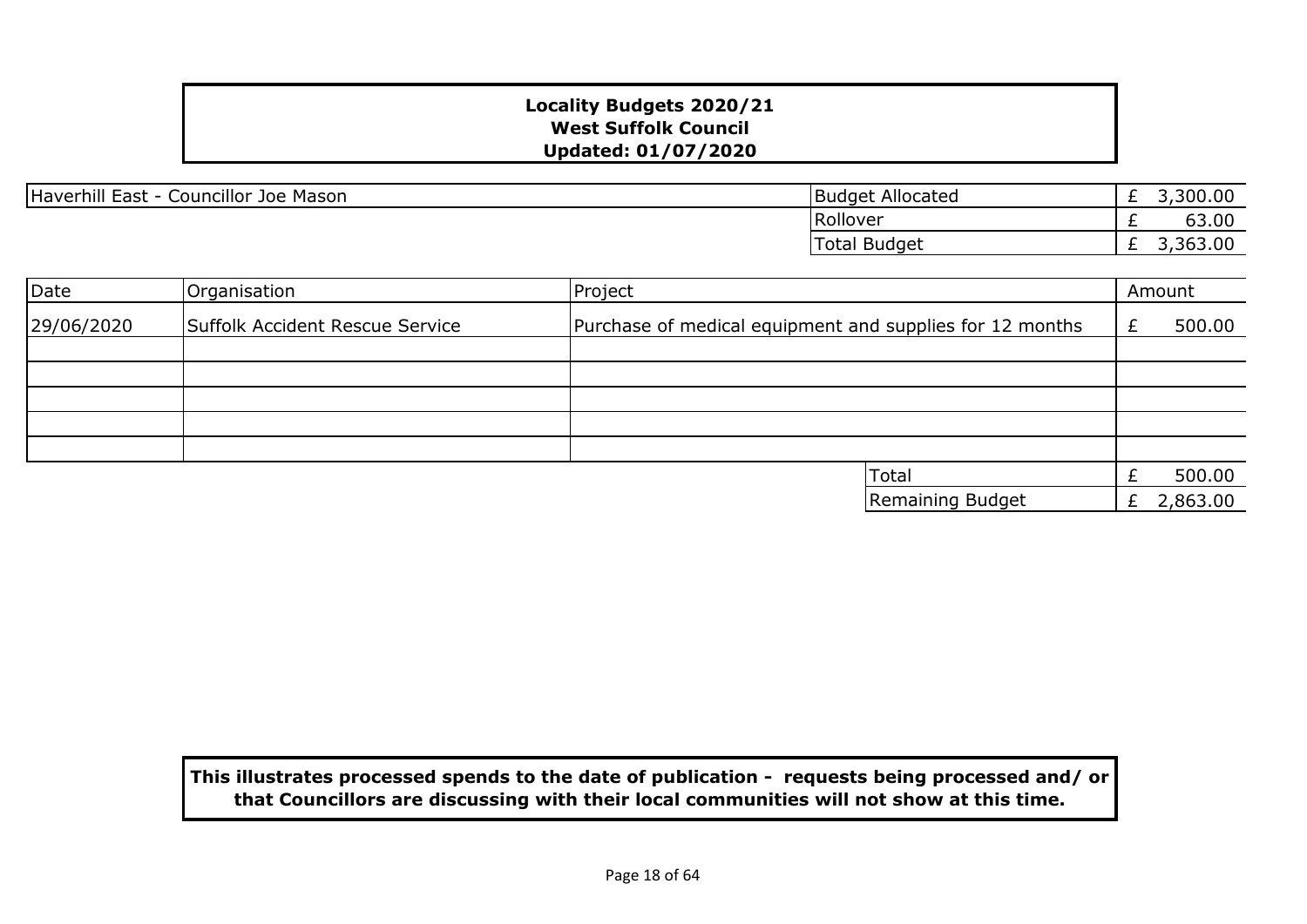| Haverhill North - Councillor Jason Crooks | <b>Budget Allocated</b> |
|-------------------------------------------|-------------------------|
|-------------------------------------------|-------------------------|

| <b>Budget Allocated</b> | 3,300.00 |
|-------------------------|----------|
| Rollover                |          |
| Total Budget            | 3,301.00 |

| Date       | Organisation                     | Project                                                  | Amount         |
|------------|----------------------------------|----------------------------------------------------------|----------------|
| 15/04/2020 | <b>Haverhill Community Trust</b> | Hardship Fund to help with Covid 19                      | 150.00         |
| 16/04/2020 | REACH                            | Food Bank support for delivering food and transport      | 2,000.00<br>£. |
| 29/06/2020 | Suffolk Accident Rescue Service  | Purchase of medical equipment and supplies for 12 months | 500.00         |
|            |                                  |                                                          |                |
|            |                                  |                                                          |                |
|            |                                  |                                                          |                |
|            |                                  |                                                          |                |
|            |                                  |                                                          |                |
|            |                                  |                                                          |                |
|            |                                  | Total                                                    | 2,650.00<br>£  |
|            |                                  | Remaining Budget                                         | 651.00         |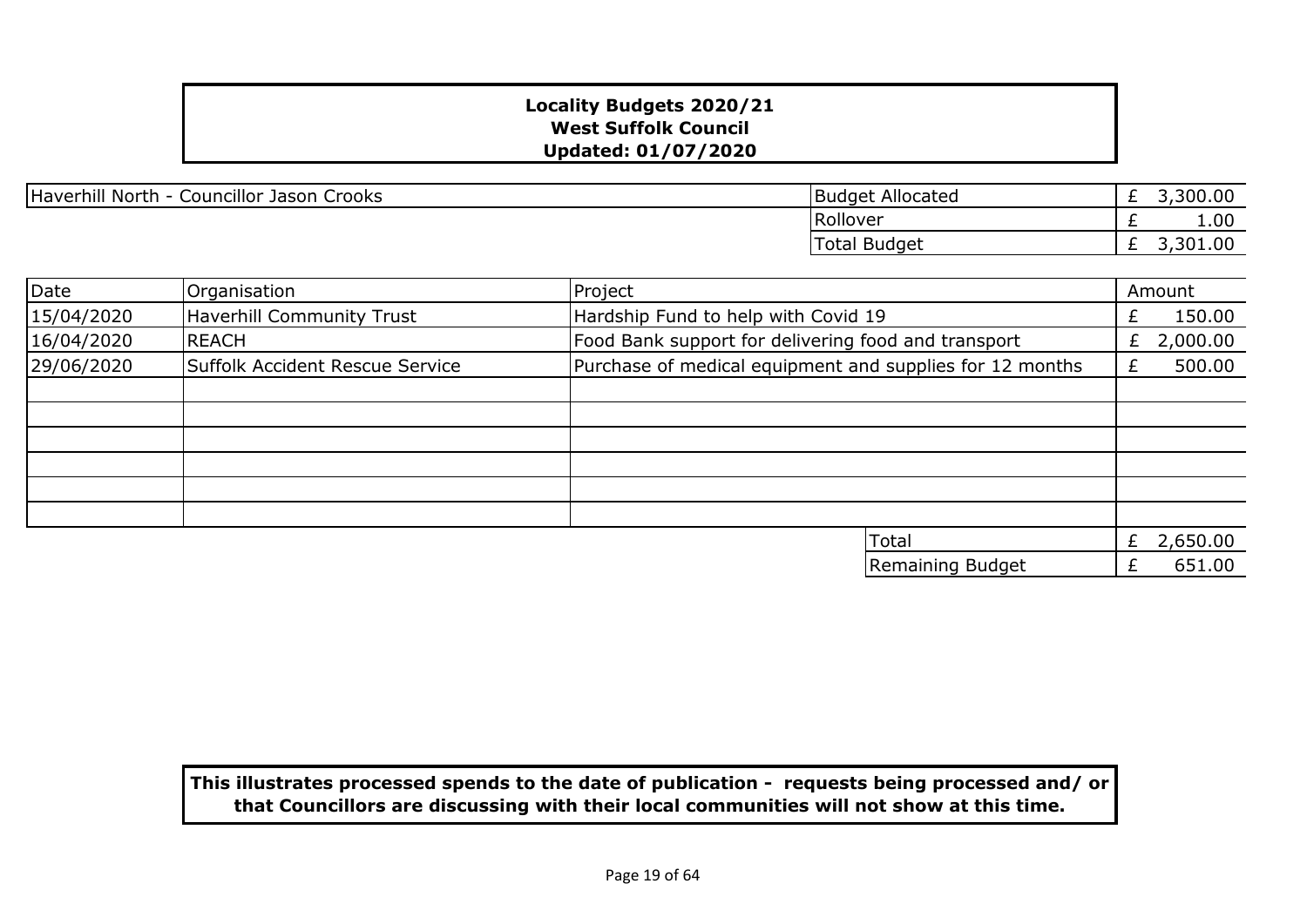Haverhill North - Councillor Elaine McManus

| <b>Budget Allocated</b> | 3,300.00 |
|-------------------------|----------|
| Rollover                | 163.00   |
| Total Budget            | 3,463.00 |

| Date       | Organisation                           | Project                                                  |   | Amount   |
|------------|----------------------------------------|----------------------------------------------------------|---|----------|
| 29/05/2020 | Haverhill Community Sports Association | Support for grounds maintenance equipment                |   | 500.00   |
| 29/06/2020 | Suffolk Accident Rescue Service        | Purchase of medical equipment and supplies for 12 months |   | 500.00   |
|            |                                        |                                                          |   |          |
|            |                                        |                                                          |   |          |
|            |                                        |                                                          |   |          |
|            |                                        |                                                          |   |          |
|            |                                        |                                                          |   |          |
|            |                                        |                                                          |   |          |
|            |                                        | Total                                                    | £ | 1,000.00 |
|            |                                        | Remaining Budget                                         | £ | 2,463.00 |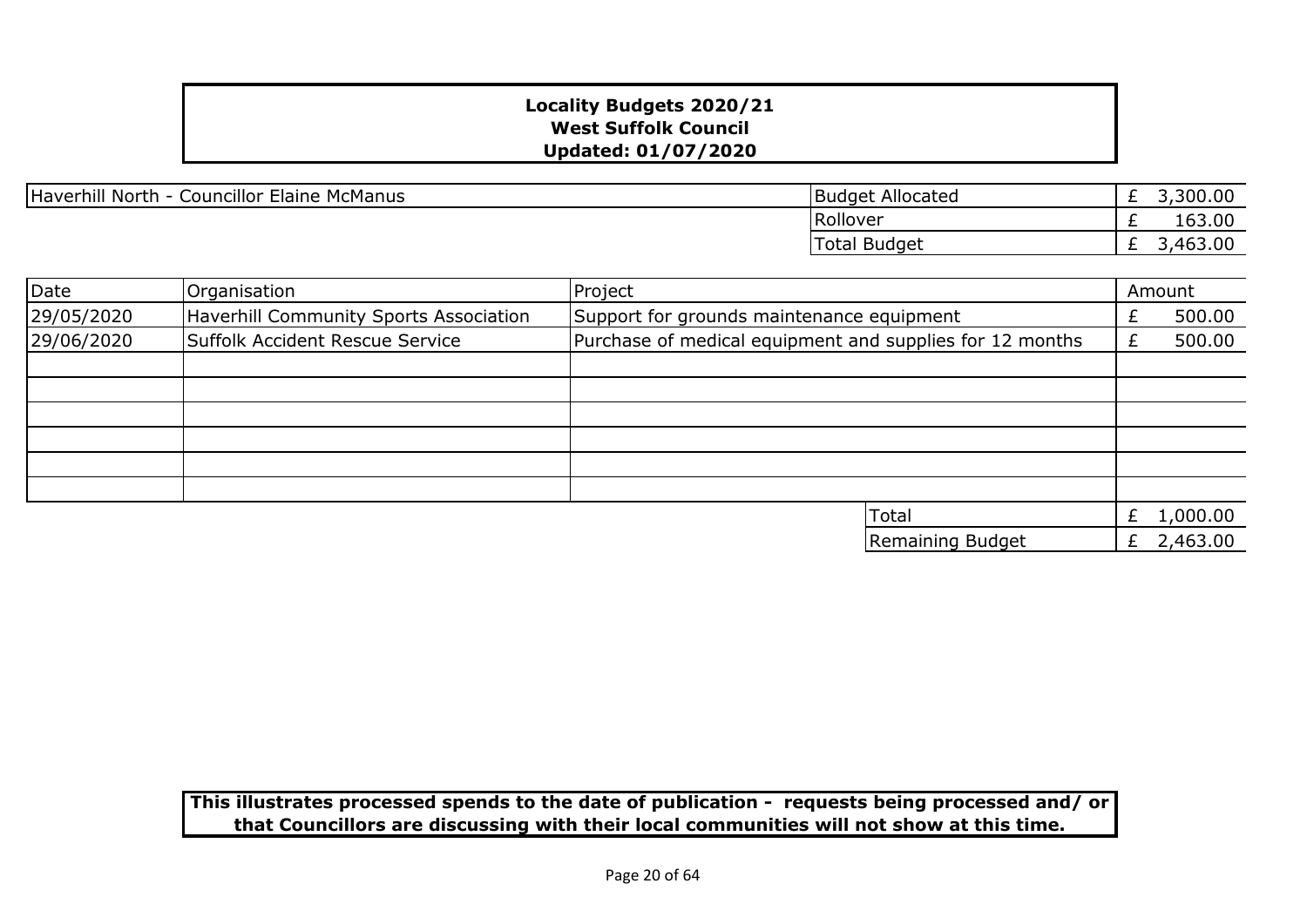|      | Haverhill South - Councillor David Smith |         | <b>Budget Allocated</b> | 3,300.00<br>£ |
|------|------------------------------------------|---------|-------------------------|---------------|
|      |                                          |         | Rollover                | 1.00          |
|      |                                          |         | <b>Total Budget</b>     | 3,301.00<br>£ |
|      |                                          |         |                         |               |
| Date | Organisation                             | Project |                         | Amount        |
|      |                                          |         |                         |               |
|      |                                          |         |                         |               |
|      |                                          |         |                         |               |
|      |                                          |         |                         |               |
|      |                                          |         |                         |               |
|      |                                          |         |                         |               |
|      |                                          |         | Total                   |               |
|      |                                          |         | Remaining Budget        | 3,301.00<br>£ |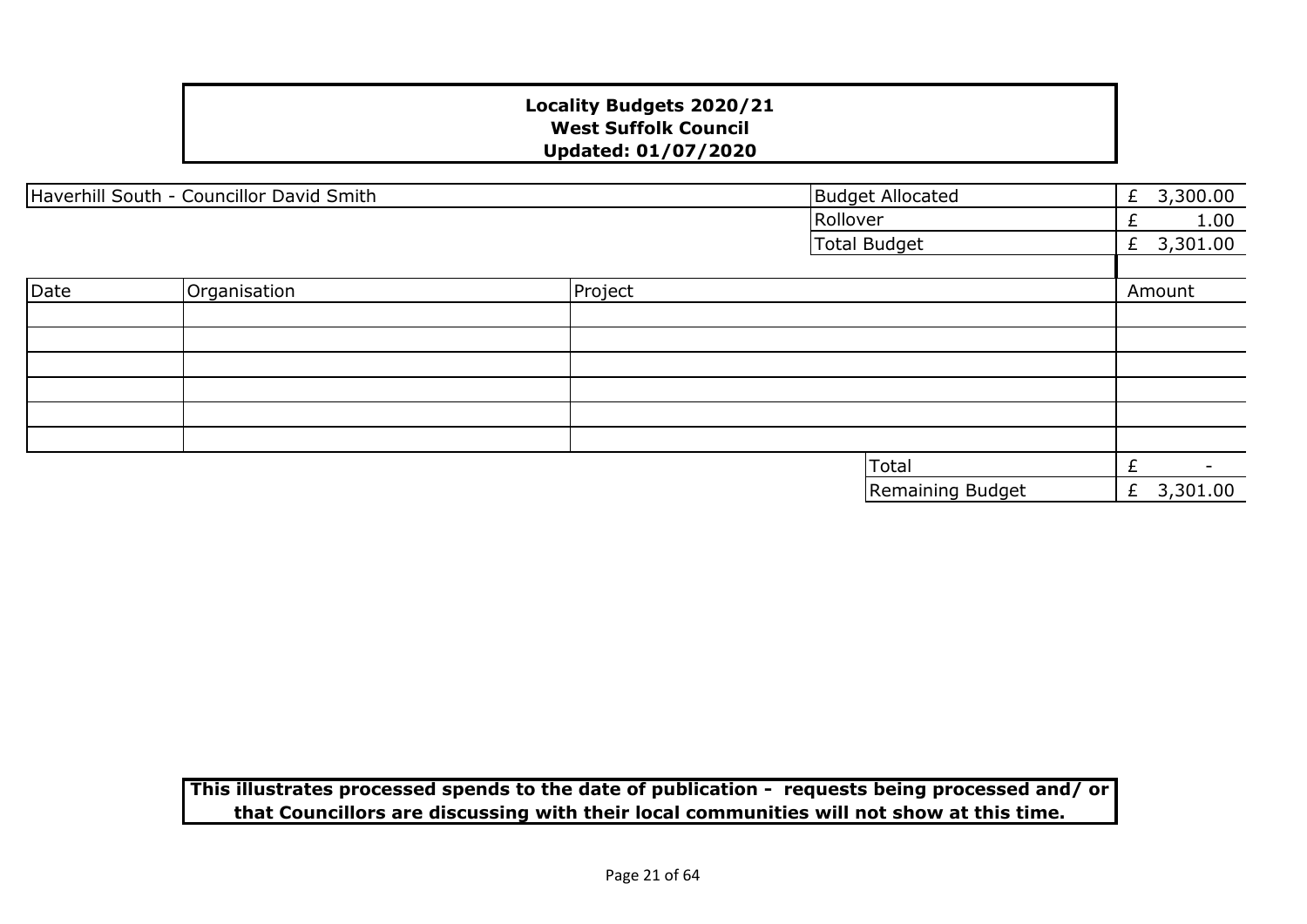Haverhill South East - Councillor Tony Brown

| <b>Budget Allocated</b> | 3,300.00 |
|-------------------------|----------|
| Rollover                |          |
| Total Budget            | 3,369.00 |

| Date       | Organisation                           | Project                                   |                  |   | Amount   |
|------------|----------------------------------------|-------------------------------------------|------------------|---|----------|
| 28/04/2020 | Haverhill Borough Football Club        | Support for Football Club                 |                  |   | 350.00   |
| 29/05/2020 | Haverhill Community Sports Association | Support for grounds maintenance equipment |                  |   | 400.00   |
|            |                                        |                                           |                  |   |          |
|            |                                        |                                           |                  |   |          |
|            |                                        |                                           |                  |   |          |
|            |                                        |                                           |                  |   |          |
|            |                                        |                                           | <b>Total</b>     |   | 750.00   |
|            |                                        |                                           | Remaining Budget | £ | 2,619.00 |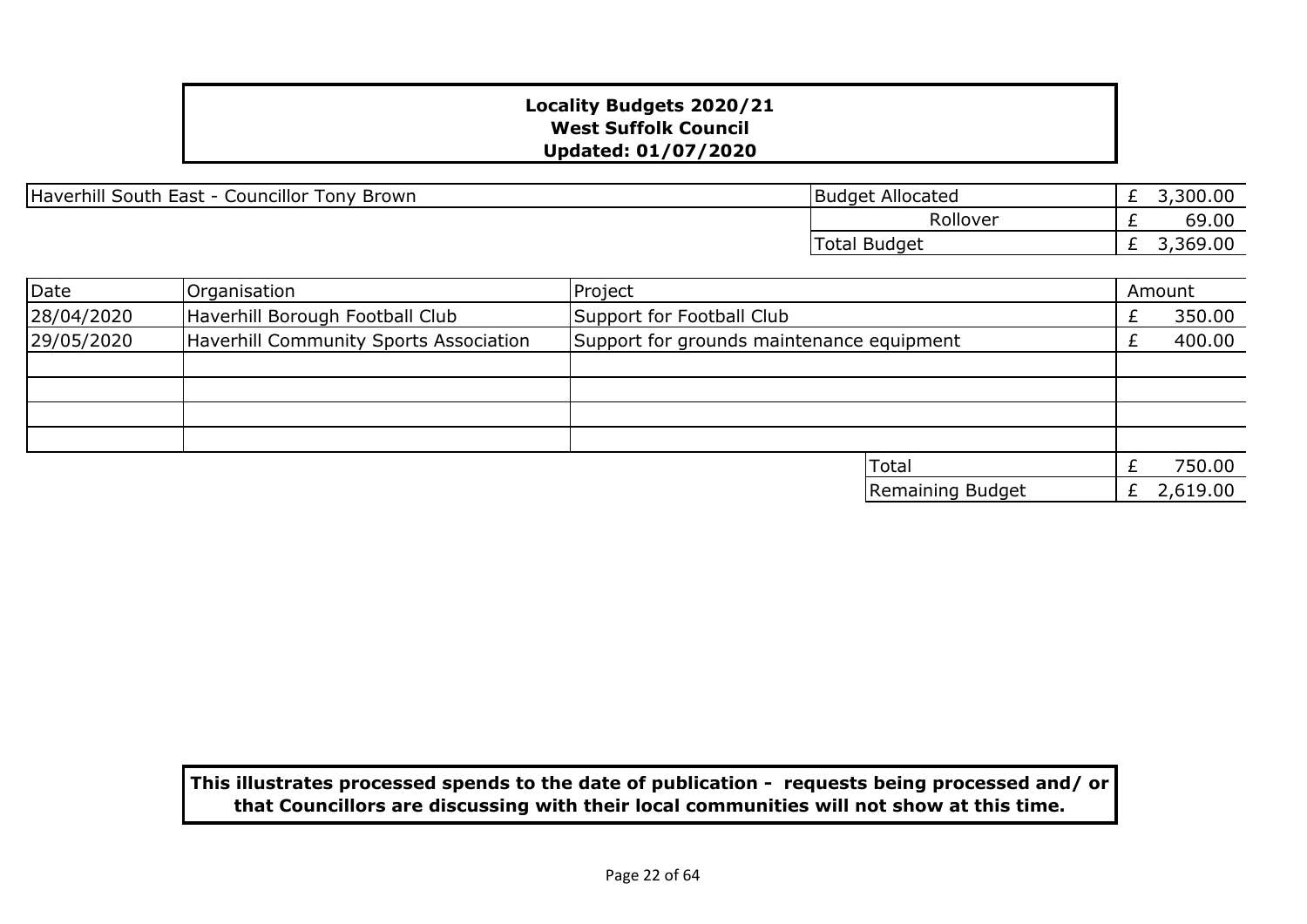Haverhill South East - Councillor Margaret Marks

| <b>Budget Allocated</b> | 3,300.00 |
|-------------------------|----------|
| Rollover                | 13.00    |
| <b>Total Budget</b>     | 3,313.00 |

| Date       | Organisation                           | Project                                                  |                  |   |          |
|------------|----------------------------------------|----------------------------------------------------------|------------------|---|----------|
| 29/05/2020 | Haverhill Community Sports Association | Support for grounds maintenance equipment                |                  |   | 500.00   |
| 29/06/2020 | Suffolk Accident Rescue Service        | Purchase of medical equipment and supplies for 12 months |                  |   | 500.00   |
|            |                                        |                                                          |                  |   |          |
|            |                                        |                                                          |                  |   |          |
|            |                                        |                                                          |                  |   |          |
|            |                                        |                                                          |                  |   |          |
|            |                                        |                                                          | Total            |   | 1,000.00 |
|            |                                        |                                                          | Remaining Budget | £ | 2,313.00 |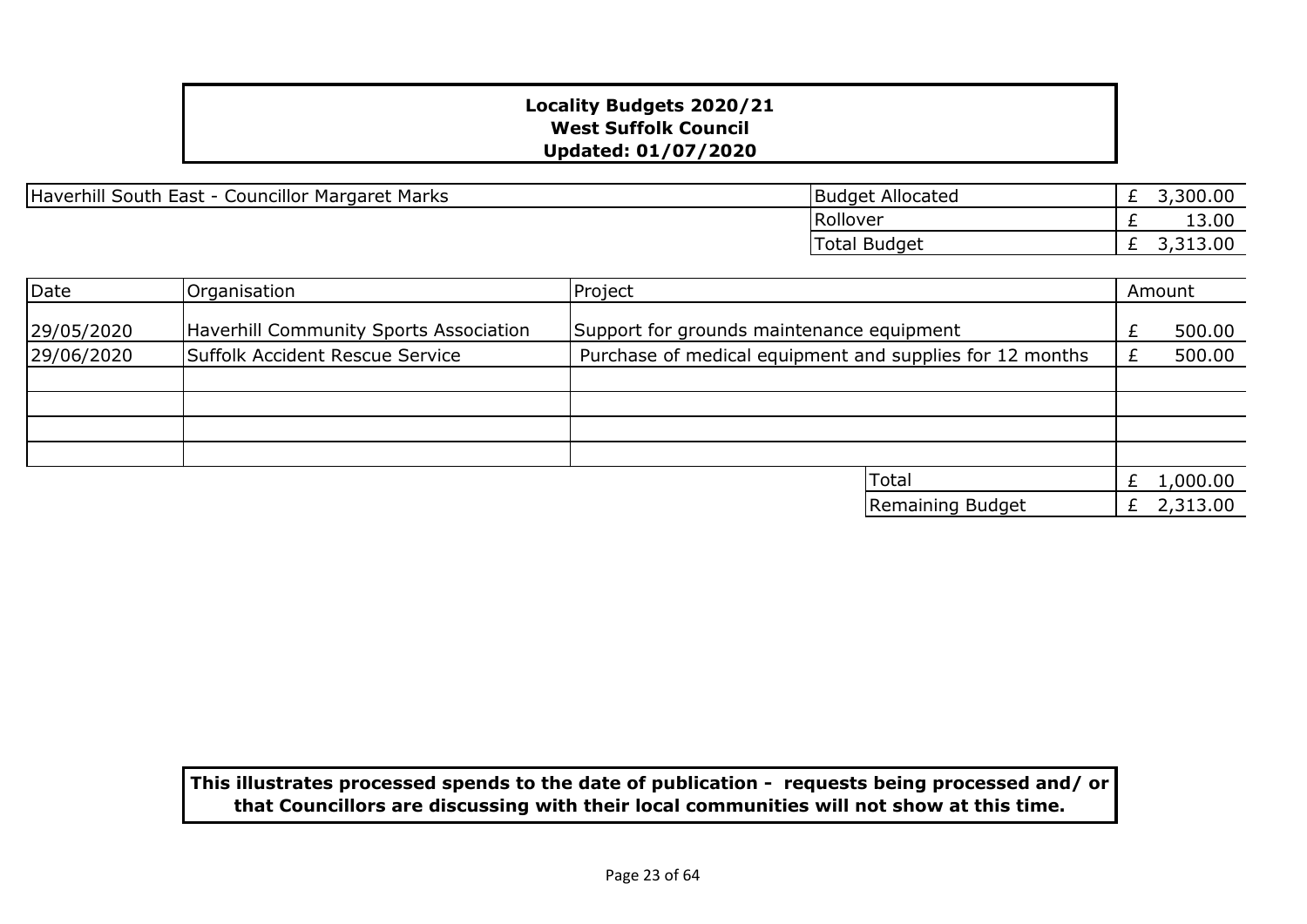| Haverhill West - Councillor David Roach | Budget Allocated |
|-----------------------------------------|------------------|
|-----------------------------------------|------------------|

| <b>Budget Allocated</b> | 3,300.00 |
|-------------------------|----------|
| Rollover                | 313.00   |
| Total Budget            | 3,613,00 |

| Date       | Organisation                                  | Project                                                  |  | Amount   |  |
|------------|-----------------------------------------------|----------------------------------------------------------|--|----------|--|
| 29/05/2020 | <b>Haverhill Community Sports Association</b> | Support for grounds maintenance equipment                |  | 400.00   |  |
| 29/06/2020 | Suffolk Accident Rescue Service               | Purchase of medical equipment and supplies for 12 months |  | 500.00   |  |
|            |                                               |                                                          |  |          |  |
|            |                                               |                                                          |  |          |  |
|            |                                               |                                                          |  |          |  |
|            |                                               |                                                          |  |          |  |
|            |                                               |                                                          |  |          |  |
|            |                                               | <b>Total</b>                                             |  | 900.00   |  |
|            |                                               | Remaining Budget                                         |  | 2,713.00 |  |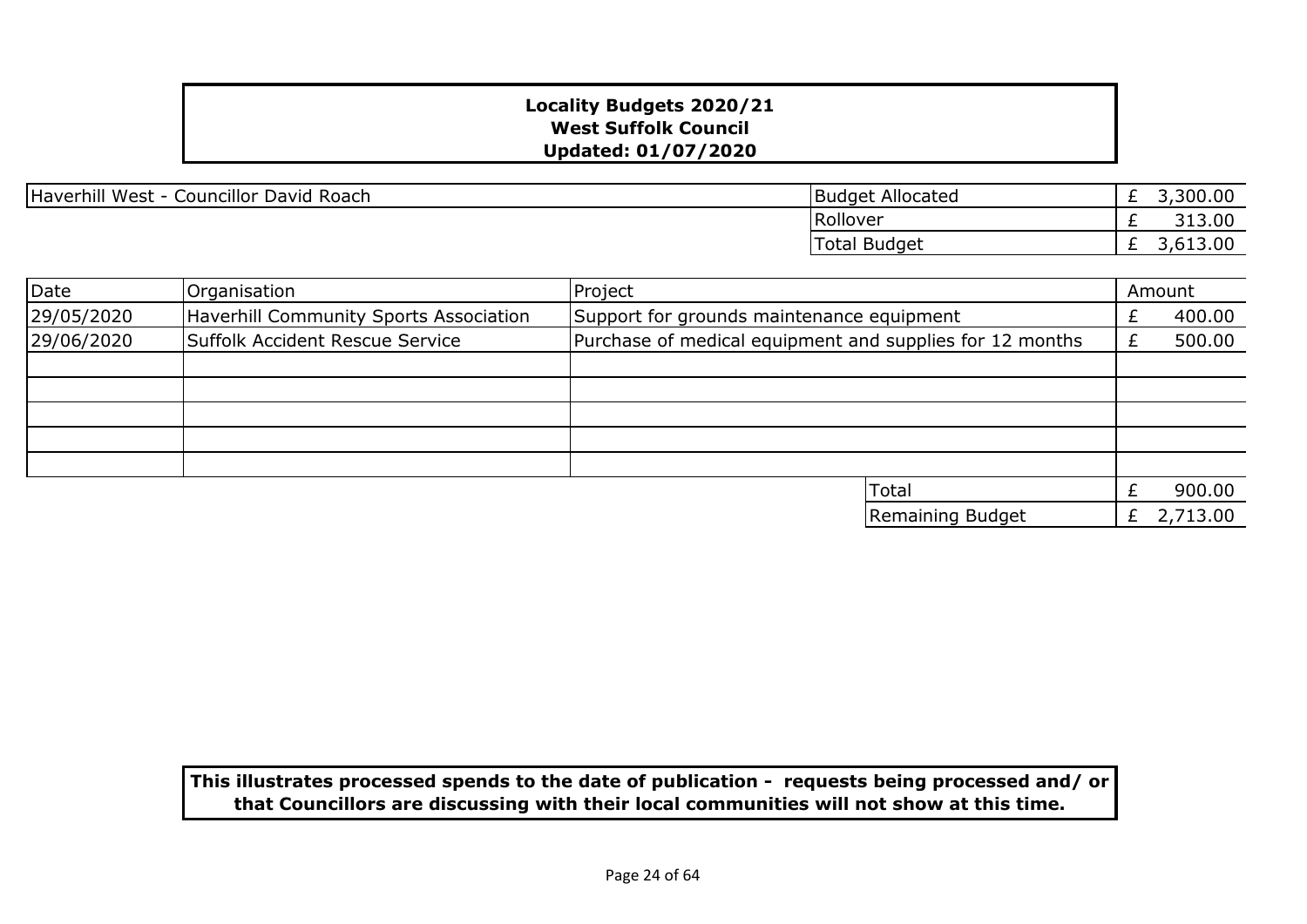| Councillor Terry C<br>Horringer<br>Clements | Budget Allocated | <u>_</u> | 300.00 |
|---------------------------------------------|------------------|----------|--------|
|                                             | Rollover         | _        | 500.00 |
|                                             | Budget<br>Total  | _        | 800.00 |

| Date       | Organisation             | Project                      | Amount   |
|------------|--------------------------|------------------------------|----------|
| 03/06/2020 | Bury St Edmunds Rickshaw | Purchase of second Rickshaw  | 400.00   |
| 26/06/2020 | Hawstead Parish Council  | Community picnic table/bench | 435.00   |
|            |                          |                              |          |
|            |                          |                              |          |
|            |                          |                              |          |
|            |                          |                              |          |
|            |                          | Total                        | 835.00   |
|            |                          | Remaining Budget             | 2,965.00 |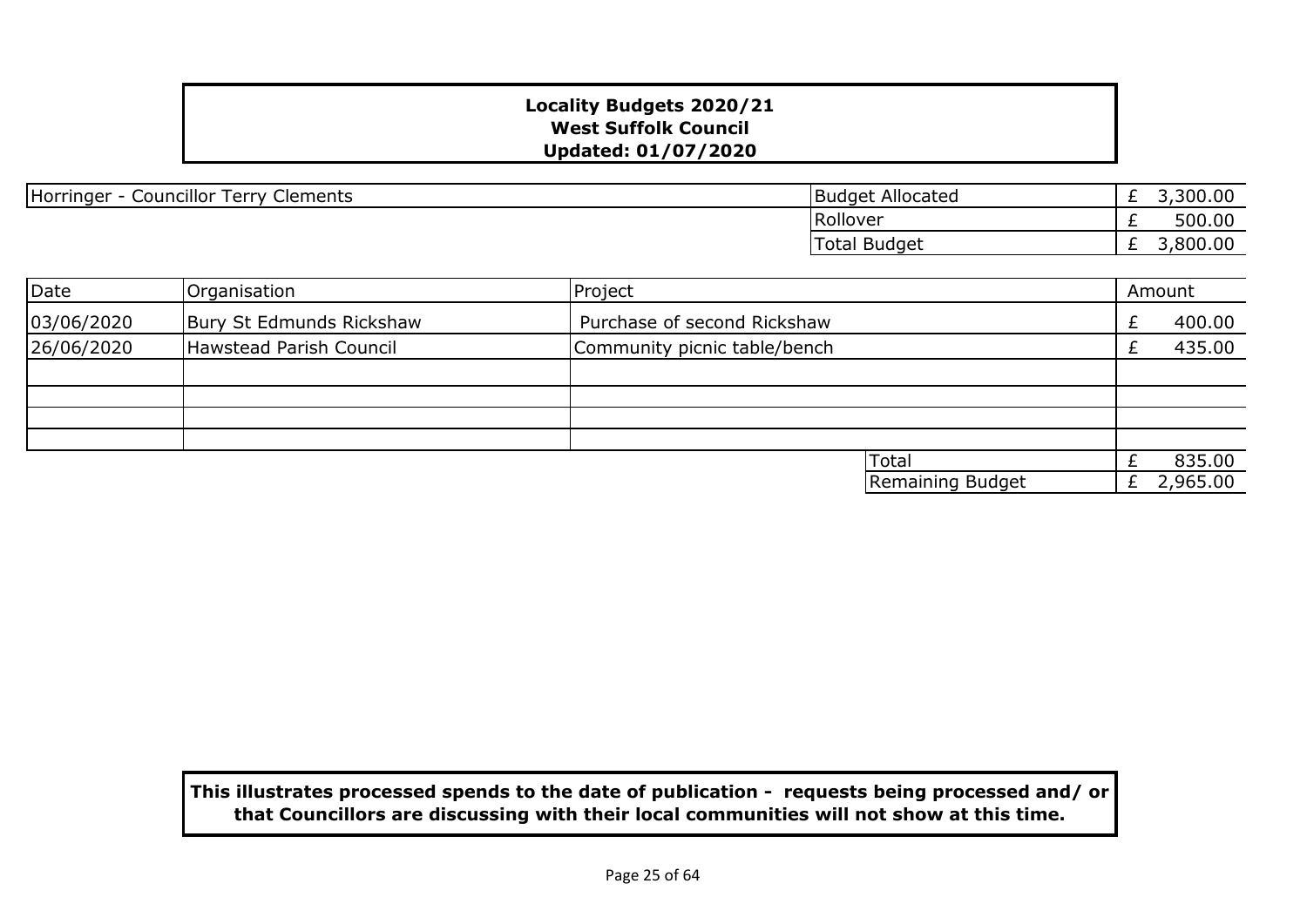|  | Iceni - Councillor Mick Bradshaw | <b>Budget Allocated</b> |
|--|----------------------------------|-------------------------|
|--|----------------------------------|-------------------------|

| <b>Budget Allocated</b> | 3,300.00 |
|-------------------------|----------|
| Rollover                | 500.00   |
| <b>Total Budget</b>     | 3,800.00 |

| Date       | Organisation                  | Project |                                       |  | Amount       |
|------------|-------------------------------|---------|---------------------------------------|--|--------------|
| 18/05/2020 | Lightwave Community Red Lodge |         | Lightwave Community COVID-19 Response |  | 400.00       |
|            |                               |         |                                       |  |              |
|            |                               |         |                                       |  |              |
|            |                               |         |                                       |  |              |
|            |                               |         |                                       |  |              |
|            |                               |         |                                       |  |              |
|            |                               |         | <b>Total</b>                          |  | 400.00       |
|            |                               |         | Remaining Budget                      |  | £ $3,400.00$ |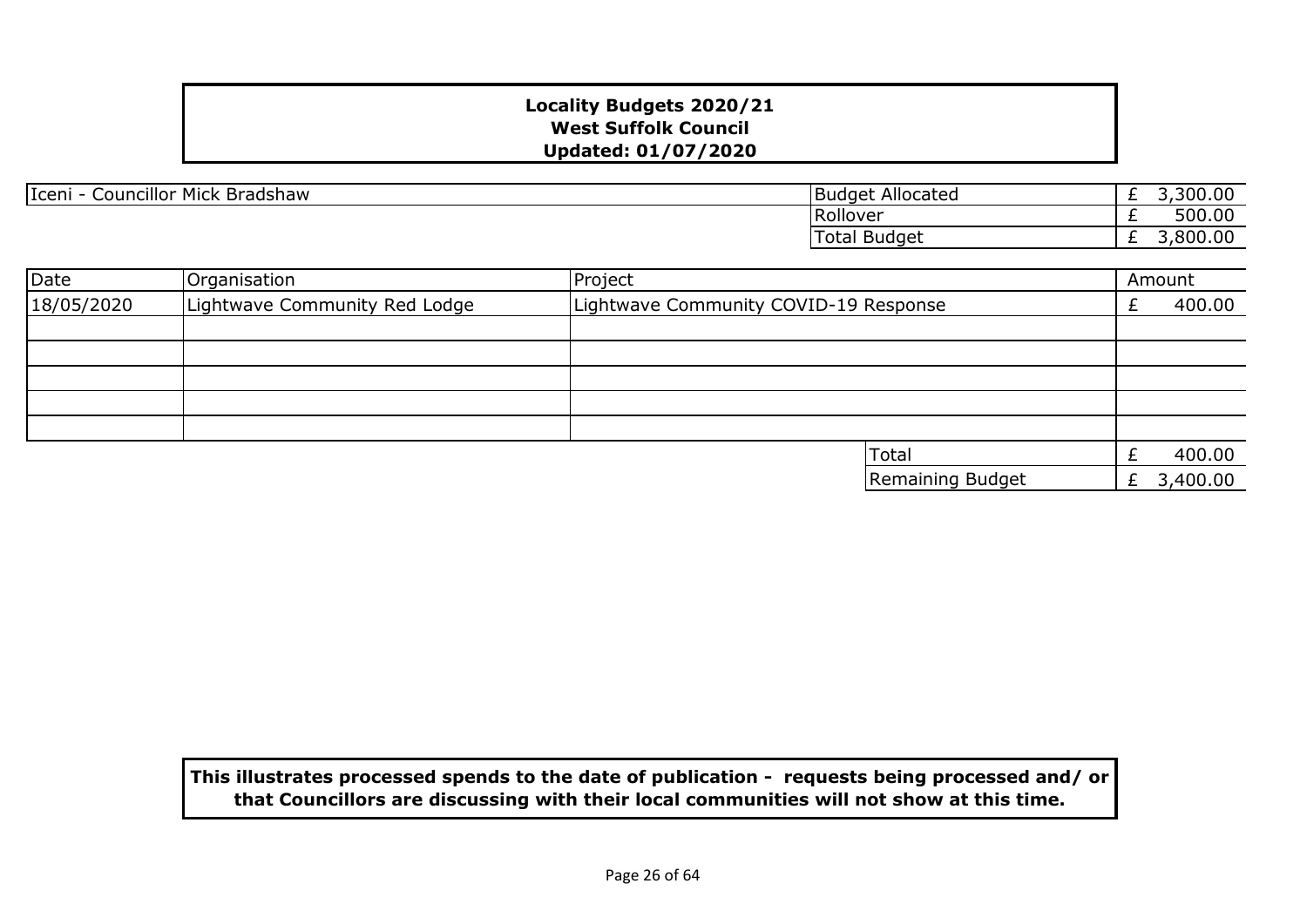| Iceni - Councillor Dawn Dicker | <b>Budget Allocated</b> |
|--------------------------------|-------------------------|
|--------------------------------|-------------------------|

| <b>Budget Allocated</b> | 3,300.00 |
|-------------------------|----------|
| Rollover                | 500.00   |
| Total Budget            | 3,800.00 |

| Date       | Organisation                  | Project                               |   | Amount   |
|------------|-------------------------------|---------------------------------------|---|----------|
| 18/05/2020 | Lightwave Community Red Lodge | Lightwave Community COVID-19 Response |   | 400.00   |
|            |                               |                                       |   |          |
|            |                               |                                       |   |          |
|            |                               |                                       |   |          |
|            |                               |                                       |   |          |
|            |                               |                                       |   |          |
|            |                               | Total                                 |   | 400.00   |
|            |                               | Remaining Budget                      | £ | 3,400.00 |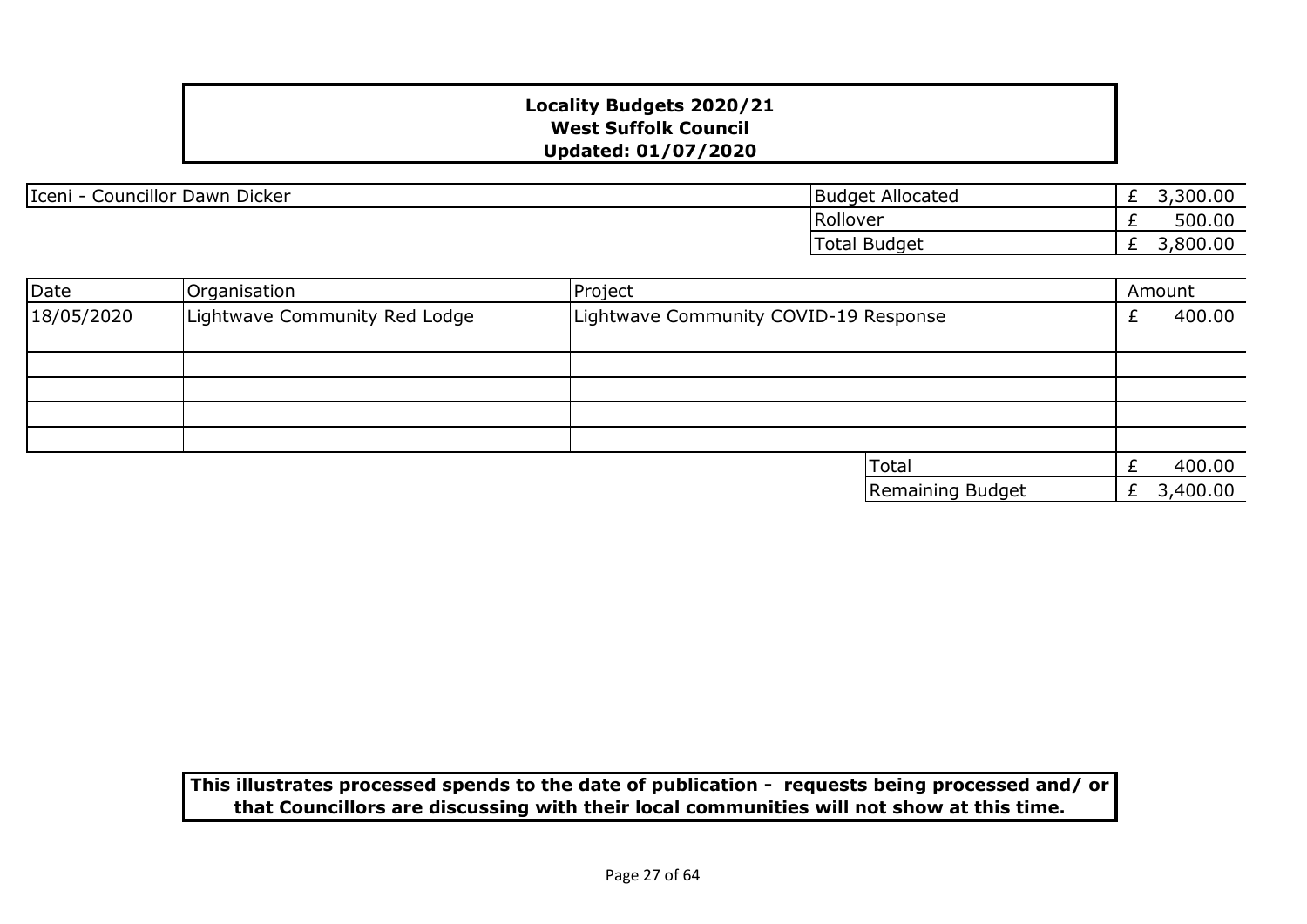| Councillor John Griffiths<br>Ixworth | <b>Budget Allocated</b> | <u>_</u> | 300.00  |
|--------------------------------------|-------------------------|----------|---------|
|                                      | <b>Rollover</b>         | <u>_</u> | 500.00  |
|                                      | <b>Total Budget</b>     | <u>_</u> | ,800.00 |

| Date | Organisation | Project |                  | Amount     |
|------|--------------|---------|------------------|------------|
|      |              |         |                  |            |
|      |              |         |                  |            |
|      |              |         |                  |            |
|      |              |         |                  |            |
|      |              |         |                  |            |
|      |              |         |                  |            |
|      |              |         | Total            |            |
|      |              |         | Remaining Budget | £ 3,800.00 |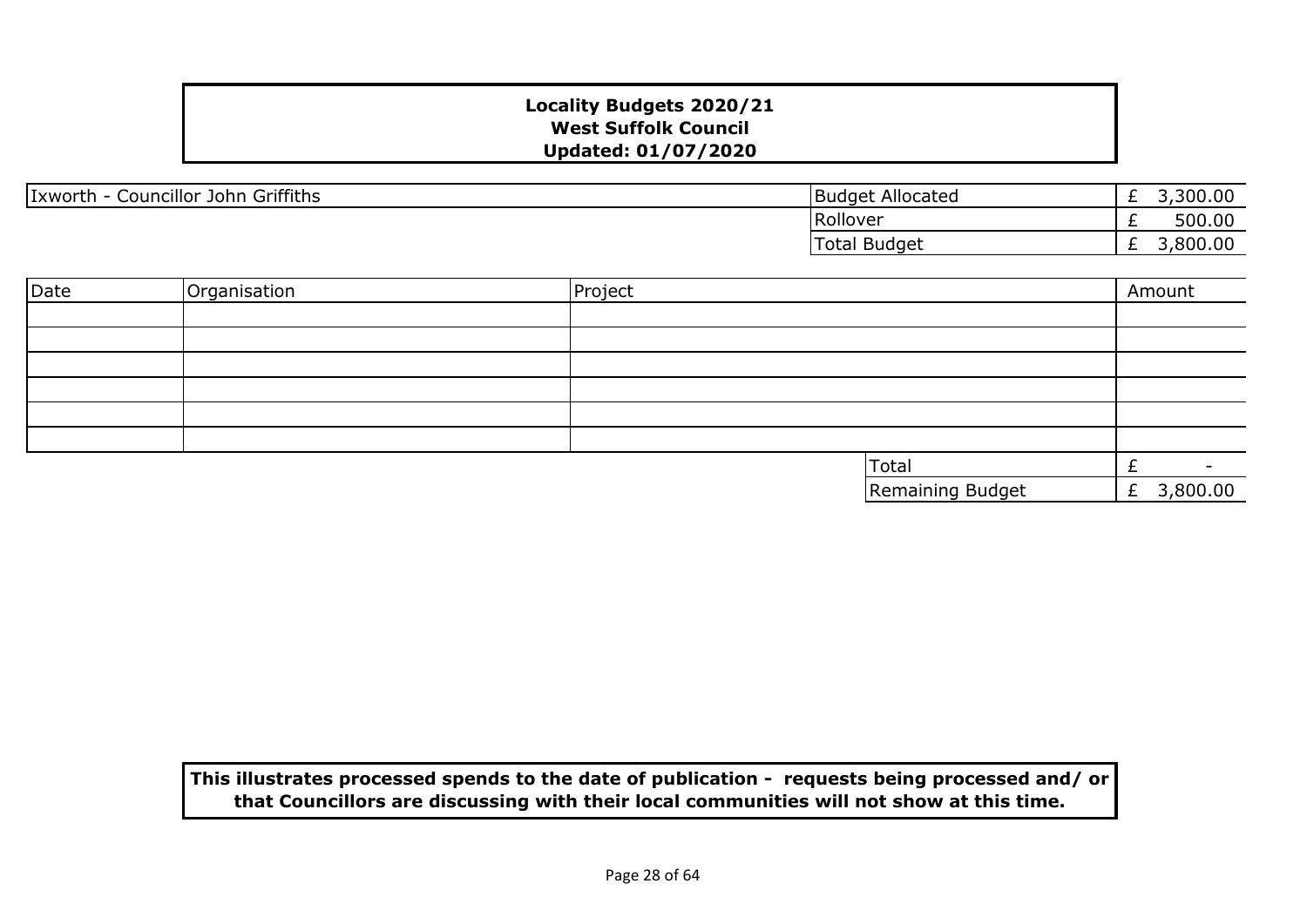Kentford and Moulton - Councillor Roger Dicker

| <b>Budget Allocated</b> | 3,300.00 |
|-------------------------|----------|
| <b>Rollover</b>         |          |
| Total Budget            | 3,300,00 |

| Date       | Organisation        | Project          |                  | Amount   |
|------------|---------------------|------------------|------------------|----------|
| 18/05/2020 | Moulton Primary PTA | Covid-19 Support |                  | 400.00   |
|            |                     |                  |                  |          |
|            |                     |                  |                  |          |
|            |                     |                  |                  |          |
|            |                     |                  |                  |          |
|            |                     |                  |                  |          |
|            |                     | Total            |                  | 400.00   |
|            |                     |                  | Remaining Budget | 2,900.00 |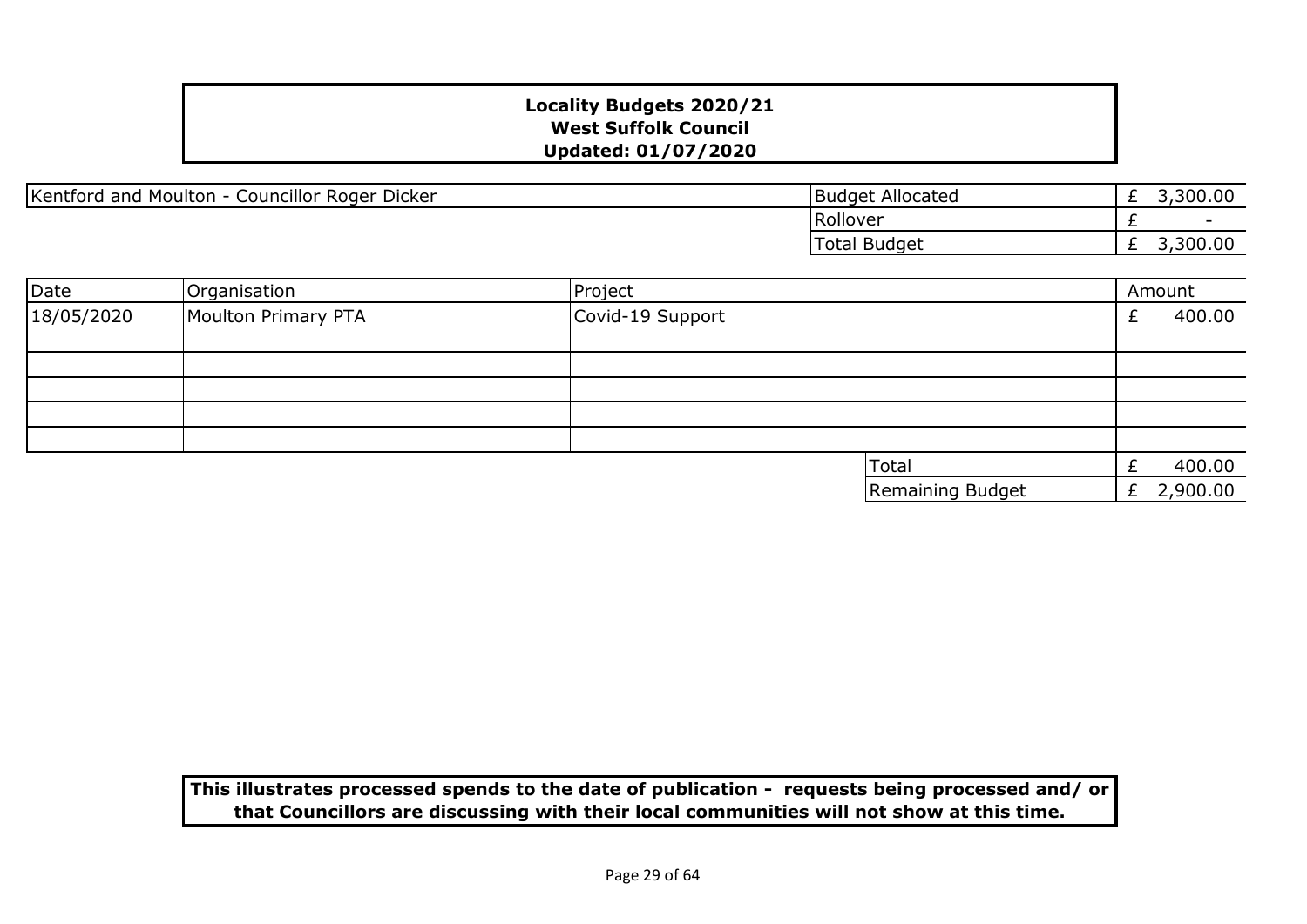| Lakenheath - Councillor Stephen Frost |                          | <b>Budget Allocated</b>   | £ | 3,300.00 |
|---------------------------------------|--------------------------|---------------------------|---|----------|
|                                       |                          | Rollover                  |   | 500.00   |
|                                       |                          | Total Budget              | £ | 3,800.00 |
|                                       |                          |                           |   |          |
| Date                                  | Organisation             | Project                   |   | Amount   |
| 13/05/2020                            | Epic Dad                 | Family Support Project    |   | 150.00   |
| 29/06/2020                            | Lakenheath Football Club | New maintenance Equipment |   | 500.00   |
|                                       |                          |                           |   |          |
|                                       |                          |                           |   |          |
|                                       |                          |                           |   |          |
|                                       |                          | <b>Total</b>              |   | 650.00   |
|                                       |                          | Remaining Budget          | Ł | 3,150.00 |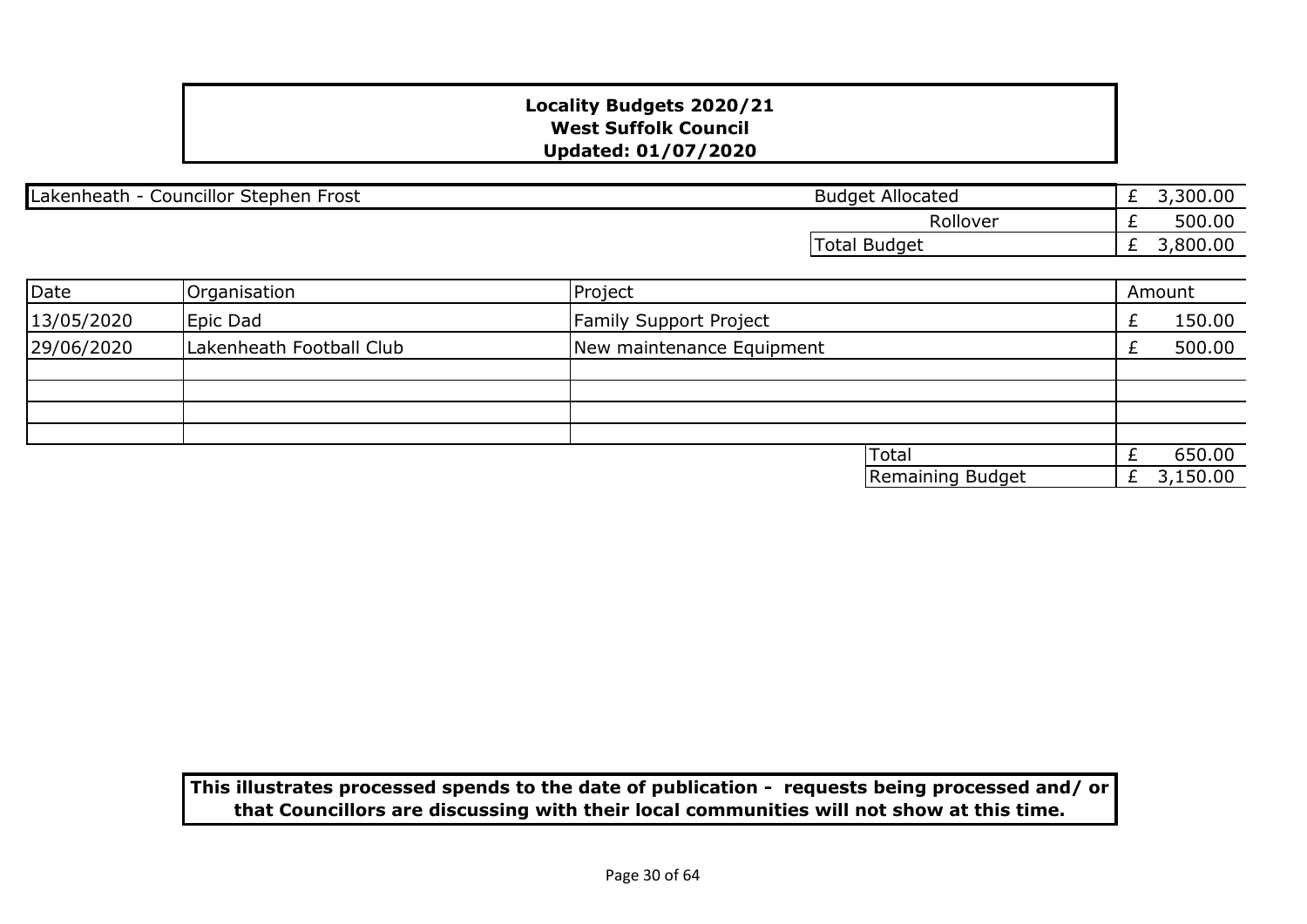| Lakenheath - Councillor David Gathercole |                                       | <b>Budget Allocated</b>         | 3,300.00<br>Ł. |
|------------------------------------------|---------------------------------------|---------------------------------|----------------|
|                                          |                                       | Rollover                        | 500.00         |
|                                          |                                       | Total Budget                    | 3,800.00<br>Ł. |
|                                          |                                       |                                 |                |
| Date                                     | Organisation                          | Project                         | Amount         |
| 11/05/2020                               | Lakenheath Football Club              | New pitch maintenance equipment | 250.00         |
| 25/06/2020                               | Lakenheath Playing fields Association | Storage facilities              | £ 2,220.00     |
|                                          |                                       |                                 |                |
|                                          |                                       |                                 |                |
|                                          |                                       |                                 |                |
|                                          |                                       | <b>Total</b>                    | 2,470.00<br>£  |

£ 1,330.00

Remaining Budget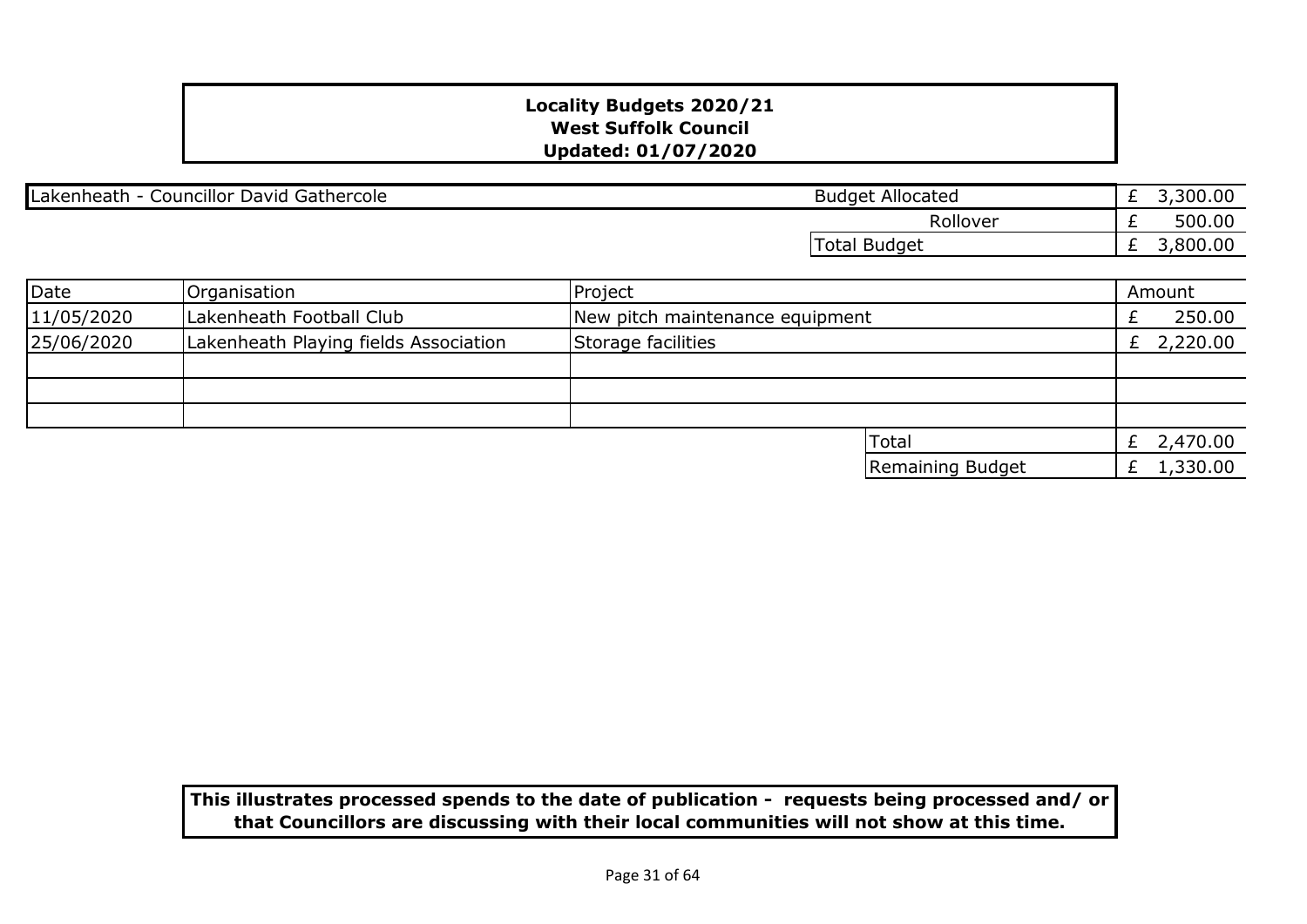| Manor - Councillor Brian Harvey | <b>Budget Allocated</b> |
|---------------------------------|-------------------------|
|                                 |                         |

| <b>Budget Allocated</b> | 3,300.00 |
|-------------------------|----------|
| Rollover                | 446.00   |
| Total Budget            | 3,746.00 |

| <b>Date</b> | Organisation                       | Project                                                  |   | Amount   |
|-------------|------------------------------------|----------------------------------------------------------|---|----------|
|             |                                    | Assistance in good neighbour scheme during the Covid-19  |   |          |
| 05/04/2020  | Barton Mills Good Neighbour Scheme | crisis                                                   |   | 200.00   |
| 16/04/2020  | Worlington Parish Council          | Community speed watch data laptop                        |   | 390.00   |
| 20/04/2020  | Freckenham Community Group         | Phone tree                                               |   | 200.00   |
| 20/04/2020  | <b>Worlington Community Group</b>  | Worlington community phone tree                          |   | 200.00   |
| 13/05/2020  | Epic Dad                           | <b>Family Support Project</b>                            |   | 200.00   |
| 18/06/2020  | Worlington Cricket Club            | Club boundary safety rope and winder                     |   | 500.00   |
| 29/06/2020  | Suffolk Accident Rescue Service    | Purchase of medical equipment and supplies for 12 months |   | 250.00   |
|             |                                    | Total                                                    | £ | 1,940.00 |
|             |                                    | Remaining Budget                                         |   | 1,806.00 |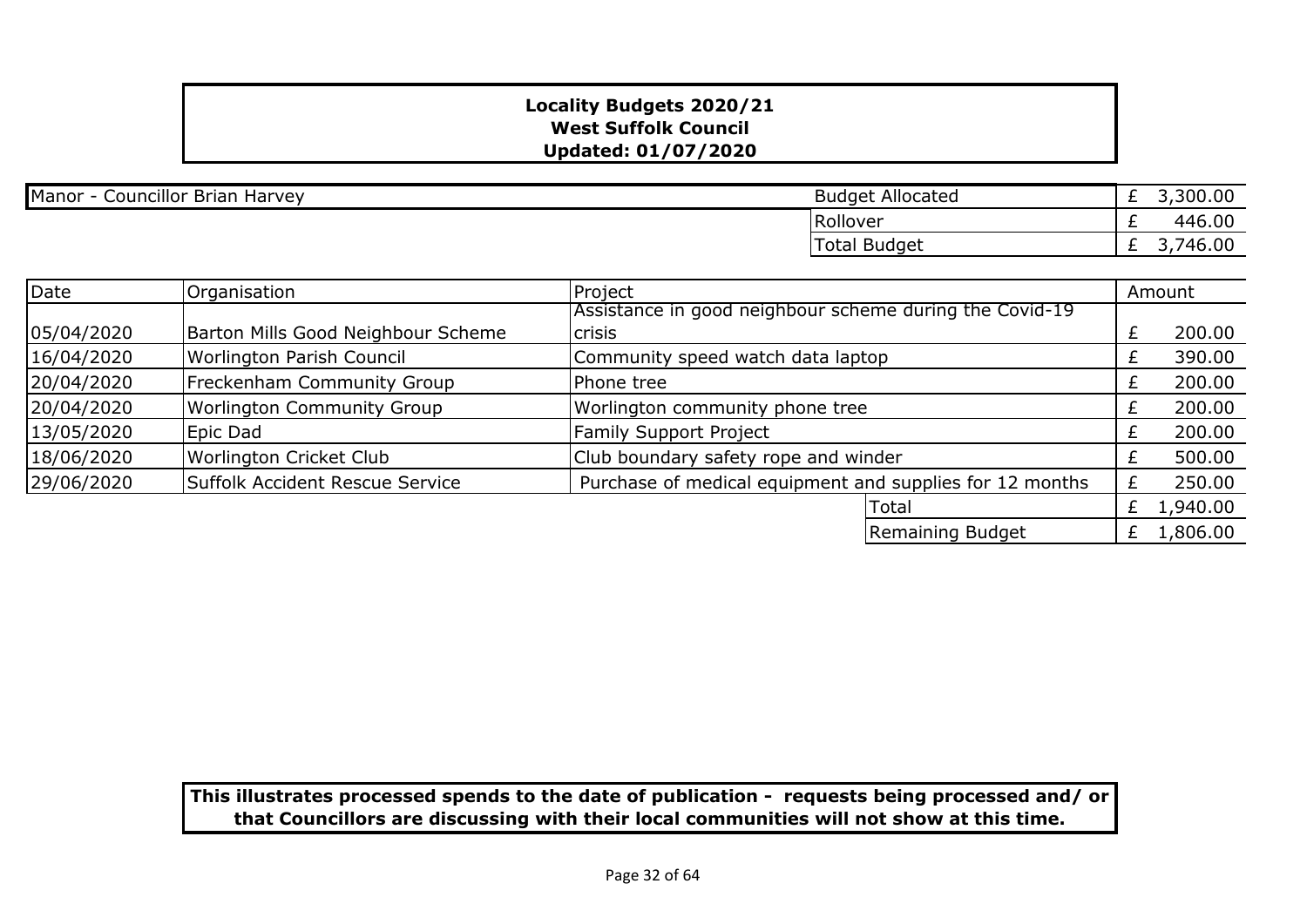Mildenhall Great Heath - Councillor Richard Alecock

| <b>Budget Allocated</b> | £ 3,300.00 |
|-------------------------|------------|
| Rollover                | 500.00     |
| Total Budget            | 3,800.00   |

| Date       | Organisation                   | Project                                             |  | Amount   |
|------------|--------------------------------|-----------------------------------------------------|--|----------|
| 22/04/2020 | Mildenhall Town Council        | Support for Covid 19 volunteers in their activities |  | 200.00   |
| 13/05/2020 | Epic Dad                       | <b>Family Support Project</b>                       |  | 200.00   |
| 21/05/2020 | <b>Great Heath Academy PTA</b> | Adaptations to enhance the school community space   |  | 200.00   |
|            |                                |                                                     |  |          |
|            |                                |                                                     |  |          |
|            |                                |                                                     |  |          |
|            |                                | Total                                               |  | 600.00   |
|            |                                | Remaining Budget                                    |  | 3,200.00 |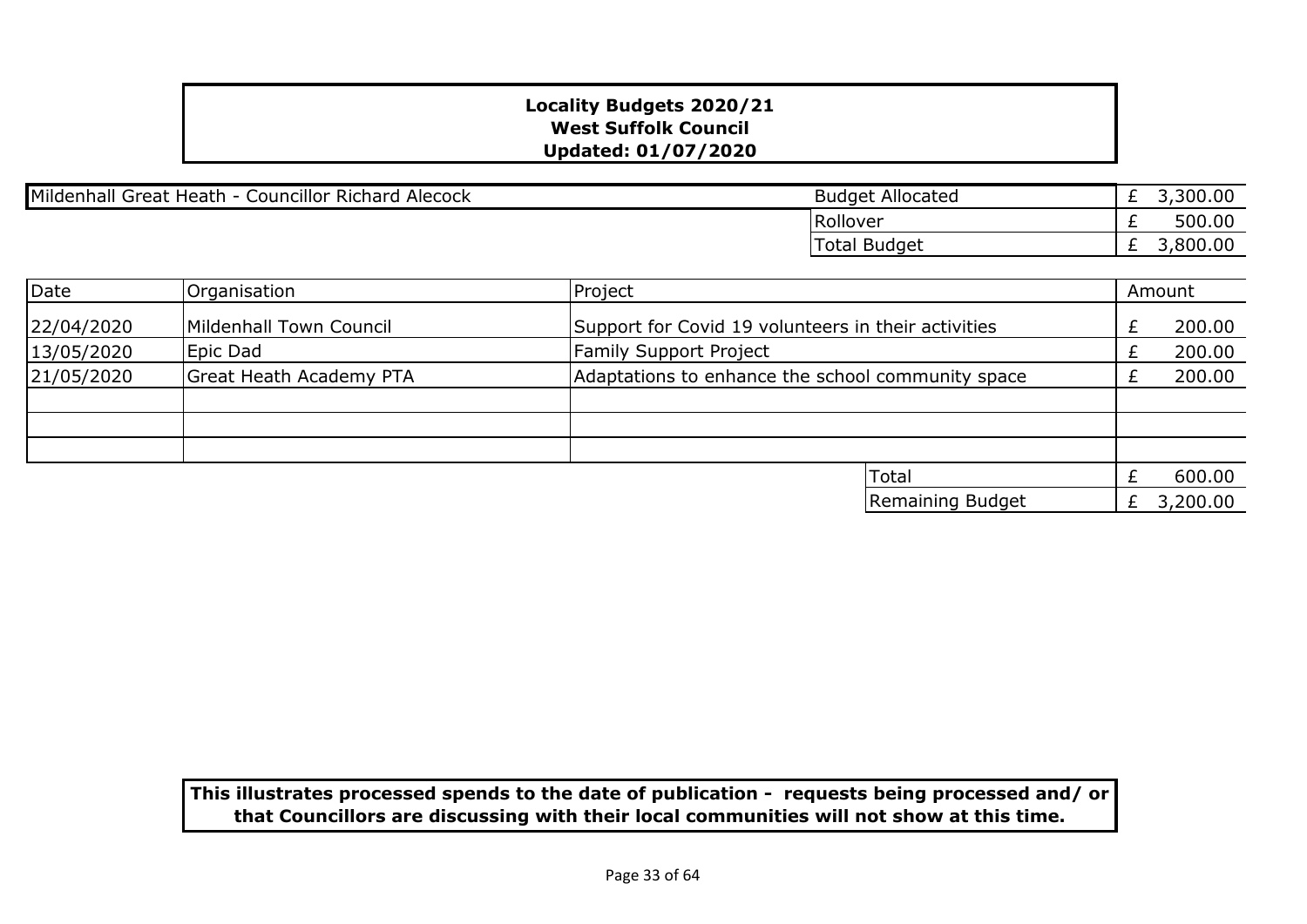Mildenhall Kingsway and Market - Councillor Ian Shipp

| <b>Budget Allocated</b> | 3,300.00 |
|-------------------------|----------|
| Rollover                | 500.00   |
| Total Budget            | 3,800.00 |

| Date       | Organisation                   | Project                                             |  | Amount   |
|------------|--------------------------------|-----------------------------------------------------|--|----------|
| 22/04/2020 | Mildenhall Town Council        | Support for Covid 19 volunteers in their activities |  | 200.00   |
| 13/05/2020 | Epic Dad                       | <b>Family Support Project</b>                       |  | 200.00   |
| 21/05/2020 | <b>Great Heath Academy PTA</b> | Adaptations to enhance the school community space   |  | 200.00   |
|            |                                |                                                     |  |          |
|            |                                |                                                     |  |          |
|            |                                | <b>Total</b>                                        |  | 600.00   |
|            |                                | Remaining Budget                                    |  | 3,200.00 |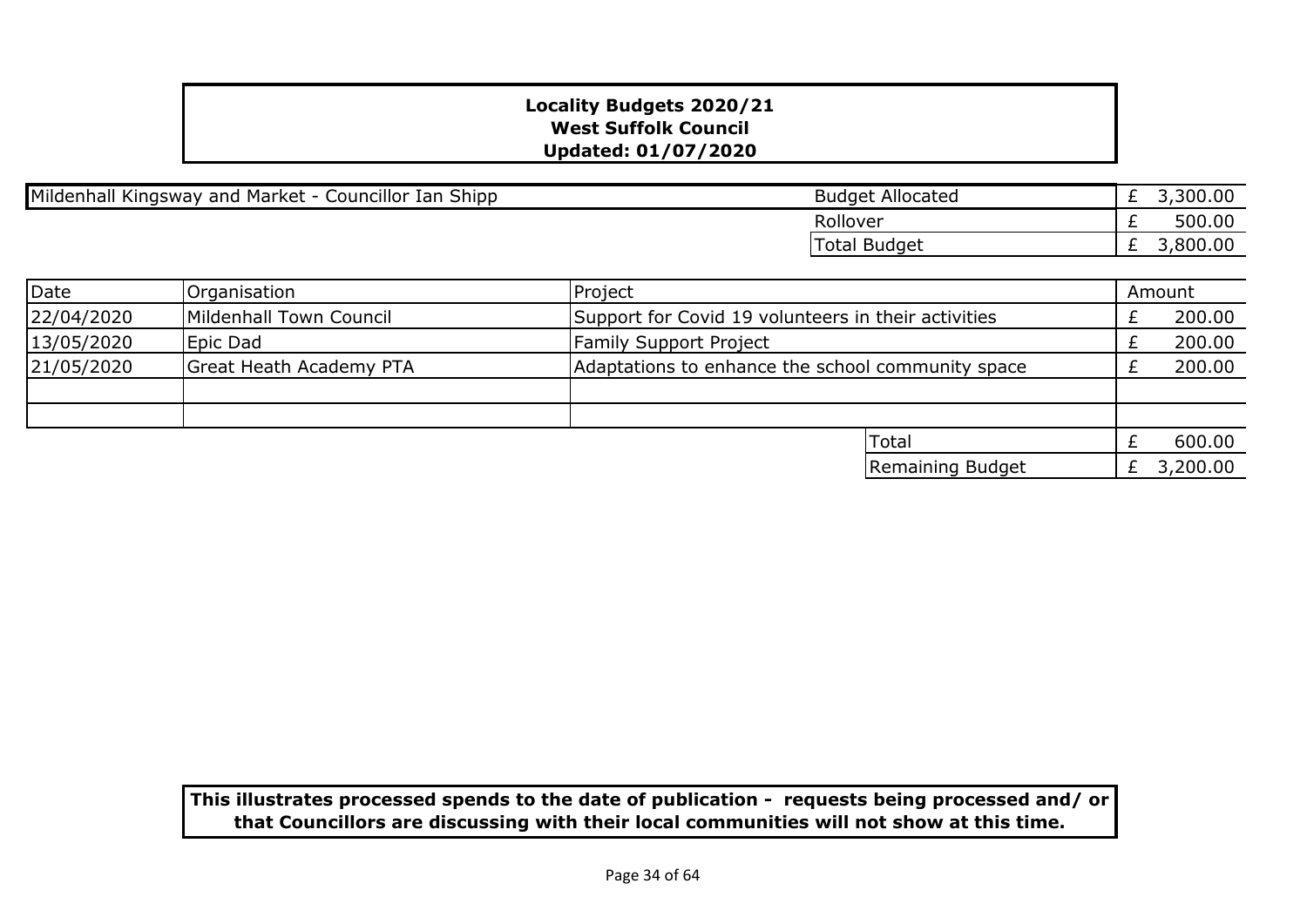Mildenhall Queensway - Councillor Andy Neal

| <b>Budget Allocated</b> | £ $3,300.00$ |
|-------------------------|--------------|
| <b>Rollover</b>         | 500.00       |
| Total Budget            | 3,800.00     |

| Date       | Organisation                   | Project                                             |  | Amount   |
|------------|--------------------------------|-----------------------------------------------------|--|----------|
| 22/04/2020 | Mildenhall Town Council        | Support for Covid 19 volunteers in their activities |  | 200.00   |
| 13/05/2020 | Epic Dad                       | <b>Family Support Project</b>                       |  | 200.00   |
| 21/05/2020 | <b>Great Heath Academy PTA</b> | Adaptations to enhance the school community space   |  | 200.00   |
|            |                                |                                                     |  |          |
|            |                                |                                                     |  |          |
|            |                                | 'Total                                              |  | 600.00   |
|            |                                | Remaining Budget                                    |  | 3,200.00 |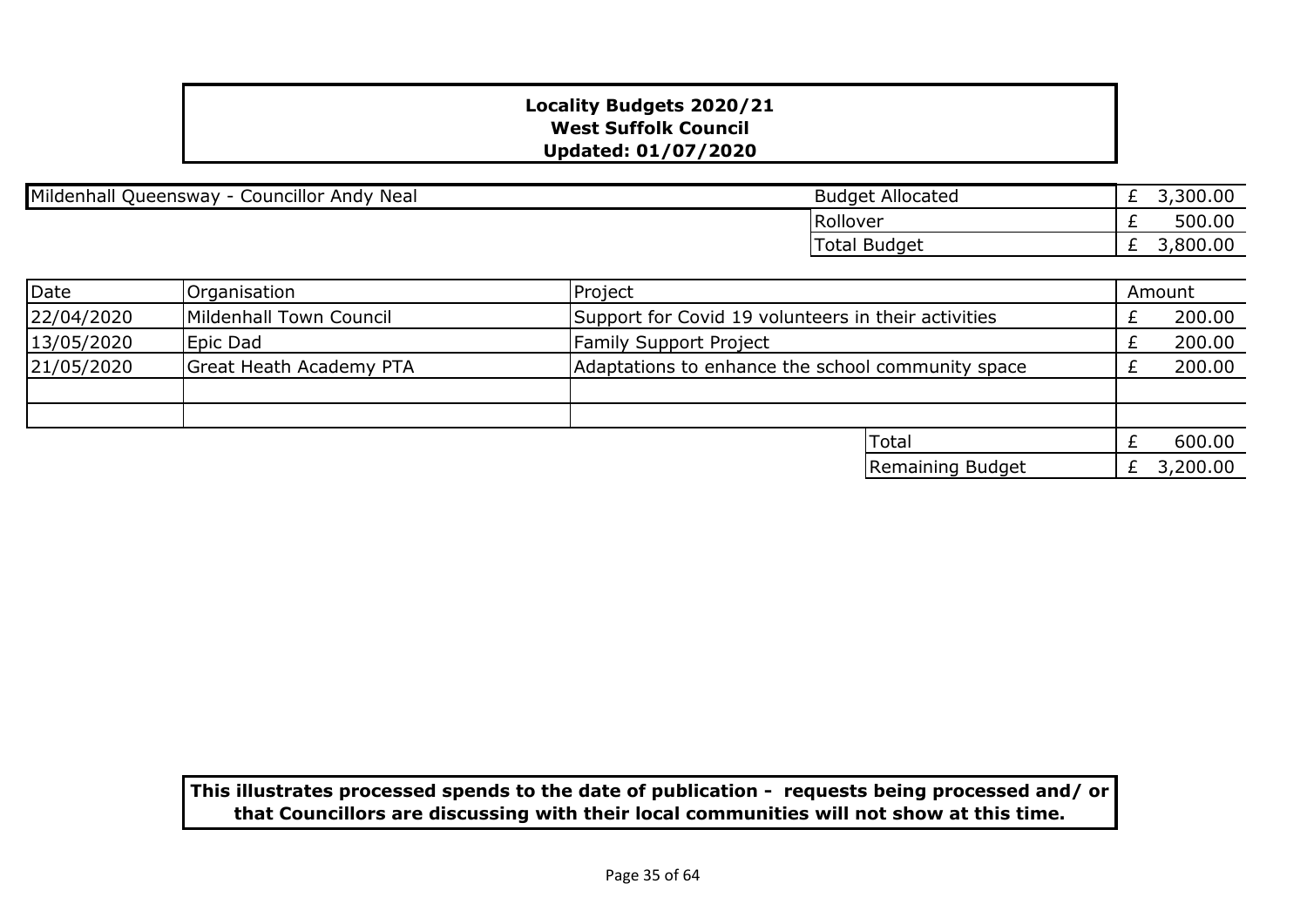| Minden<br><b>Councillor Robert F</b><br>Everitt<br>$\overline{\phantom{0}}$ | : Allocated<br>Budget |   | 3,300.00                 |
|-----------------------------------------------------------------------------|-----------------------|---|--------------------------|
|                                                                             | Rollover              |   | $\overline{\phantom{0}}$ |
|                                                                             | <b>Total Budget</b>   | - | 3,300.00                 |

| Date       | Organisation             | Project                      | Amount   |
|------------|--------------------------|------------------------------|----------|
| 03/06/2020 | Bury St Edmunds Rickshaw | Purchase of second Rickshaw  | 215.00   |
| 05/06/2020 | The Hive                 | Pre launch work for The Hive | 500.00   |
|            |                          |                              |          |
|            |                          |                              |          |
|            |                          |                              |          |
|            |                          |                              |          |
|            |                          | <b>Total</b>                 | 715.00   |
|            |                          | Remaining Budget             | 2,585.00 |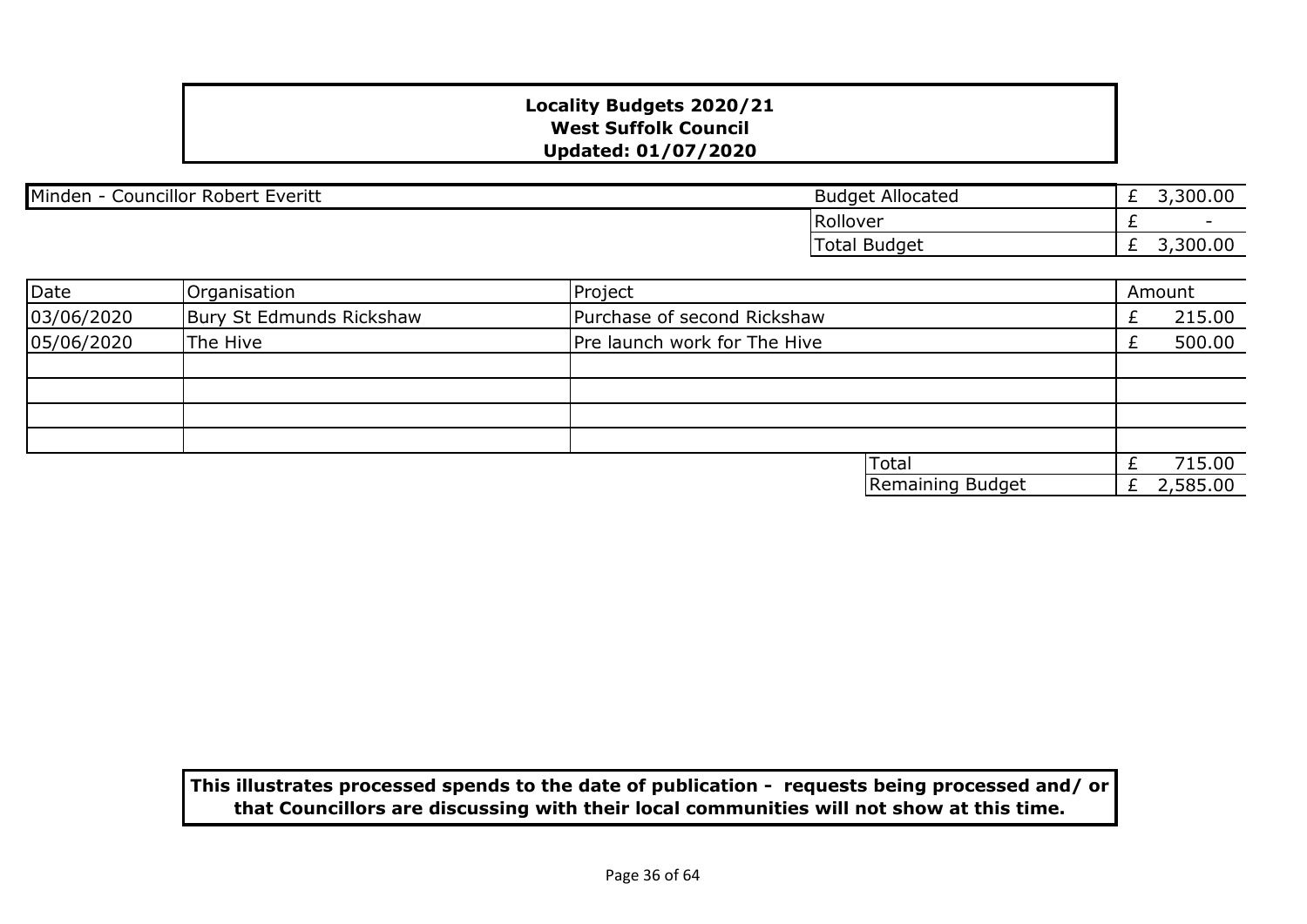| Minden<br><b>Councillor Clive Springett</b> | <b>Budget Allocated</b> | <u>_</u> | ,300.00 |
|---------------------------------------------|-------------------------|----------|---------|
|                                             | Rollover                |          | 500.00  |
|                                             | Total Budget            |          | 800.00  |

| Date | Organisation | Project |                  | Amount         |
|------|--------------|---------|------------------|----------------|
|      |              |         |                  |                |
|      |              |         |                  |                |
|      |              |         |                  |                |
|      |              |         |                  |                |
|      |              |         |                  |                |
|      |              |         |                  |                |
|      |              |         | Total            | $\sim$         |
|      |              |         | Remaining Budget | 3,800.00<br>Ł. |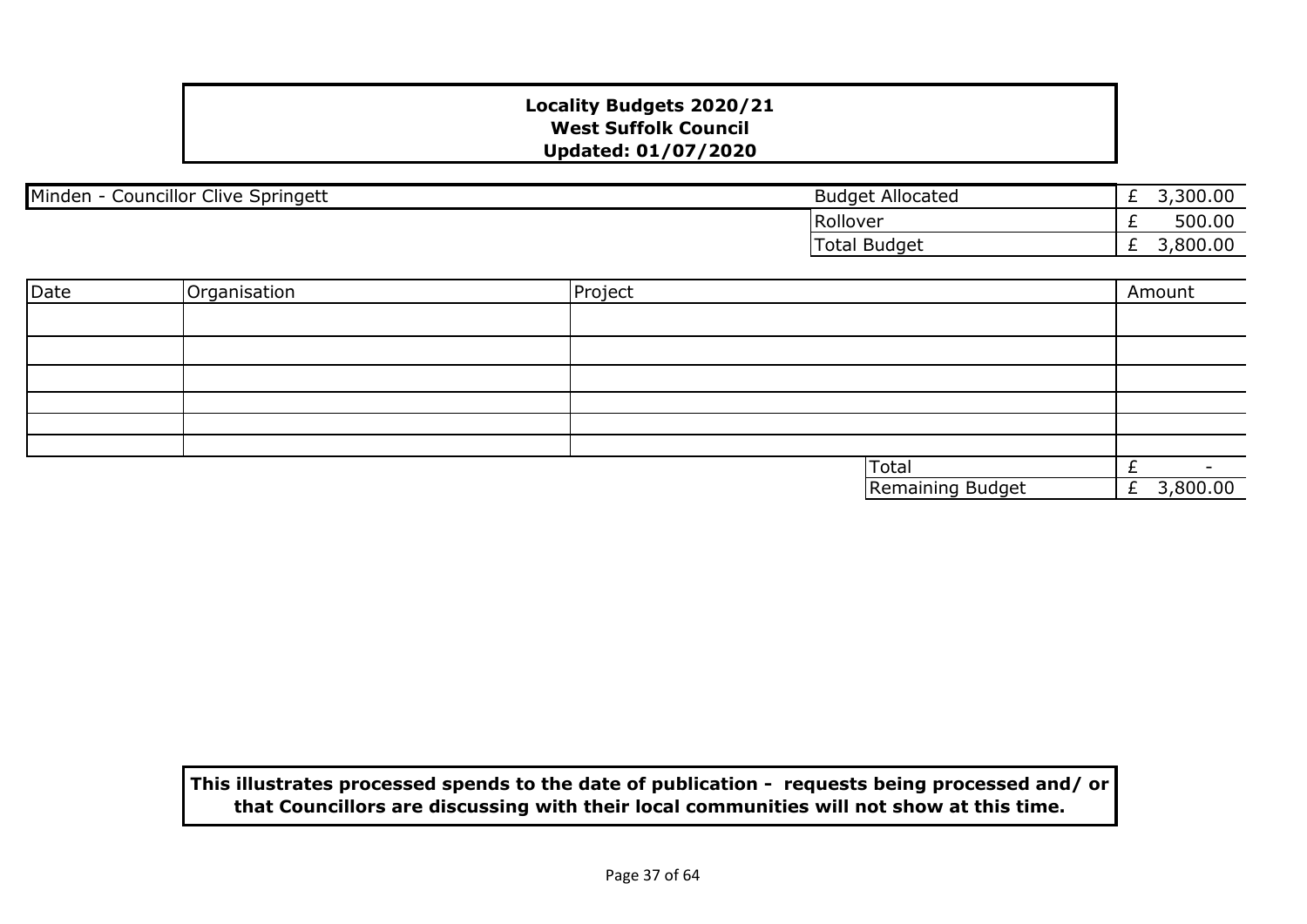| Councillor<br>Moreton<br>Hall<br><sup>.</sup> Beckwith<br>Trevor | Allocated<br>Budget    | <u>_</u> | ,300.00 |
|------------------------------------------------------------------|------------------------|----------|---------|
|                                                                  | Rollove                | <u>_</u> | 250.00  |
|                                                                  | <b>Budget</b><br>Total | <u>_</u> | 0.00،   |

| Date       | Organisation             | Project                     |                  | Amount       |
|------------|--------------------------|-----------------------------|------------------|--------------|
| 11/05/2020 | Bury In Bloom            | Best Display project        |                  | 500.00       |
| 03/09/2020 | Bury St Edmunds Rickshaw | Purchase of second Rickshaw |                  | 500.00       |
|            |                          |                             |                  |              |
|            |                          |                             |                  |              |
|            |                          |                             |                  |              |
|            |                          |                             | 'Total           | £ $1,000.00$ |
|            |                          |                             | Remaining Budget | £ $2,550.00$ |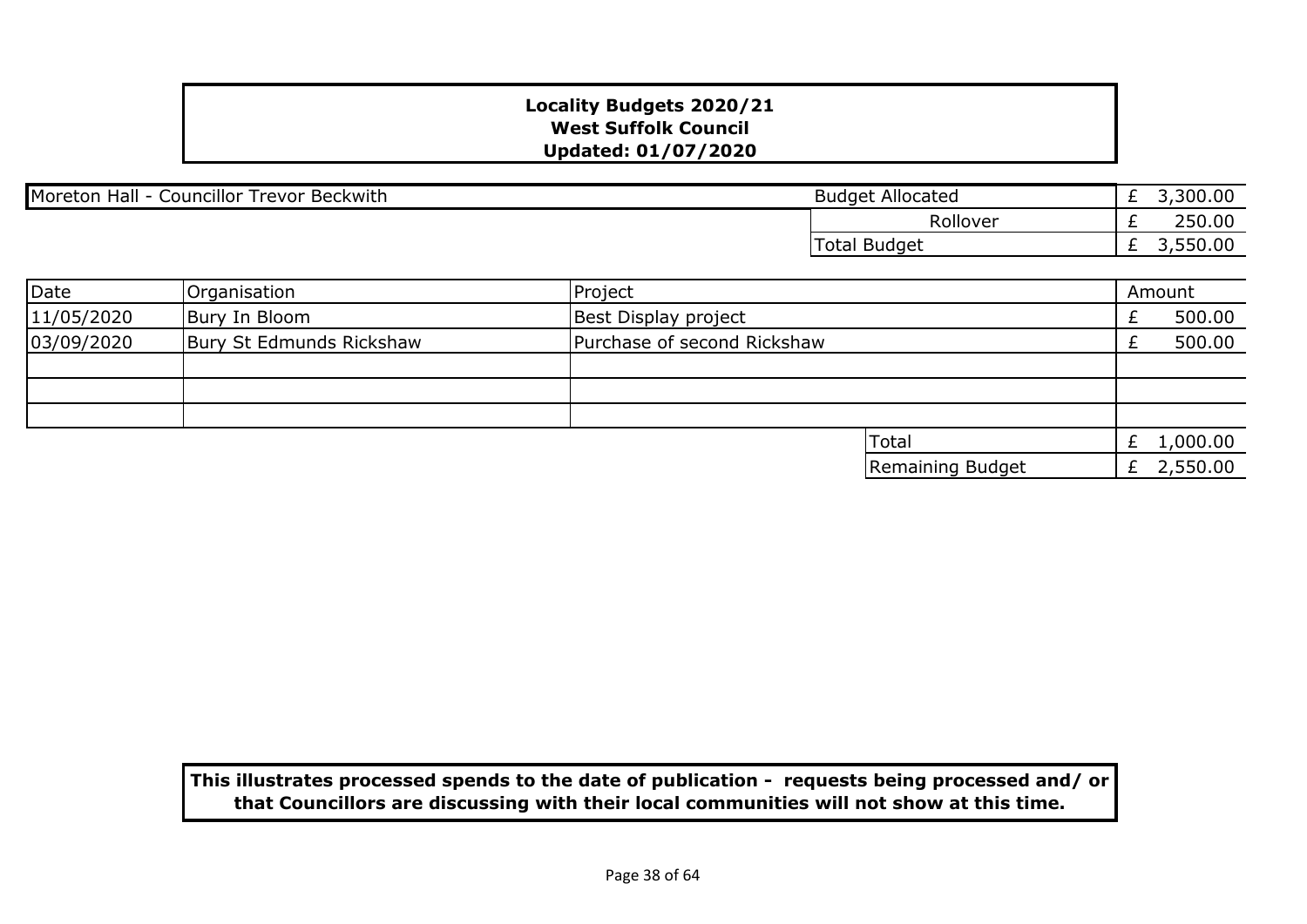| Moreton<br><b>Councillor Peter Thompson</b><br>Hall | <b>Budget Allocated</b> | <u>_</u> | ,300.00           |
|-----------------------------------------------------|-------------------------|----------|-------------------|
|                                                     | Rollover                |          | 500.00            |
|                                                     | Total Budget            | <u>_</u> | $\cap$<br>,800.00 |

| Date | Organisation | Project |                  | Amount        |
|------|--------------|---------|------------------|---------------|
|      |              |         |                  |               |
|      |              |         |                  |               |
|      |              |         |                  |               |
|      |              |         |                  |               |
|      |              |         |                  |               |
|      |              |         |                  |               |
|      |              |         |                  |               |
|      |              |         | Total            |               |
|      |              |         | Remaining Budget | 3,800.00<br>E |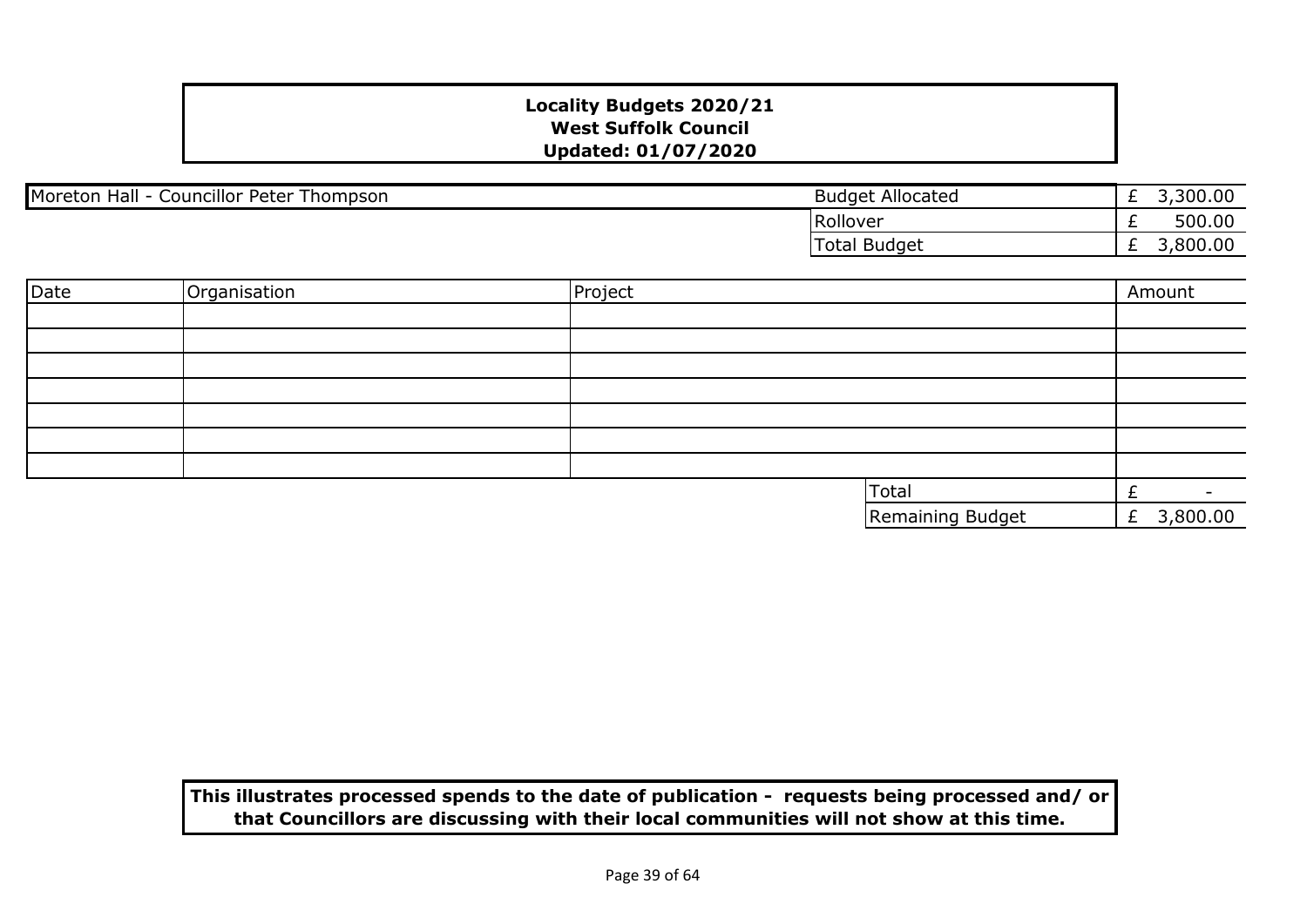| <b>Councillor Frank Warby</b><br>Moreton<br>Hall | Allocated<br>Budget | <u>_</u> | ,300.00<br>-     |
|--------------------------------------------------|---------------------|----------|------------------|
|                                                  | Rollover            |          | 500.00           |
|                                                  | Total<br>Budget     |          | ∴ ຊ∩∩<br>,800.00 |

| Date       | Organisation                | Project                                  | Amount |          |
|------------|-----------------------------|------------------------------------------|--------|----------|
| 03/06/2020 | Bury St Edmunds Rickshaw    | Purchase of second Rickshaw              |        | 400.00   |
| 05/06/2020 | The Hive                    | Pre launch work for The Hive             |        | 400.00   |
| 25/06/2020 | 10th Bury St Edmunds Guides | Virtual guide meeting on Zoom and badges |        | 200.00   |
|            |                             |                                          |        |          |
|            |                             |                                          |        |          |
|            |                             |                                          |        |          |
|            |                             |                                          |        |          |
|            |                             | Total                                    |        | 1,000.00 |
|            |                             | Remaining Budget                         |        | 2,800.00 |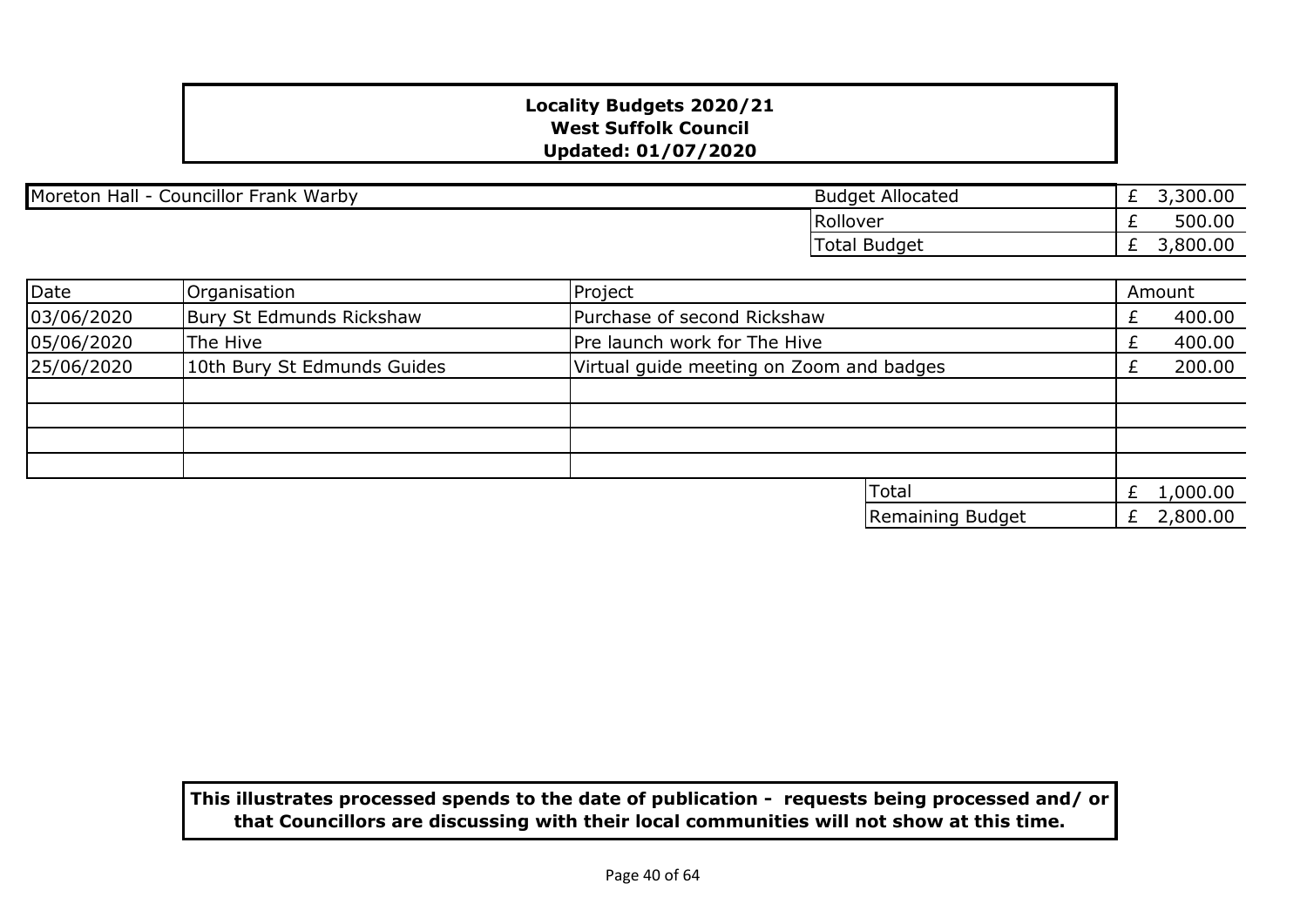Newmarket East - Councillor Rachel Hood Budget Allocated

£ 3,300.00 £ 31.00 £ 3,331.00 Total Budget Rollover

| Date       | Organisation       | Project          | Amount       |
|------------|--------------------|------------------|--------------|
| 08/06/2020 | Newmarket Festival | Covid 19 fund    | 500.00       |
|            |                    |                  |              |
|            |                    |                  |              |
|            |                    |                  |              |
|            |                    |                  |              |
|            |                    |                  |              |
|            |                    |                  |              |
|            |                    | Total            | 500.00       |
|            |                    | Remaining Budget | £ $2,831.00$ |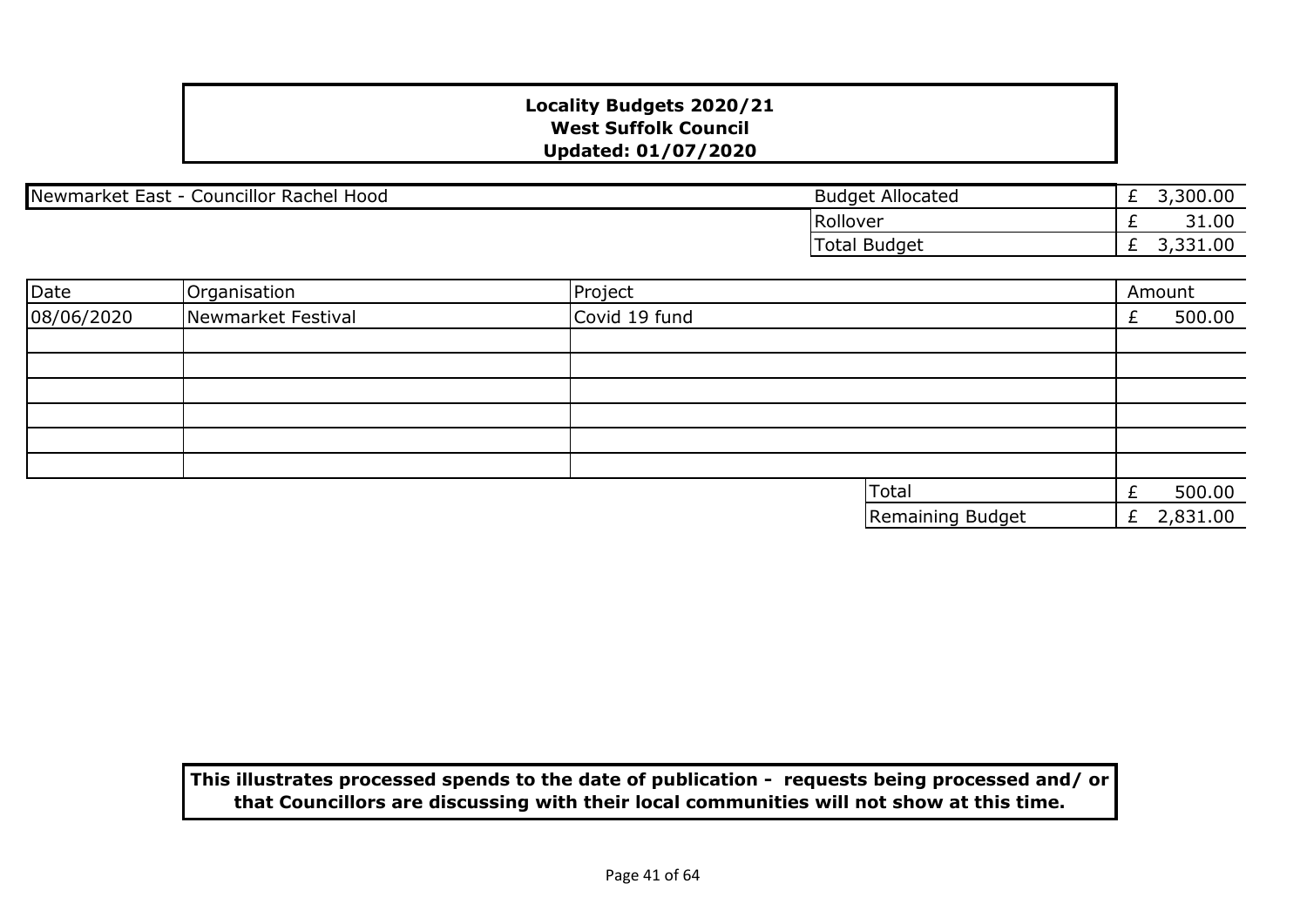Newmarket East - Councillor Robert Nobbs **Budget Allocated** Budget Allocated

£ 3,300.00 £ 1.00 £ 3,301.00 Total Budget Rollover

| Date       | Organisation       | Project          | Amount   |  |
|------------|--------------------|------------------|----------|--|
| 08/06/2020 | Newmarket Festival | Covid 19 fund    | 500.00   |  |
|            |                    |                  |          |  |
|            |                    |                  |          |  |
|            |                    |                  |          |  |
|            |                    |                  |          |  |
|            |                    |                  |          |  |
|            |                    |                  |          |  |
|            |                    | Total            | 500.00   |  |
|            |                    | Remaining Budget | 2,801.00 |  |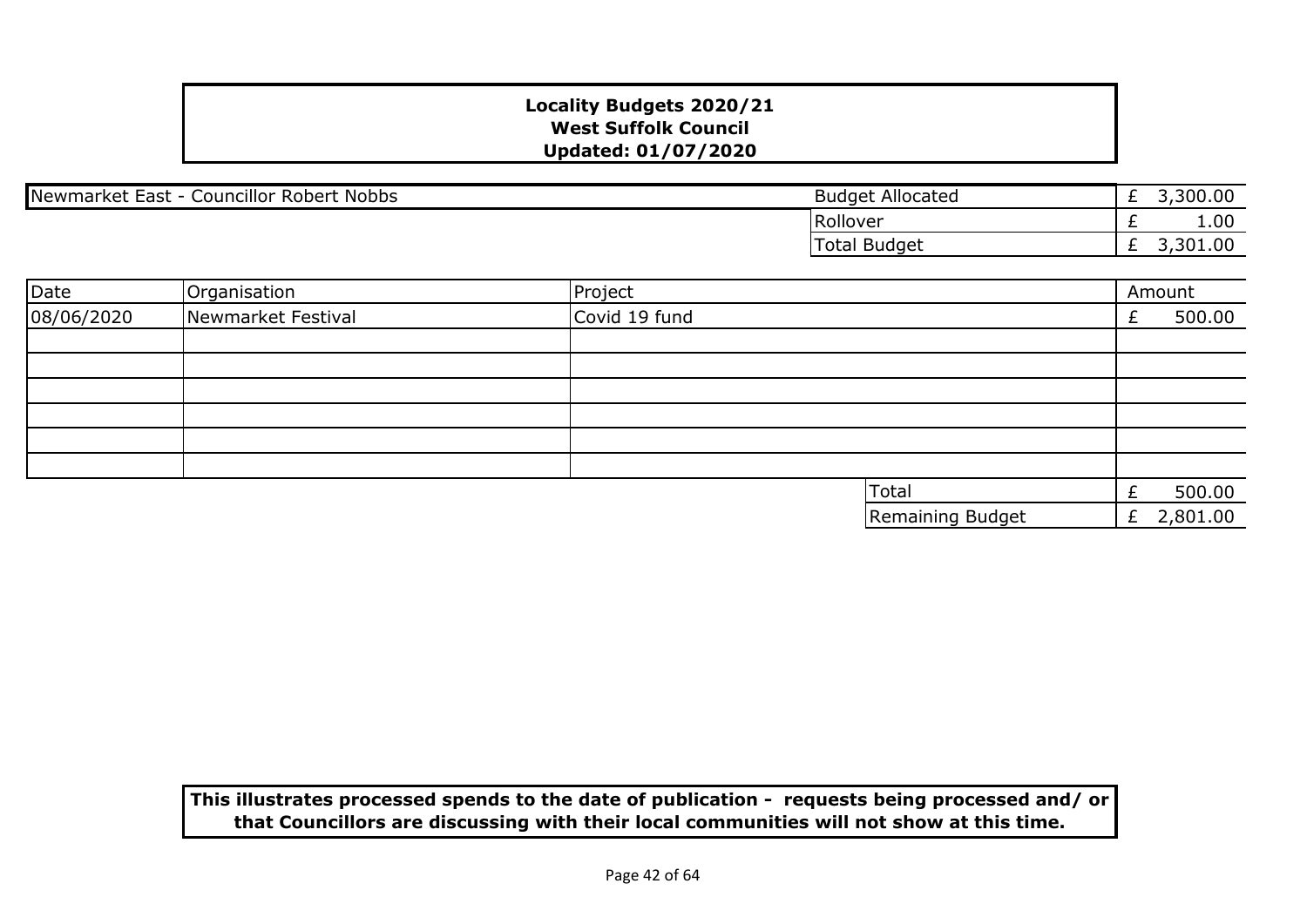Newmarket North - Councillor Michael Anderson Budget Allocated

£ 3,300.00  $\overline{f}$ £ 3,300.00 Total Budget Rollover

| Date       | Organisation       | Project          | Amount     |
|------------|--------------------|------------------|------------|
| 08/06/2020 | Newmarket Festival | Covid 19 fund    | 500.00     |
|            |                    |                  |            |
|            |                    |                  |            |
|            |                    |                  |            |
|            |                    |                  |            |
|            |                    |                  |            |
|            |                    |                  |            |
|            |                    | Total            | 500.00     |
|            |                    | Remaining Budget | £ 2,800.00 |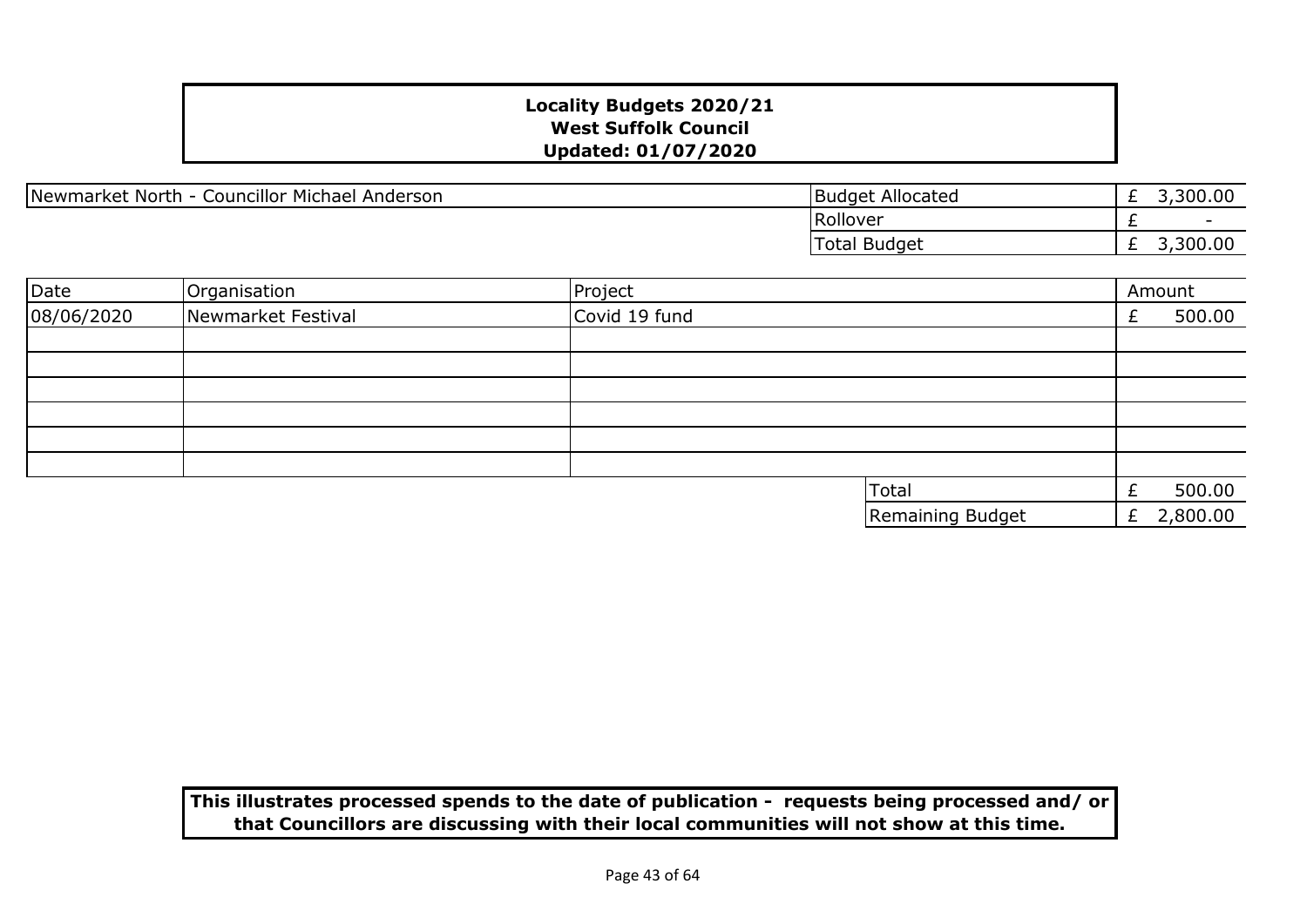Newmarket North - Councillor Karen Soons

| <b>Budget Allocated</b> | £ 3,300.00 |
|-------------------------|------------|
| Rollover                | 1.00       |
| Total Budget            | £ 3,301.00 |

| Date       | Organisation       | Project          | Amount     |
|------------|--------------------|------------------|------------|
| 08/06/2020 | Newmarket Festival | Covid 19 fund    | 500.00     |
|            |                    |                  |            |
|            |                    |                  |            |
|            |                    |                  |            |
|            |                    |                  |            |
|            |                    |                  |            |
|            |                    |                  |            |
|            |                    | Total            | 500.00     |
|            |                    | Remaining Budget | £ 2,801.00 |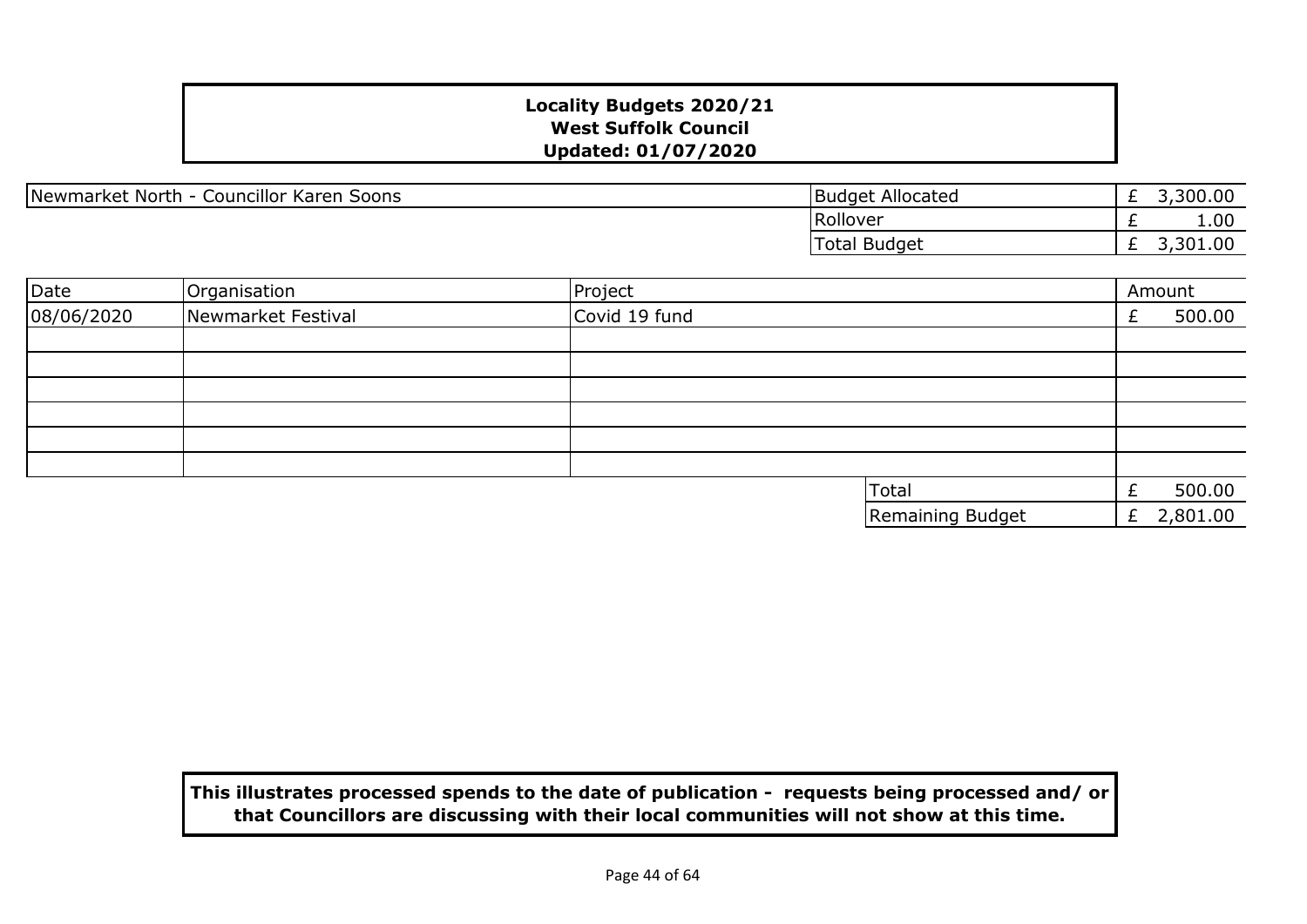Newmarket West - Councillor Andy Drummond

| <b>Budget Allocated</b> | £ 3,300.00 |
|-------------------------|------------|
| Rollover                | 1.00       |
| Total Budget            | £ 3,301.00 |

| Date       | Organisation       | Project          | Amount       |  |
|------------|--------------------|------------------|--------------|--|
| 08/06/2020 | Newmarket Festival | Covid 19 fund    | 500.00       |  |
|            |                    |                  |              |  |
|            |                    |                  |              |  |
|            |                    |                  |              |  |
|            |                    |                  |              |  |
|            |                    |                  |              |  |
|            |                    |                  |              |  |
|            |                    | Total            | 500.00       |  |
|            |                    | Remaining Budget | £ $2,801.00$ |  |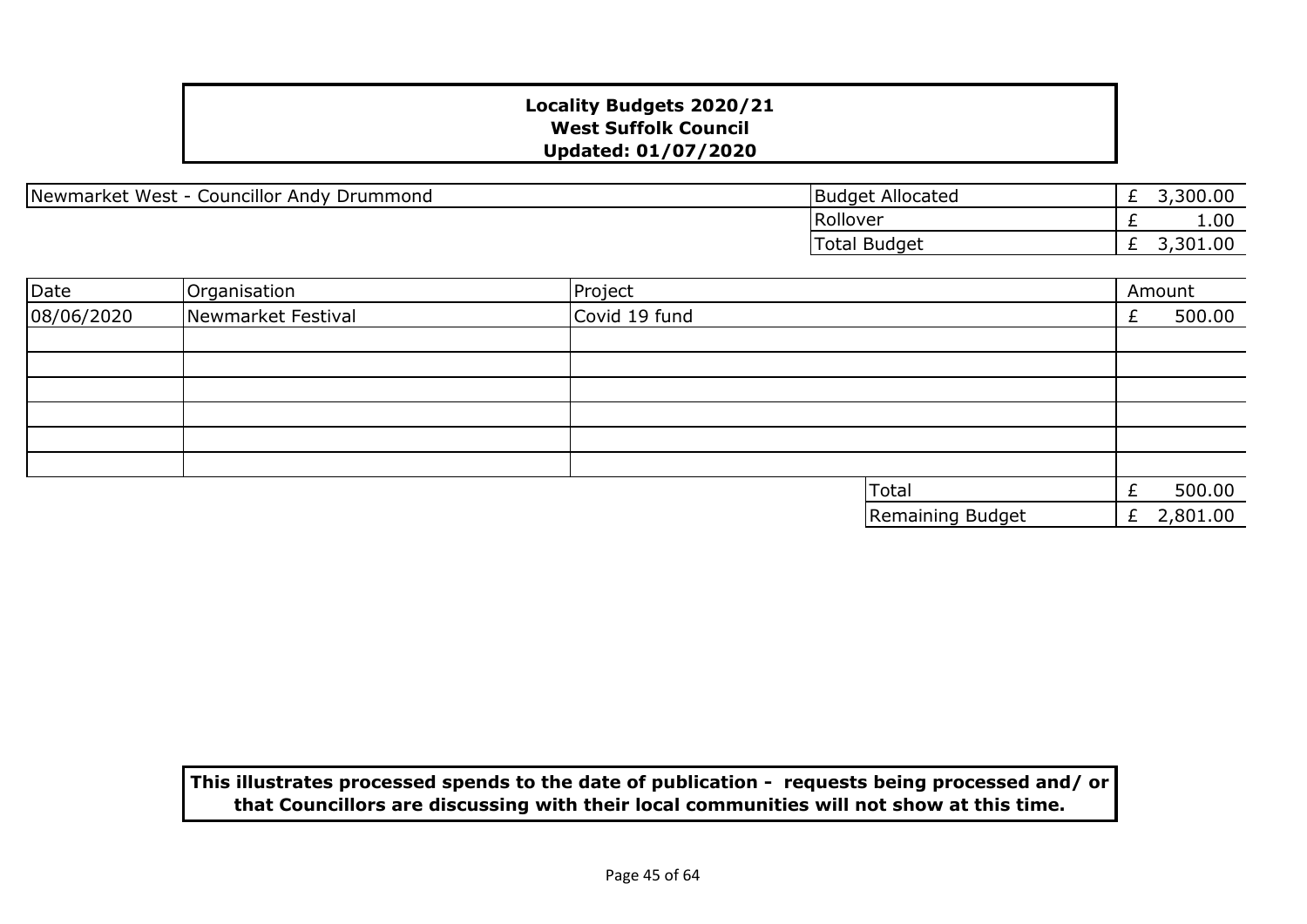| Newmarket West<br>Councillor James Lay<br>$\overline{\phantom{a}}$ | <b>Budget Allocated</b> | -        | n n<br>,300.00           |
|--------------------------------------------------------------------|-------------------------|----------|--------------------------|
|                                                                    | Rollover                |          | $\overline{\phantom{a}}$ |
|                                                                    | Total Budget            | <u>_</u> | ∩∈<br>300.00;            |

| Date       | Organisation         | Project                                  | Amount       |
|------------|----------------------|------------------------------------------|--------------|
| 17/04/2020 | Newmarket Day Centre | Covid 19 help and response               | 500.00       |
| 29/06/2020 | Newmarket Day Centre | Refurbishment and furniture for new cafe | £ $1,000.00$ |
|            |                      |                                          |              |
|            |                      |                                          |              |
|            |                      |                                          |              |
|            |                      |                                          |              |
|            |                      | <b>Total</b>                             | £ $1,500.00$ |
|            |                      | Remaining Budget                         | £ $1,800.00$ |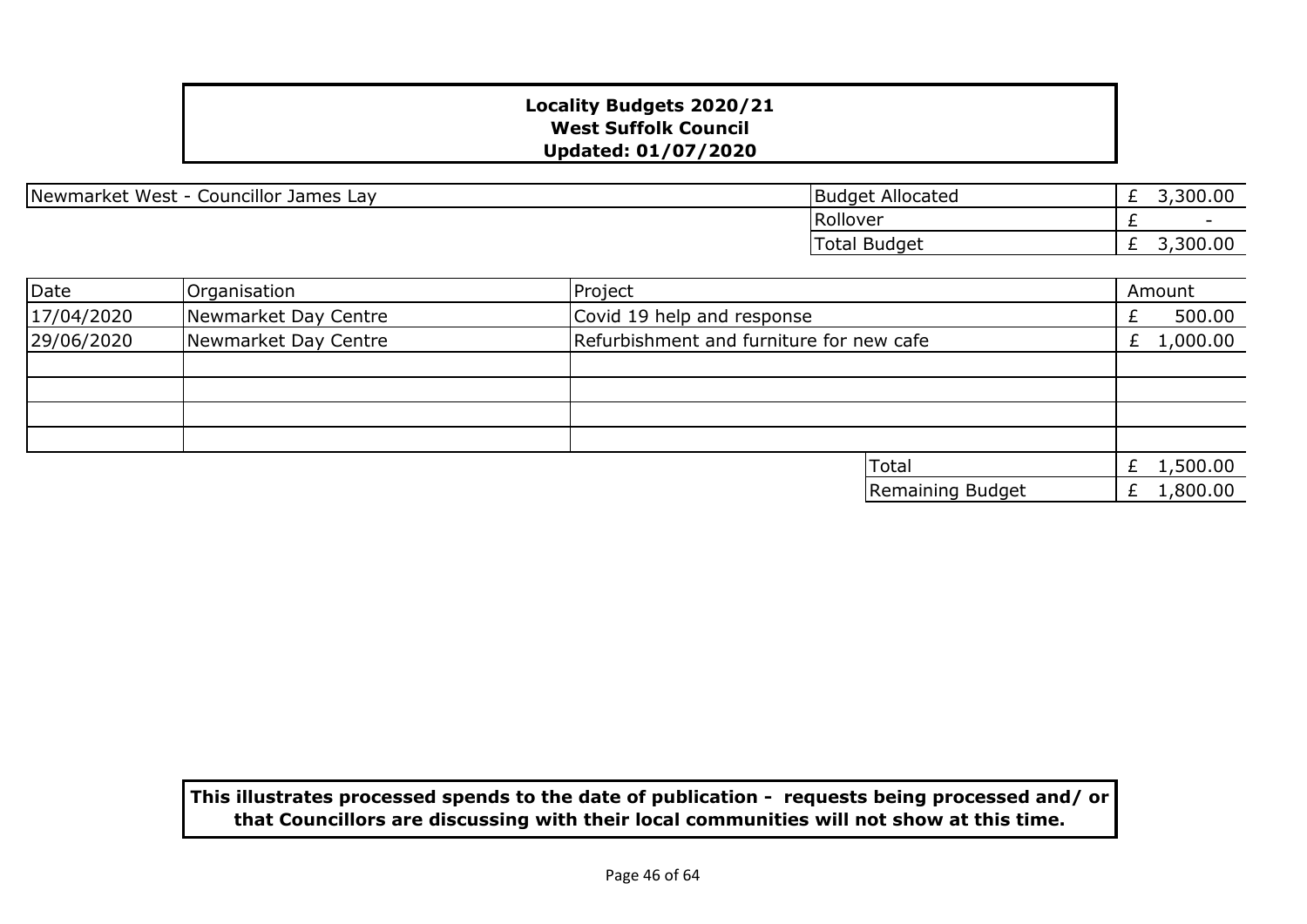| Pakenham and Troston - C<br>Councillor Simon Brown | <b>Budget Allocated</b> | 300.00<br><u>_</u> |
|----------------------------------------------------|-------------------------|--------------------|
|                                                    | Rollover                |                    |
|                                                    | Total Budget            | 300.00             |

| Date | Organisation | Project |                  | Amount |          |
|------|--------------|---------|------------------|--------|----------|
|      |              |         |                  |        |          |
|      |              |         |                  |        |          |
|      |              |         |                  |        |          |
|      |              |         |                  |        |          |
|      |              |         |                  |        |          |
|      |              |         |                  |        |          |
|      |              |         |                  |        |          |
|      |              |         | Total            |        |          |
|      |              |         | Remaining Budget | £      | 3,300.00 |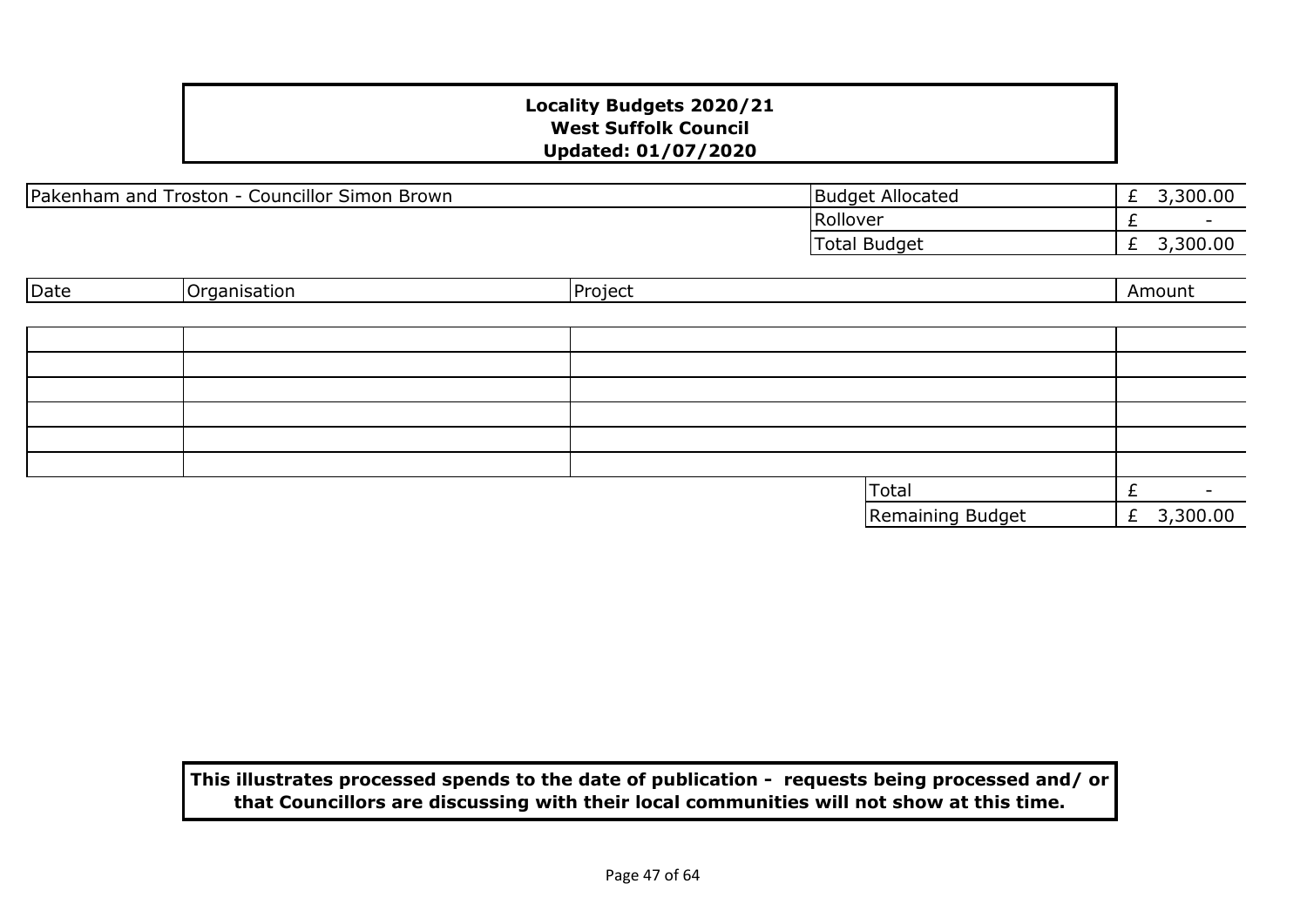| Risby<br><br>Susan Glossop<br>Councillor S | <b>Budget</b><br>: Allocated | 300.00<br>∽<br><u>_</u> |
|--------------------------------------------|------------------------------|-------------------------|
|                                            | Rollover                     |                         |
|                                            | <b>Budget</b><br>Total       | 300.00<br>∽<br>_        |

| Date | Organisation | Project |                  | Amount     |
|------|--------------|---------|------------------|------------|
|      |              |         |                  |            |
|      |              |         |                  |            |
|      |              |         |                  |            |
|      |              |         |                  |            |
|      |              |         |                  |            |
|      |              |         |                  |            |
|      |              |         |                  |            |
|      |              |         | Total            | -          |
|      |              |         | Remaining Budget | £ 3,300.00 |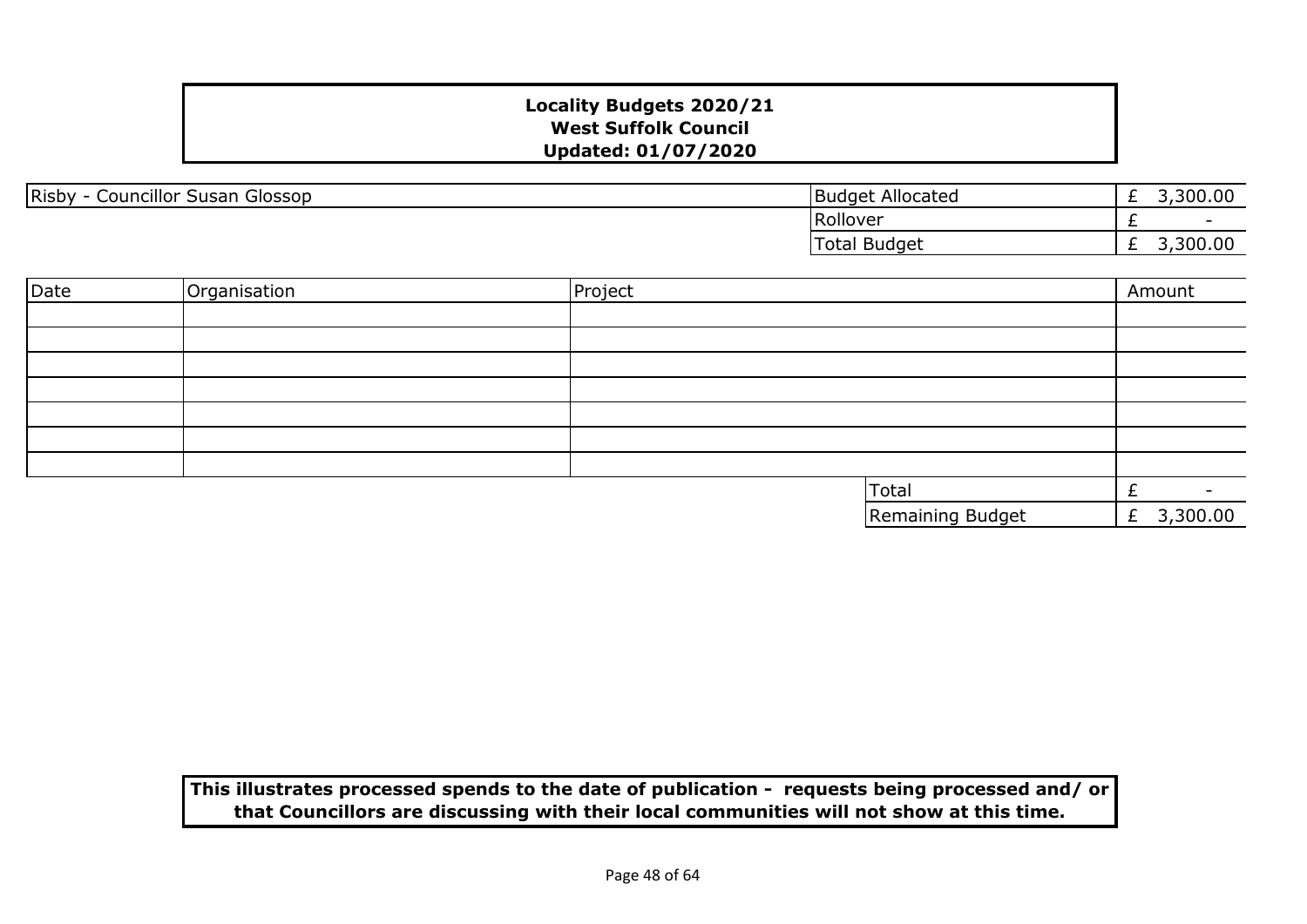Rougham - Councillor Sara Mildmay-White

| <b>Budget Allocated</b> | 3,300.00 |
|-------------------------|----------|
| Rollover                | 213.00   |
| <b>Total Budget</b>     | 3,513.00 |

| Date       | Organisation | Project                      |   | Amount   |
|------------|--------------|------------------------------|---|----------|
| 05/06/2020 | The Hive     | Pre launch work for The Hive |   | 300.00   |
|            |              |                              |   |          |
|            |              |                              |   |          |
|            |              |                              |   |          |
|            |              |                              |   |          |
|            |              |                              |   |          |
|            |              |                              |   |          |
|            |              | Total                        |   | 300.00   |
|            |              | Remaining Budget             | £ | 3,213.00 |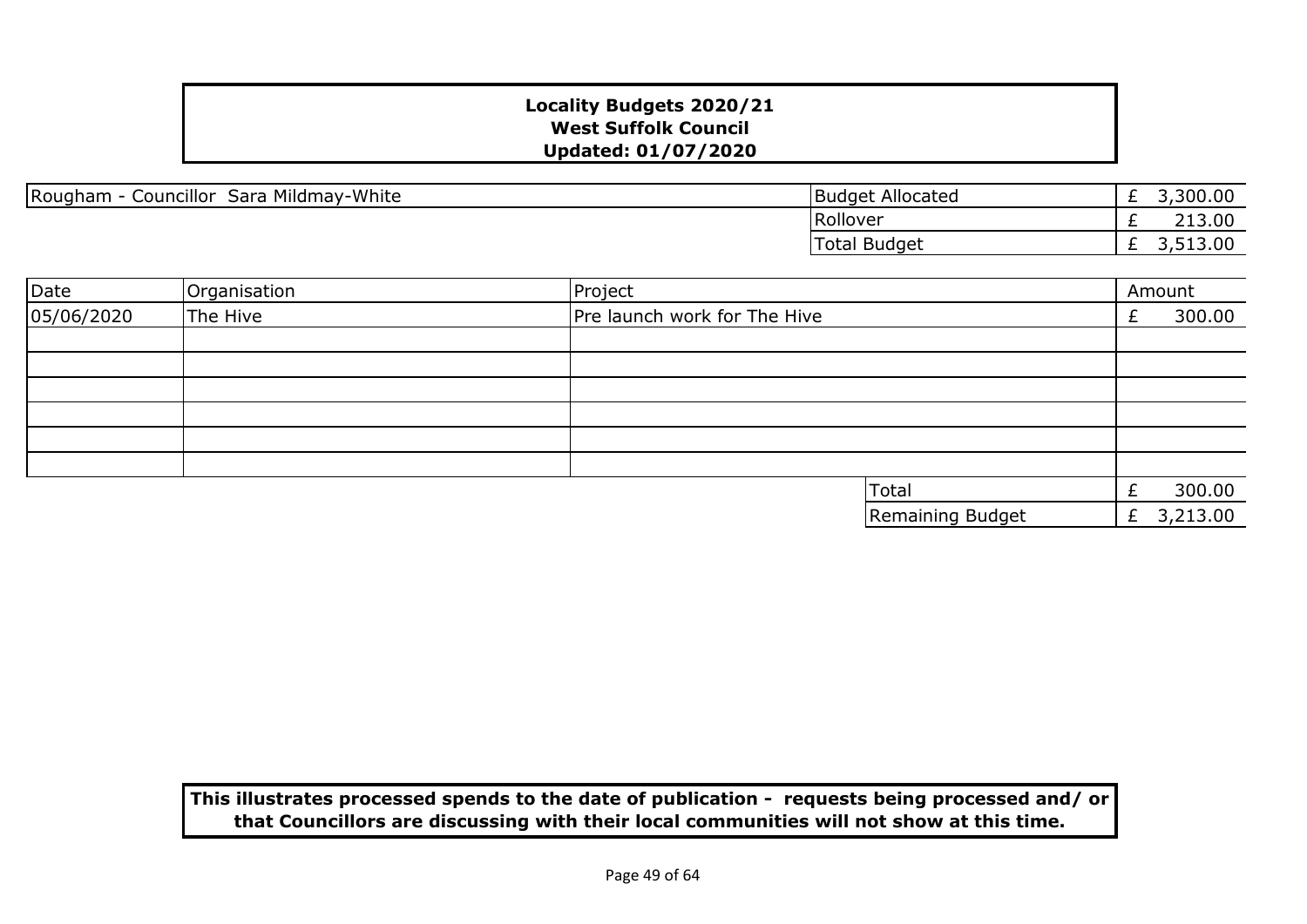| Southgate - Councillor Patrick Chung | Budget Allocated |  |
|--------------------------------------|------------------|--|
|--------------------------------------|------------------|--|

| <b>Budget Allocated</b> | 3,300.00 |
|-------------------------|----------|
| Rollover                | 213.00   |
| <b>Total Budget</b>     | 3,513.00 |

| Date       | Organisation                    | Project                                                  |                  | Amount       |
|------------|---------------------------------|----------------------------------------------------------|------------------|--------------|
| 11/05/2020 | Bury In Bloom                   | Best Display project                                     |                  | 250.00       |
| 09/06/2020 | Bury St Edmunds Rickshaw        | Coronavirus lockdown delivery service                    |                  | 290.00       |
| 05/06/2020 | The Hive                        | Pre launch work for The Hive                             |                  | 250.00       |
| 29/06/2020 | Suffolk Accident Rescue Service | Purchase of medical equipment and supplies for 12 months |                  | 250.00       |
|            |                                 |                                                          |                  |              |
|            |                                 |                                                          |                  |              |
|            |                                 |                                                          |                  |              |
|            |                                 |                                                          | <b>Total</b>     | £ $1,040.00$ |
|            |                                 |                                                          | Remaining Budget | 2,473.00     |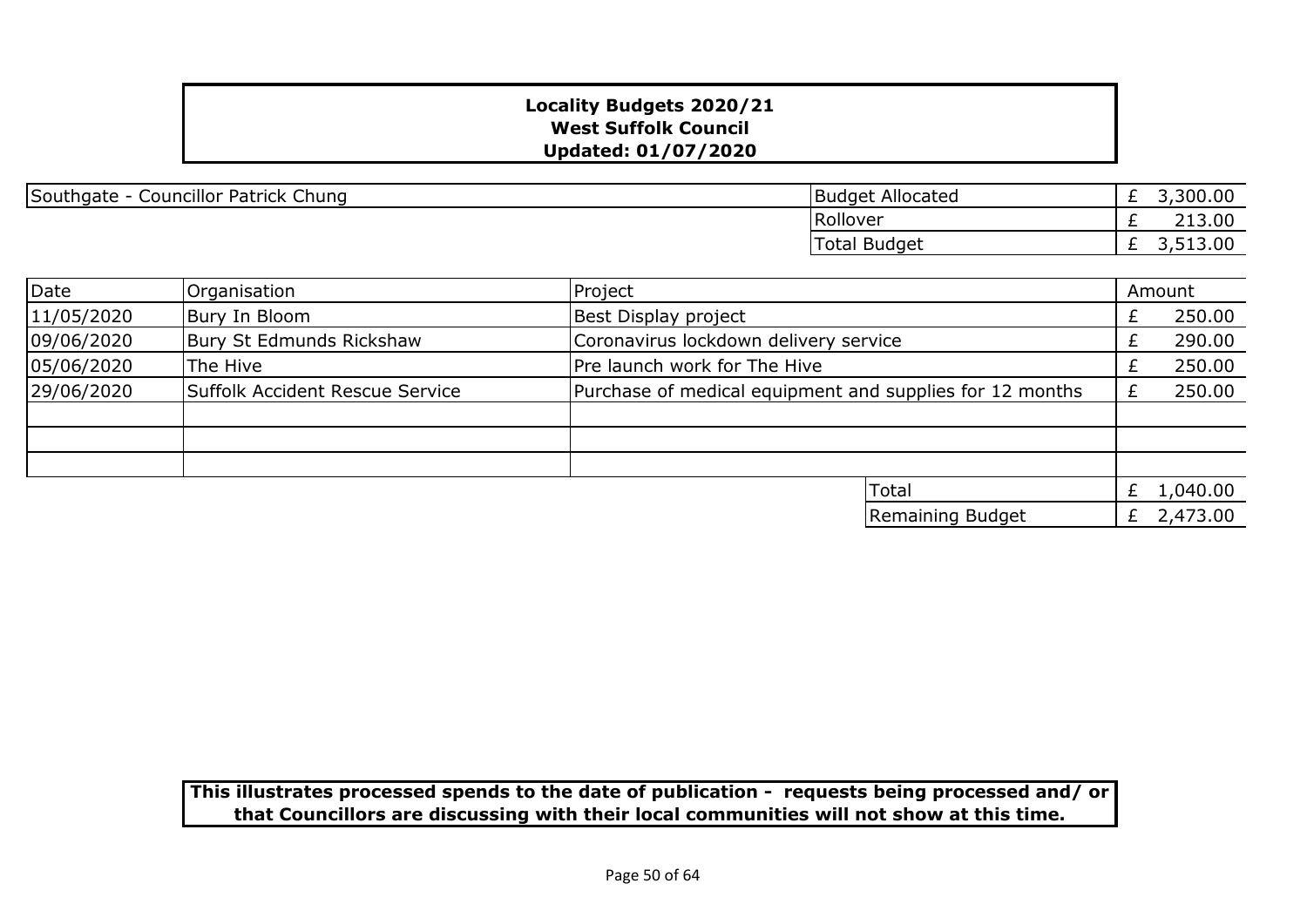Southgate - Councillor Ann Williamson

| <b>Budget Allocated</b> | 3,300.00 |
|-------------------------|----------|
| Rollover                | 500.00   |
| Total Budget            | 3,800.00 |

| Date       | Organisation  | Project              |   | Amount   |
|------------|---------------|----------------------|---|----------|
| 11/05/2020 | Bury in Bloom | Best Display project |   | 300.00   |
|            |               |                      |   |          |
|            |               |                      |   |          |
|            |               |                      |   |          |
|            |               |                      |   |          |
|            |               |                      |   |          |
|            |               |                      |   |          |
|            |               | Total                |   | 300.00   |
|            |               | Remaining Budget     | £ | 3,500.00 |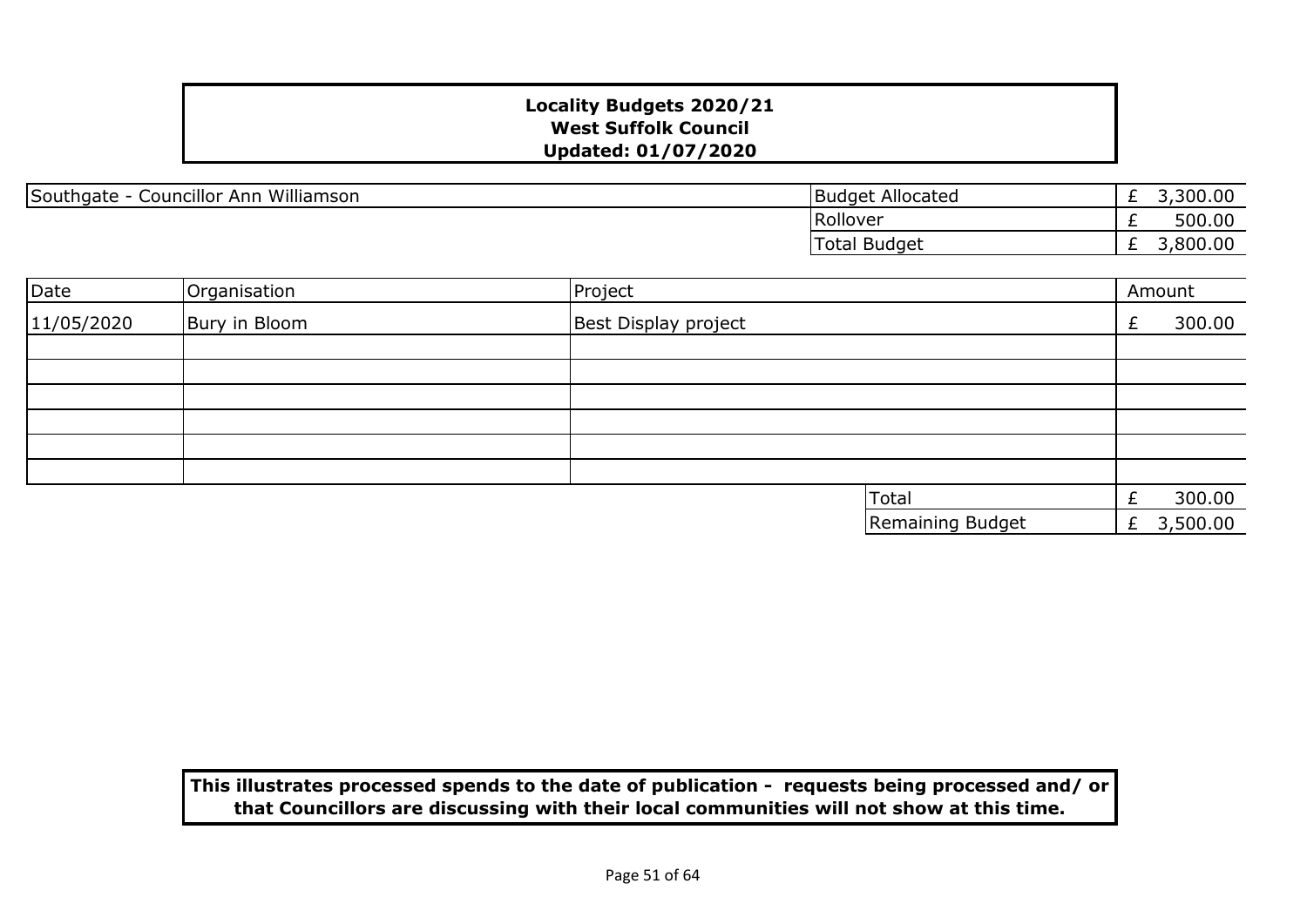| <b>St Olaves</b><br><b>Councillor Max Clarke</b> | <b>Budget Allocated</b> | <u>_</u> | 300.00 |
|--------------------------------------------------|-------------------------|----------|--------|
|                                                  | Rollover                | <u>_</u> | 80.00  |
|                                                  | <b>Total Budget</b>     | <u>_</u> | 380.00 |

| Date       | Organisation | Project |                              |                  |   | Amount       |
|------------|--------------|---------|------------------------------|------------------|---|--------------|
| 05/06/2020 | The Hive     |         | Pre launch work for The Hive |                  |   | £ $1,000.00$ |
|            |              |         |                              |                  |   |              |
|            |              |         |                              |                  |   |              |
|            |              |         |                              |                  |   |              |
|            |              |         |                              |                  |   |              |
|            |              |         |                              |                  |   |              |
|            |              |         |                              | Total            |   | £ $1,000.00$ |
|            |              |         |                              | Remaining Budget | £ | 2,380.00     |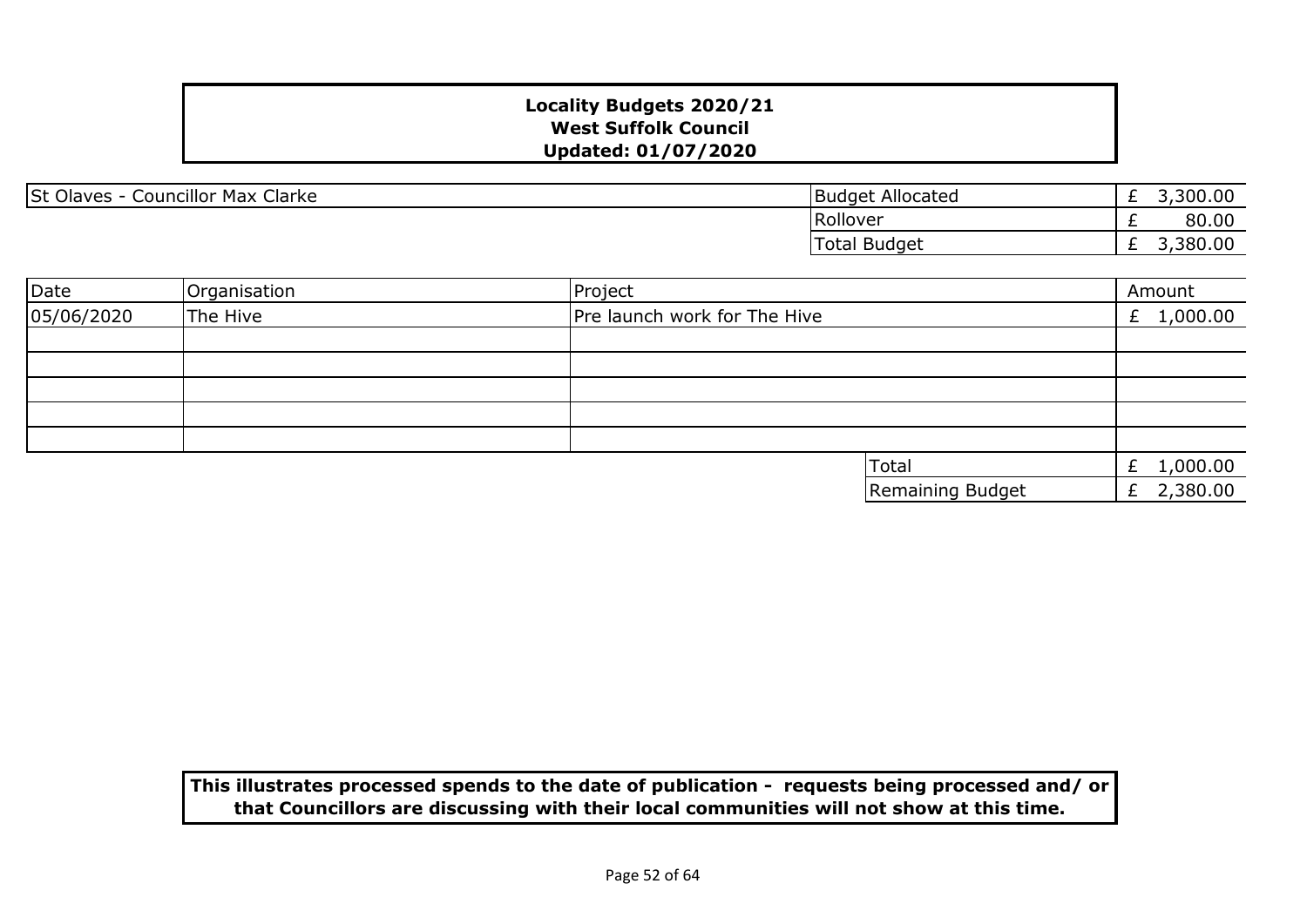| St Olaves -<br>-<br>Councillor Paul $\overline{V}$<br>l Hofensperger | <b>Budget</b><br>: Allocated | <u>_</u> | ,300.00           |
|----------------------------------------------------------------------|------------------------------|----------|-------------------|
|                                                                      | Rollover                     |          | 80.00             |
|                                                                      | <b>Total Budget</b>          | <u>_</u> | $\cap$<br>,380.00 |

| Date       | Organisation                 | Project                       | Amount     |
|------------|------------------------------|-------------------------------|------------|
| 22/05/2020 | <b>West Suffolk Hospital</b> | West Suffolk Hospital project | 500.00     |
| 03/06/2020 | Bury St Edmunds Rickshaw     | Purchase of second Rickshaw   | 400.00     |
|            |                              |                               |            |
|            |                              |                               |            |
|            |                              |                               |            |
|            |                              |                               |            |
|            |                              |                               |            |
|            |                              | Total                         | 900.00     |
|            |                              | Remaining Budget              | £ 2,480.00 |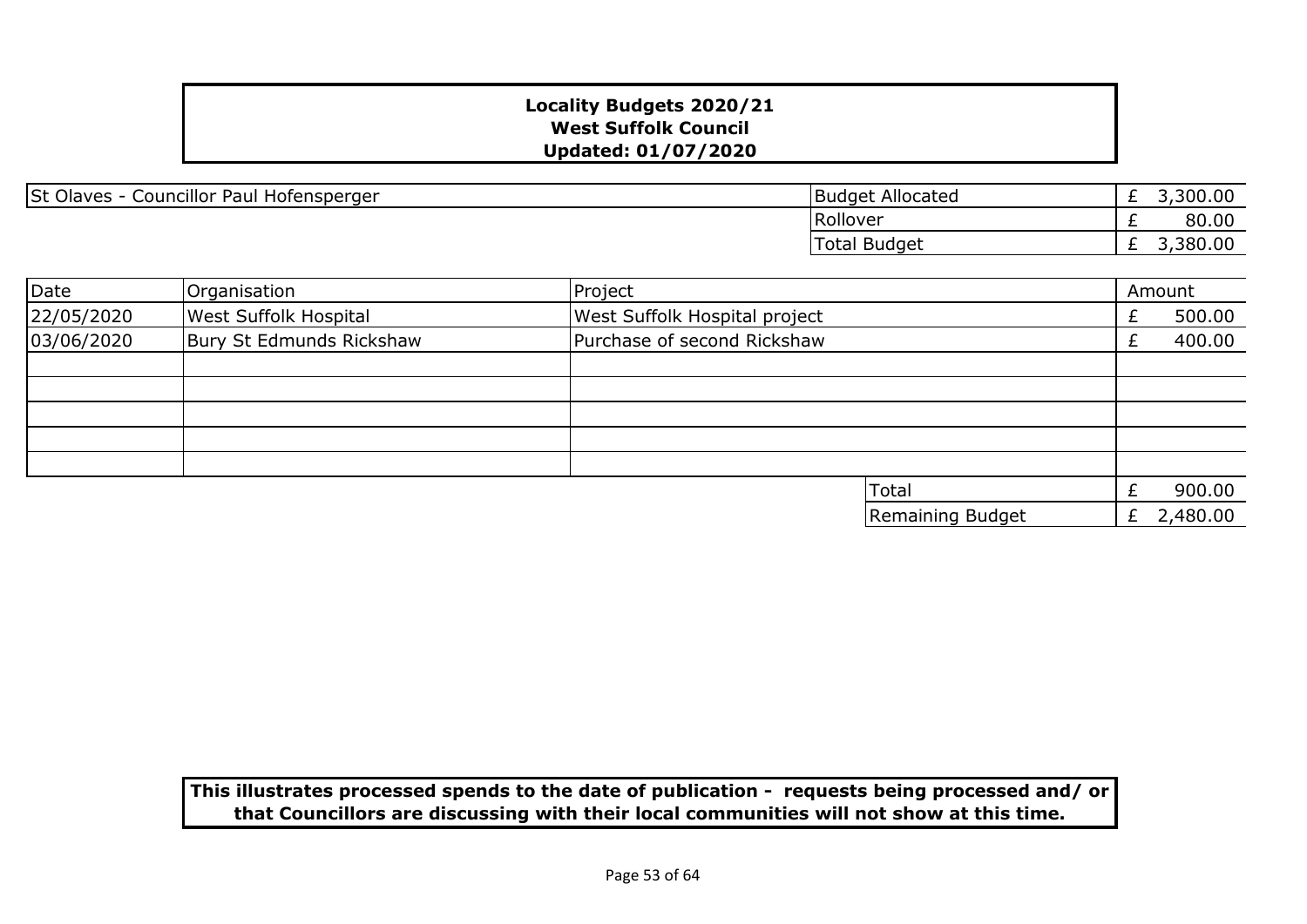| Councillor Jim<br>Thorndyke<br>Stanton | <b>Budget Allocated</b> | <u>_</u> | ,300.00<br>–        |
|----------------------------------------|-------------------------|----------|---------------------|
|                                        | Rollover                | <u>_</u> | 313.00              |
|                                        | <b>Budget</b><br>Total  | _        | nn<br>, 0 1 9 . 0 0 |

| Date | Organisation | Project |                  | Amount        |
|------|--------------|---------|------------------|---------------|
|      |              |         |                  |               |
|      |              |         |                  |               |
|      |              |         |                  |               |
|      |              |         |                  |               |
|      |              |         |                  |               |
|      |              |         |                  |               |
|      |              |         |                  |               |
|      |              |         | Total            | -             |
|      |              |         | Remaining Budget | 3,613.00<br>£ |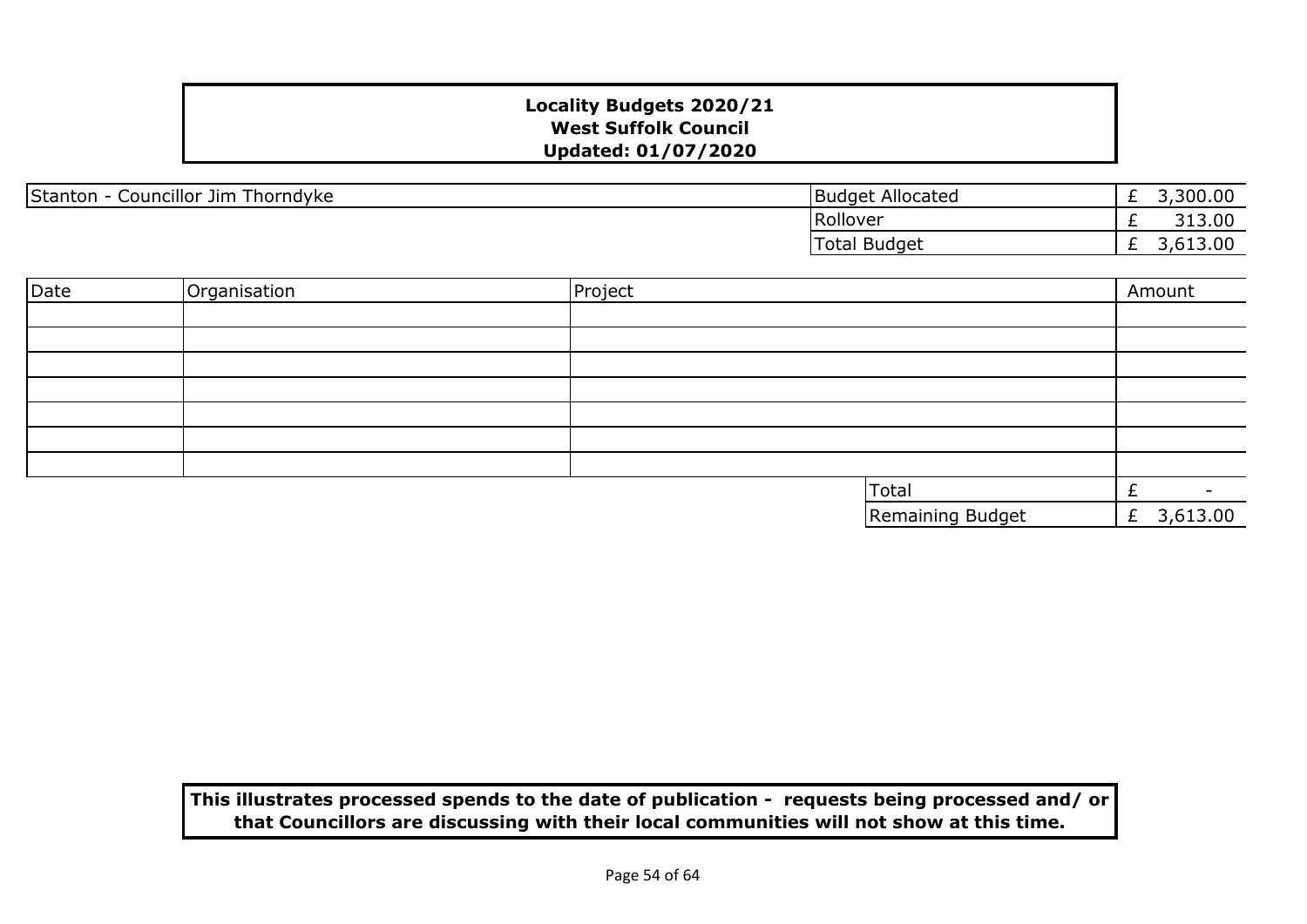| The Fornhams & Great Barton - Councillor Sarah Broughton | <b>Budget Allocated</b> |
|----------------------------------------------------------|-------------------------|
|----------------------------------------------------------|-------------------------|

| <b>Budget Allocated</b> | 3,300.00 |
|-------------------------|----------|
| Rollover                | 448.00   |
| Total Budget            | 3,748.00 |

| Date       | Organisation             | Project                     |                  | Amount |          |
|------------|--------------------------|-----------------------------|------------------|--------|----------|
| 03/06/2020 | Bury St Edmunds Rickshaw | Purchase of second Rickshaw |                  |        | 400.00   |
|            |                          |                             |                  |        |          |
|            |                          |                             |                  |        |          |
|            |                          |                             |                  |        |          |
|            |                          |                             |                  |        |          |
|            |                          |                             |                  |        |          |
|            |                          |                             | <b>Total</b>     |        | 400.00   |
|            |                          |                             | Remaining Budget |        | 3,348.00 |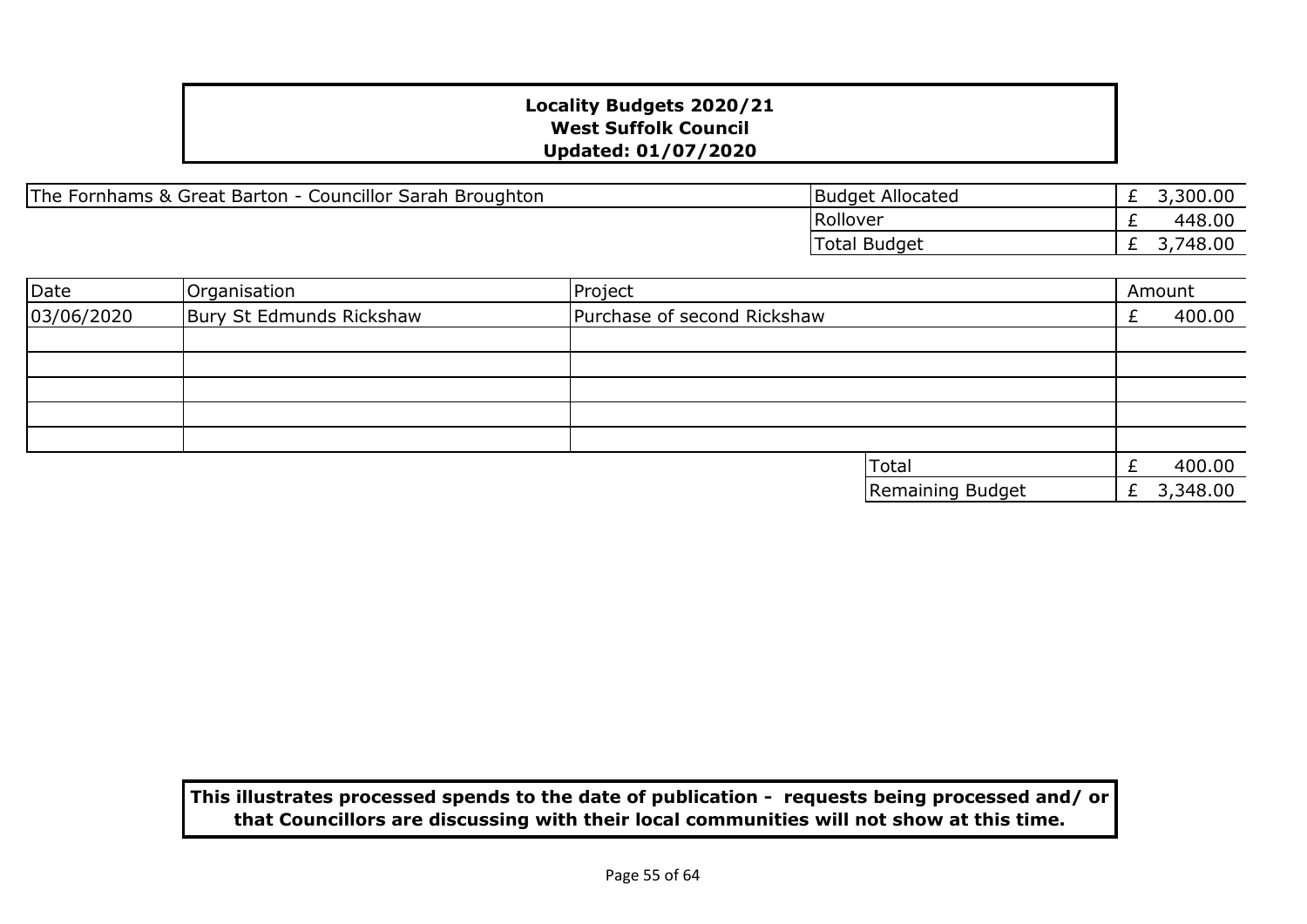| The Fornhams & Great Barton - Councillor Rebecca Hopfensperger | <b>Budget Allocated</b> | 3,300.00<br>_ |
|----------------------------------------------------------------|-------------------------|---------------|
|                                                                | Rollover                | 498.00<br>-   |
|                                                                | Total Budget            | 798.00        |

| Date       | Organisation             | Project                      |                  | Amount   |
|------------|--------------------------|------------------------------|------------------|----------|
| 22/05/2020 | Thingoe Lodge            | Raised vegetable bed project |                  | 443.90   |
| 03/06/2020 | Bury St Edmunds Rickshaw | Purchase of second Rickshaw  |                  | 400.00   |
|            |                          |                              |                  |          |
|            |                          |                              |                  |          |
|            |                          |                              |                  |          |
|            |                          |                              |                  |          |
|            |                          |                              |                  |          |
|            |                          |                              | Total            | 843.90   |
|            |                          |                              | Remaining Budget | 2,954.10 |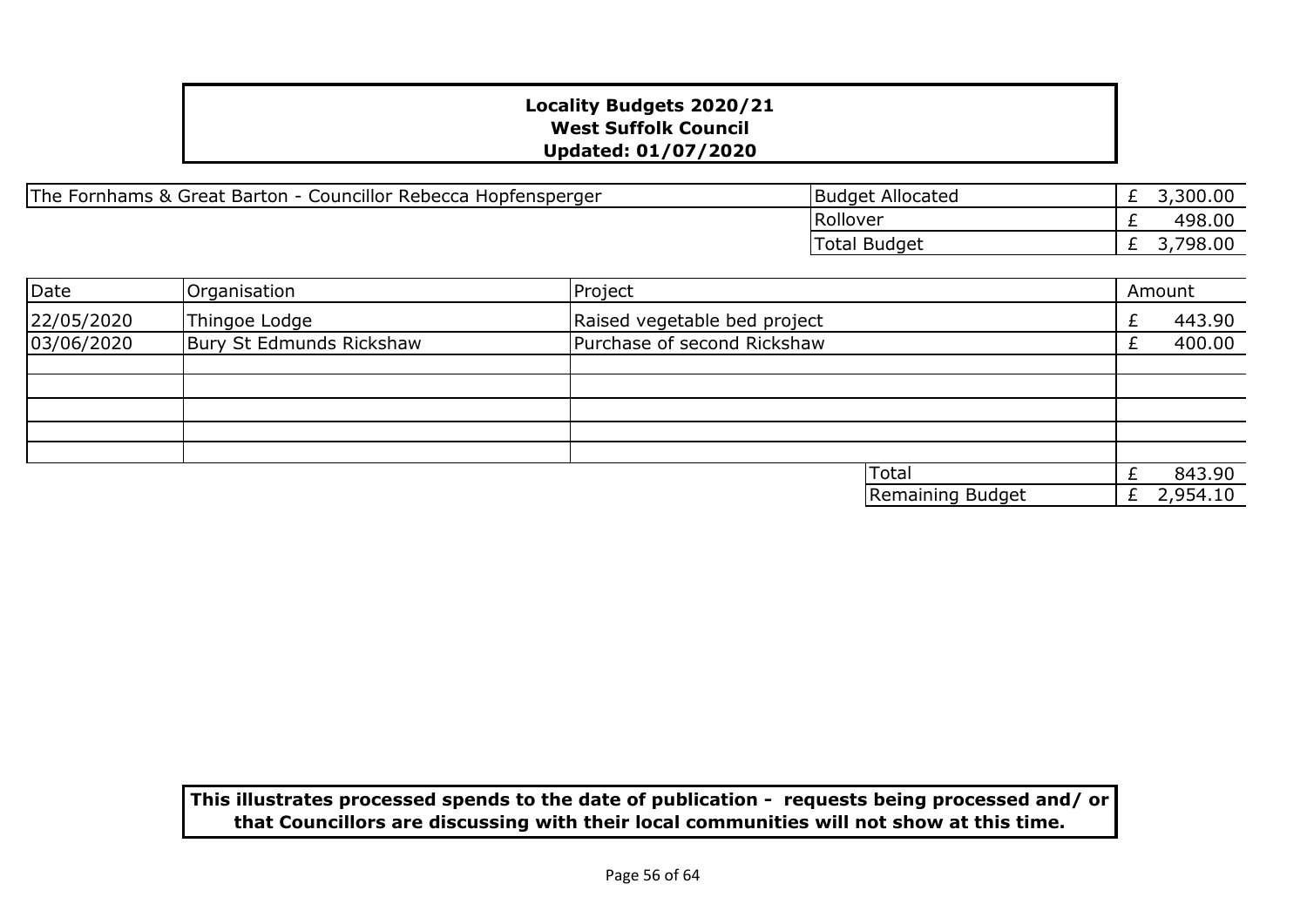The Rows - Councillor John Smith

|                                                     | 3,300.00 |
|-----------------------------------------------------|----------|
|                                                     | 500.00   |
|                                                     | 3,800.00 |
| <b>Budget Allocated</b><br>Rollover<br>Total Budget |          |

| Date       | Organisation                   | Project           |  | Amount     |
|------------|--------------------------------|-------------------|--|------------|
| 02/06/2020 | <b>West Row Parish Council</b> | Covid 19 response |  | 100.00     |
|            |                                |                   |  |            |
|            |                                |                   |  |            |
|            |                                |                   |  |            |
|            |                                |                   |  |            |
|            |                                |                   |  |            |
|            |                                |                   |  |            |
|            |                                | Total             |  | 100.00     |
|            |                                | Remaining Budget  |  | £ 3,700.00 |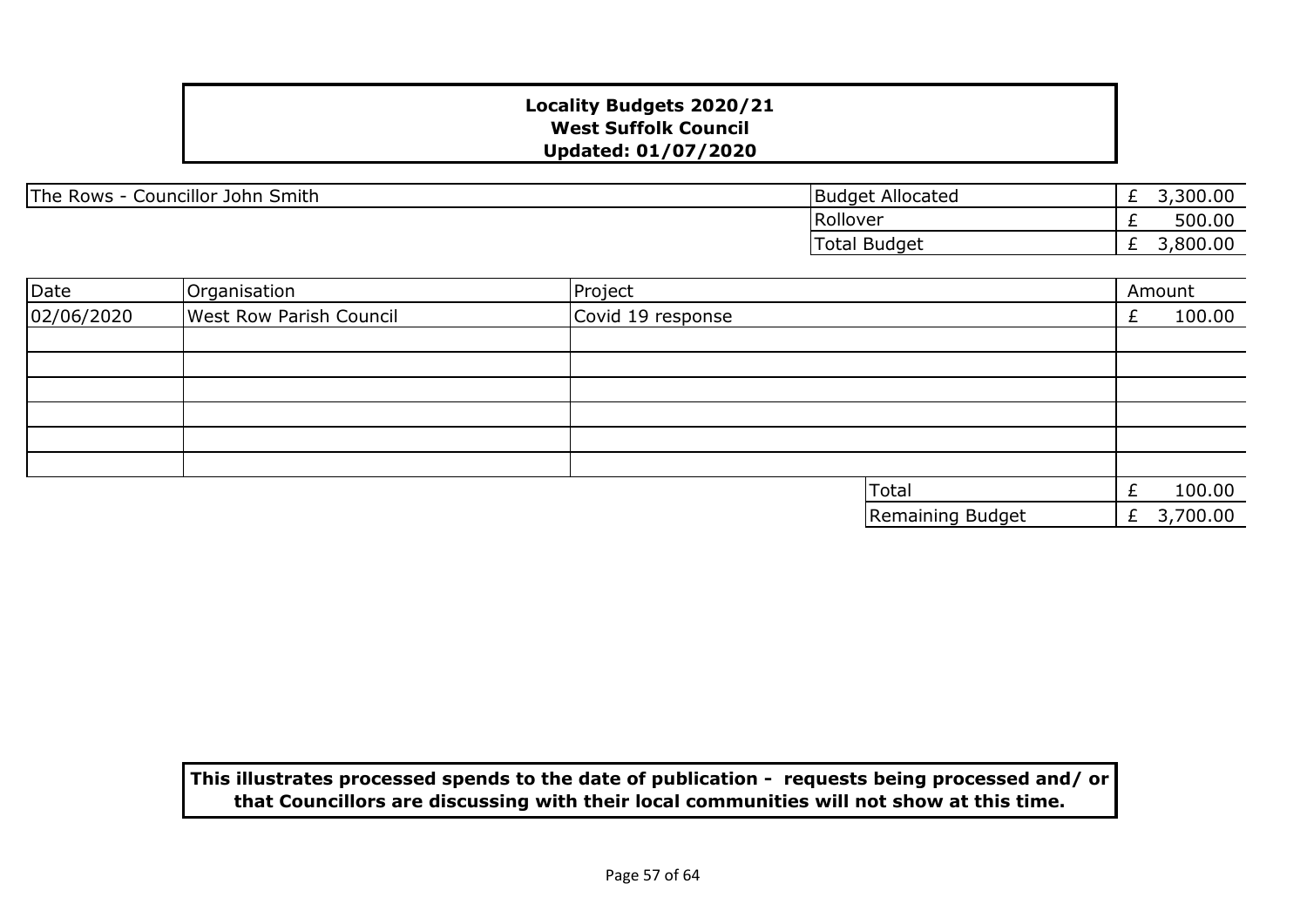| The Rows -<br>Councillor Don Waldron | <b>Budget Allocated</b> | _ | ,300.00 |
|--------------------------------------|-------------------------|---|---------|
|                                      | Rollover                |   | 500.00  |
|                                      | <b>Total Budget</b>     |   | ,800.00 |

| Date | Organisation | Project |                  | Amount     |
|------|--------------|---------|------------------|------------|
|      |              |         |                  |            |
|      |              |         |                  |            |
|      |              |         |                  |            |
|      |              |         |                  |            |
|      |              |         |                  |            |
|      |              |         |                  |            |
|      |              |         |                  |            |
|      |              |         | Total            |            |
|      |              |         | Remaining Budget | £ 3,800.00 |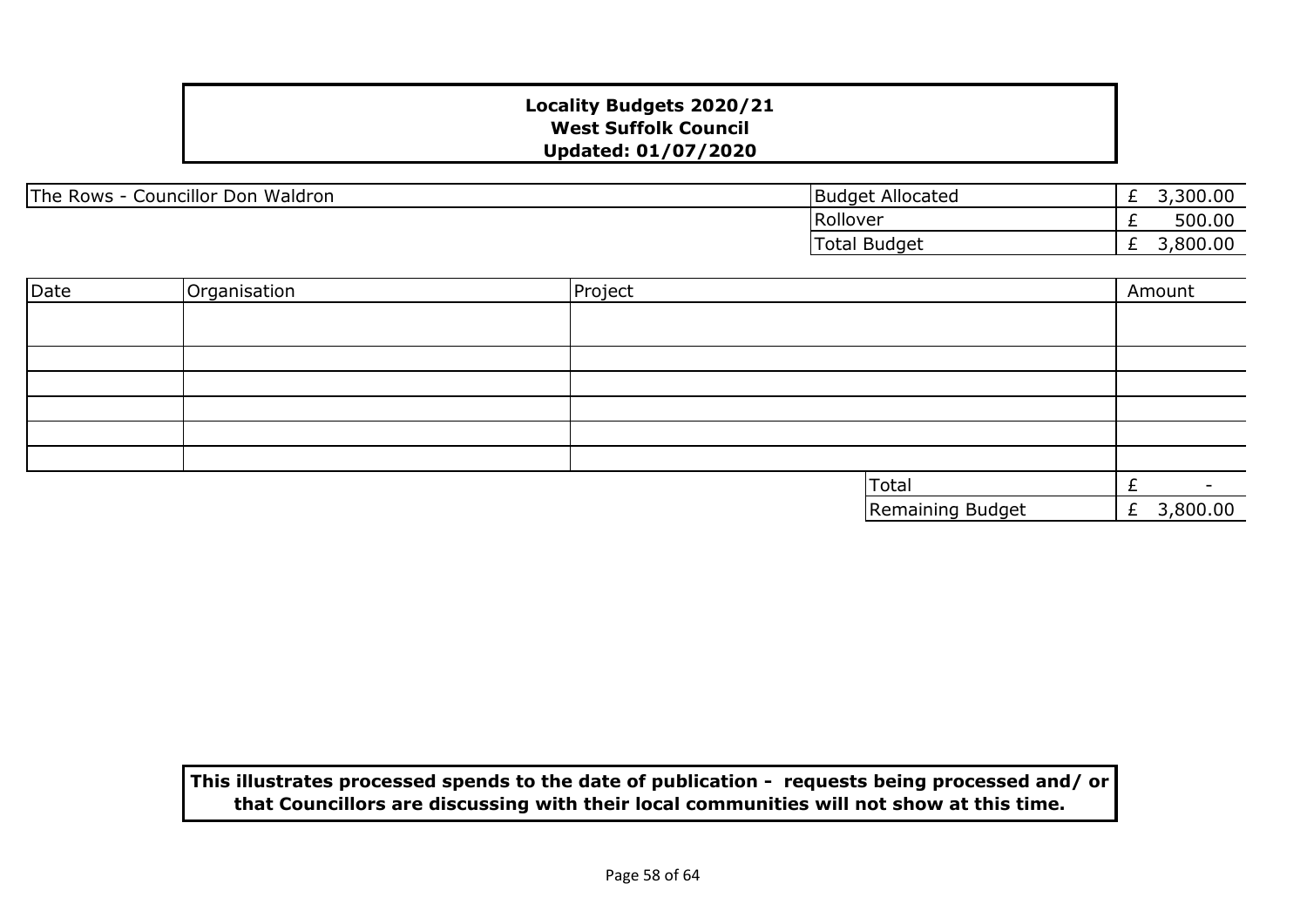| Tollgate - Councillor Diane Hind | Budget Allocated |
|----------------------------------|------------------|
|----------------------------------|------------------|

| <b>Budget Allocated</b> | 3,300.00 |
|-------------------------|----------|
| Rollover                |          |
| Total Budget            | 3,300.00 |

| Date       | Organisation             | Project                     |   | Amount   |
|------------|--------------------------|-----------------------------|---|----------|
| 03/06/2020 | Bury St Edmunds Rickshaw | Purchase of second Rickshaw |   | 400.00   |
|            |                          |                             |   |          |
|            |                          |                             |   |          |
|            |                          |                             |   |          |
|            |                          |                             |   |          |
|            |                          |                             |   |          |
|            |                          |                             |   |          |
|            |                          | Total                       |   | 400.00   |
|            |                          | Remaining Budget            | £ | 2,900.00 |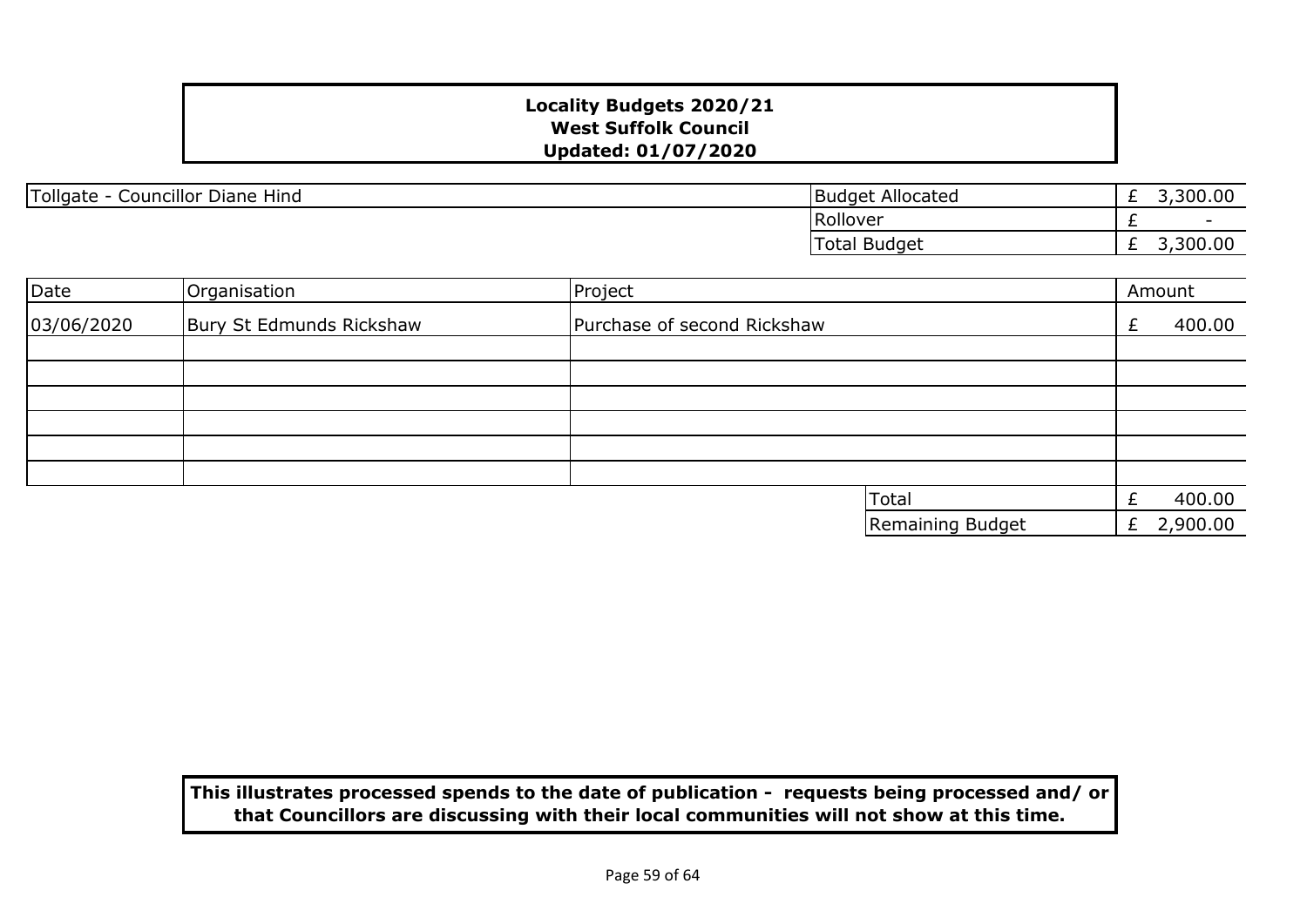Tollgate - Councillor David Nettleton

| <b>Budget Allocated</b> | 3,300.00 |
|-------------------------|----------|
| Rollover                | 435.00   |
| Total Budget            | 3,735.00 |

| Date       | Organisation                           | Project                             |                  |   | Amount     |
|------------|----------------------------------------|-------------------------------------|------------------|---|------------|
| 14/05/2020 | Bury St Edmunds Women's Aid Centre Ltd | Refuge Garden Refurbishment project |                  | £ | 750.00     |
| 03/06/2020 | Bury St Edmunds Rickshaw               | Purchase of second Rickshaw         |                  |   | £ 2,985.00 |
|            |                                        |                                     |                  |   |            |
|            |                                        |                                     |                  |   |            |
|            |                                        |                                     |                  |   |            |
|            |                                        |                                     |                  |   |            |
|            |                                        |                                     |                  |   |            |
|            |                                        |                                     | Total            | £ | 3,735.00   |
|            |                                        |                                     | Remaining Budget |   |            |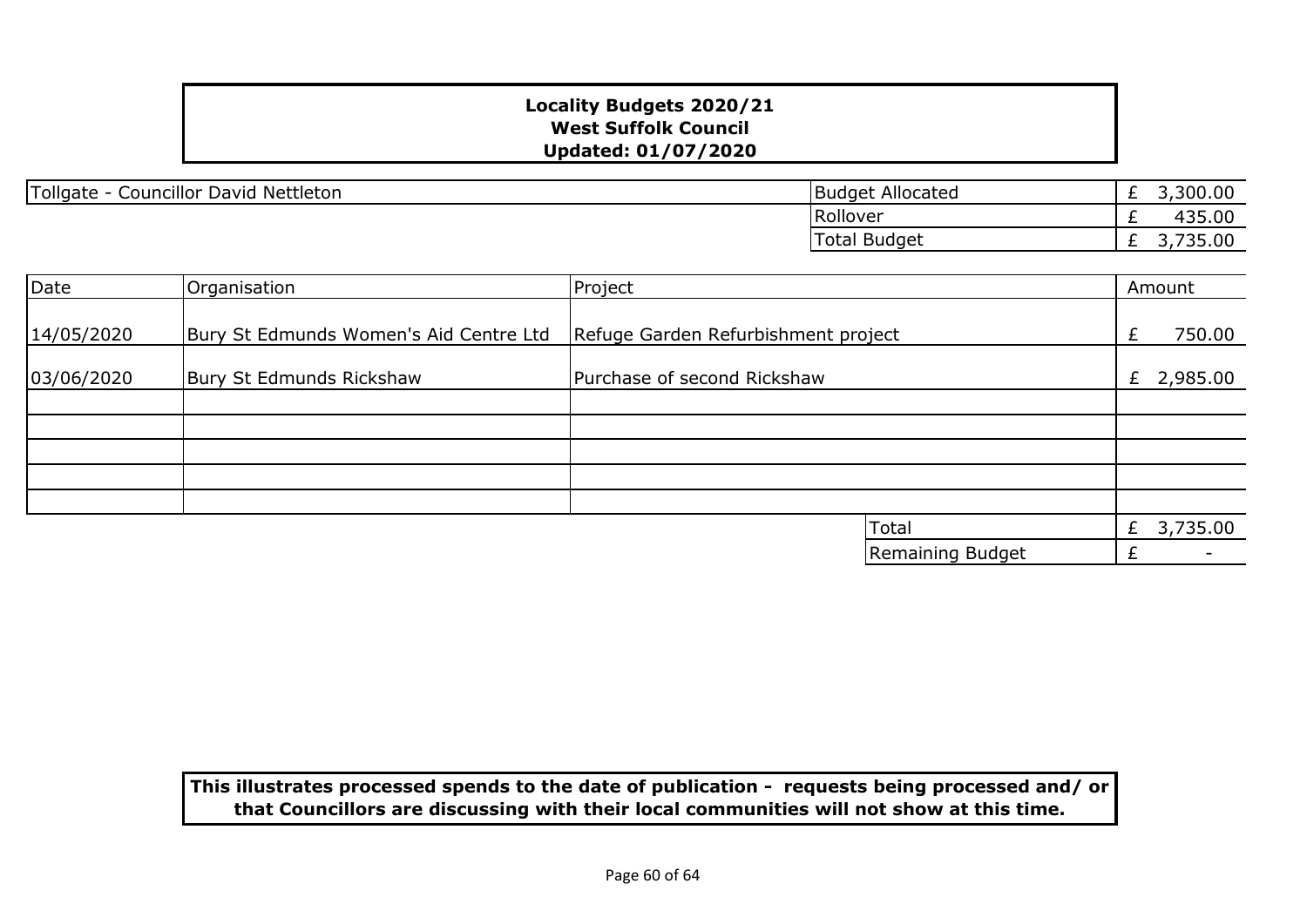| Westgate<br>Councillor John Augustine<br>- | <b>Budget Allocated</b> | <u>_</u> | 300.00  |
|--------------------------------------------|-------------------------|----------|---------|
|                                            | Rollover                | <u>_</u> | 500.00  |
|                                            | l Budget<br>Total       | <u>_</u> | ,800.00 |

| Date | Organisation | Project |                  | Amount     |  |
|------|--------------|---------|------------------|------------|--|
|      |              |         |                  |            |  |
|      |              |         |                  |            |  |
|      |              |         |                  |            |  |
|      |              |         |                  |            |  |
|      |              |         |                  |            |  |
|      |              |         |                  |            |  |
|      |              |         |                  |            |  |
|      |              |         | <b>Total</b>     | -          |  |
|      |              |         | Remaining Budget | £ 3,800.00 |  |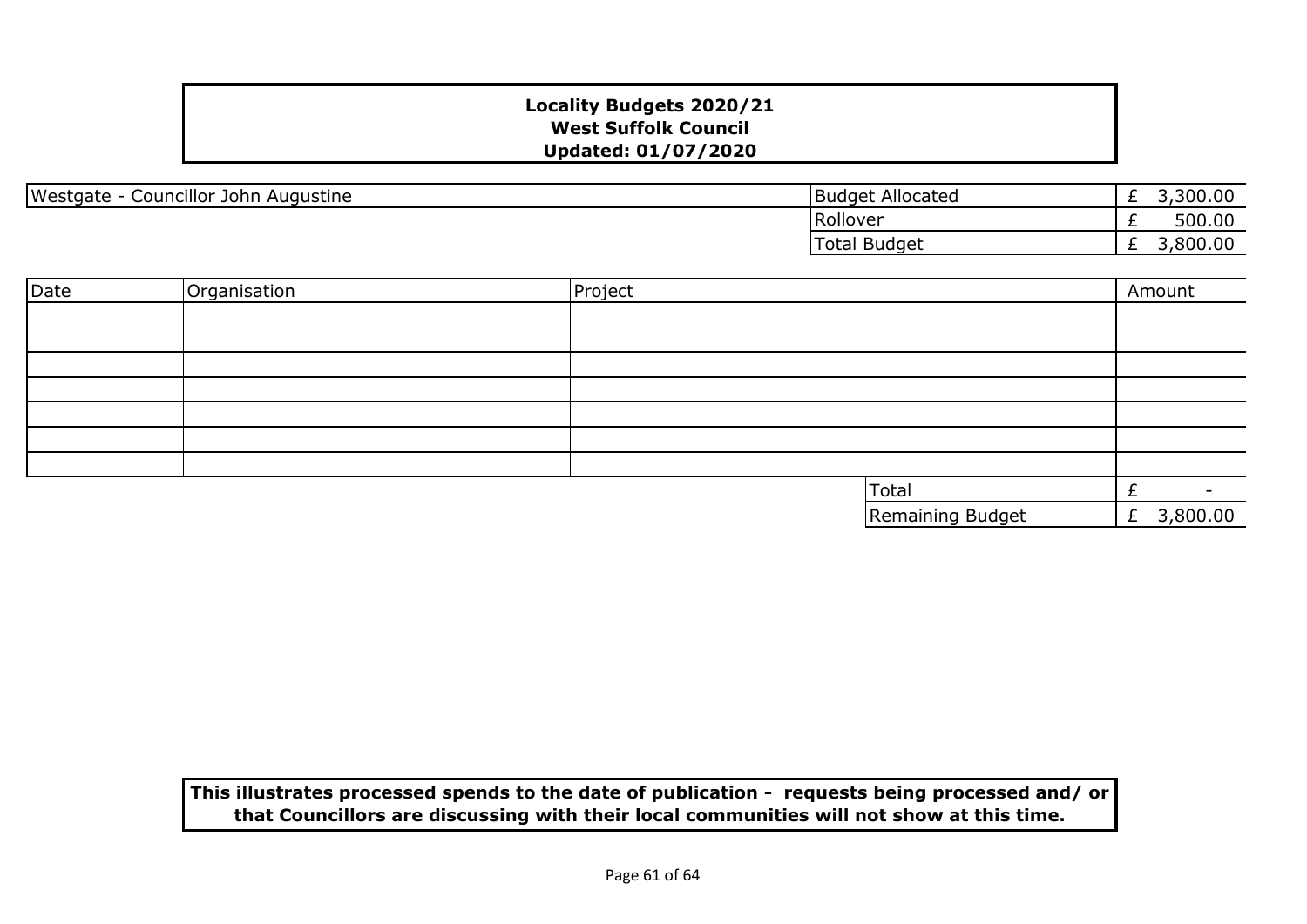| <b>Councillor Richard</b><br>Westgate<br>Rout | Allocated<br><b>Budget</b> | _        | 300.00  |
|-----------------------------------------------|----------------------------|----------|---------|
|                                               | Rollover                   | <u>_</u> | 500.00  |
|                                               | Total<br>Budget            | _        | ,800.00 |

| Date | Organisation | Project |                  |   | Amount   |
|------|--------------|---------|------------------|---|----------|
|      |              |         |                  |   |          |
|      |              |         |                  |   |          |
|      |              |         |                  |   |          |
|      |              |         |                  |   |          |
|      |              |         |                  |   |          |
|      |              |         |                  |   |          |
|      |              |         |                  |   |          |
|      |              |         | Total            |   | -        |
|      |              |         | Remaining Budget | £ | 3,800.00 |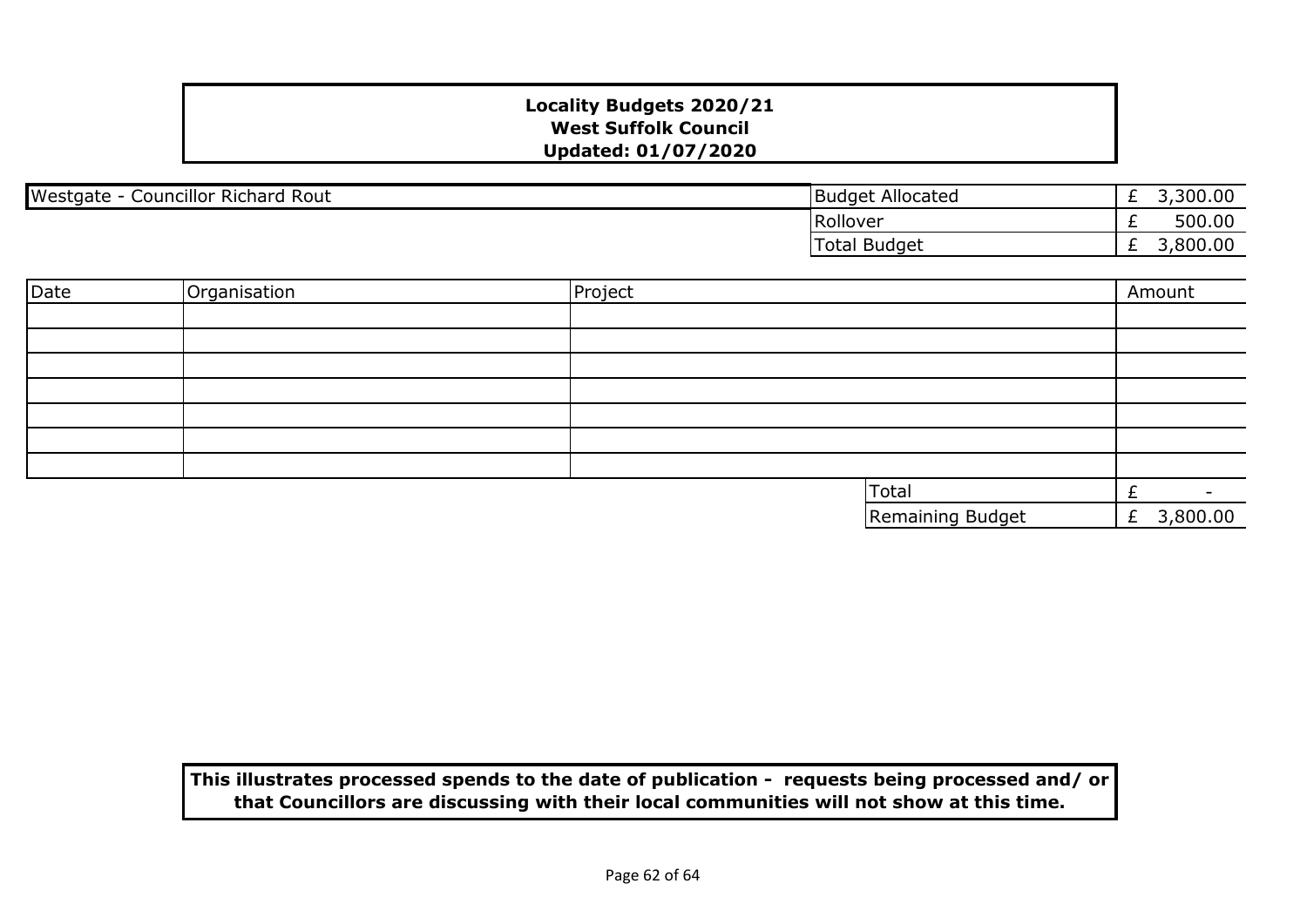Whepsted and Wickhambrook - Councillor Mary Evans

| <b>Budget Allocated</b> | 3,300.00 |
|-------------------------|----------|
| Rollover                | 363.00   |
| Total Budget            | 3,663.00 |

| Date       | Organisation             | Project                  |  |                  | Amount     |
|------------|--------------------------|--------------------------|--|------------------|------------|
| 23/06/2020 | Whepstead Parish Council | Meals for the vulnerable |  |                  | 150.00     |
|            |                          |                          |  |                  |            |
|            |                          |                          |  |                  |            |
|            |                          |                          |  |                  |            |
|            |                          |                          |  |                  |            |
|            |                          |                          |  |                  |            |
|            |                          |                          |  | <b>Total</b>     | 150.00     |
|            |                          |                          |  | Remaining Budget | £ 3,513.00 |